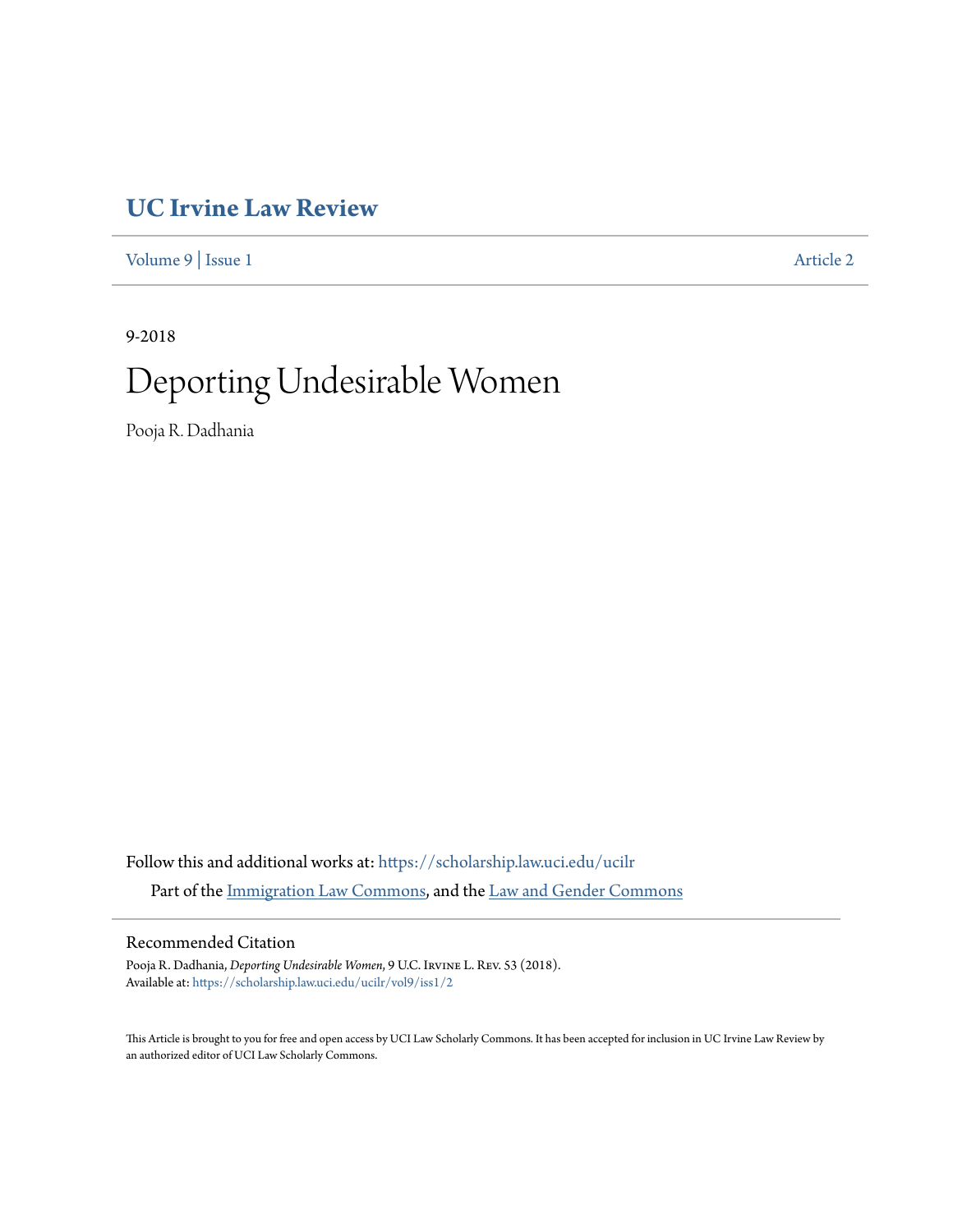# Deporting Undesirable Women

## Pooja R. Dadhania

*Immigration law has long labeled certain categories of immigrants "undesirable." One of the longest-standing of these categories is women who sell sex. Current immigration laws subject sellers of sex to an inconsistent array of harsh immigration penalties, including bars to entry to the United States as well as mandatory detention and removal. A historical review of prostitution-related immigration laws reveals troubling origins. Grounded in turn-of-the-twentieth-century morality, these laws singled out female sellers of sex as immoral and as threats to American marriages and families. Indeed, the first such law specifically targeted Asian women as threats to the moral fabric of the United States due to their perceived sexual deviance. Subsequent laws built upon these problematic foundations, largely without reexamining the initial goal of safeguarding American morality from the ostensible sexual threat of noncitizen women. This dark history casts a long shadow, and current laws remain rooted in these archaic notions of morality by continuing to focus penalties on sellers of sex (who tend to be women), without reciprocal penalties for buyers (who tend to be men). Contemporary societal views on sellers of sex have changed, however, as society has come to increasingly tolerate and accept sexual conduct outside the bounds of marriage. Although societal views surrounding prostitution remain complex, there is an increased understanding of the different motivations of sellers of sex, as well as a recognition that individuals forced into prostitution are victims who need protection. Prostitution-related immigration laws should be reformed to no longer penalize sellers of sex, both to bring immigration law in line with modern attitudes towards sellers of sex and to mitigate the discriminatory effect of the archaic and* 

Assistant Professor of Law, California Western School of Law. The author is grateful for invaluable comments from Jane Aiken, Deborah Epstein, Philip Genty, Vivek Narayanadas, Christina Ponsa-Kraus, Andrew Schoenholtz, Philip Schrag, and Robin West, as well as workshop participants at the Moot Workshop at Columbia Law School, Clinical Law Review Writers' Workshop at NYU School of Law, Fellows' Collaborative Workshop at Georgetown University Law Center, and the Emerging Immigration Scholars Conference at Texas A&M University School of Law. The author thanks Thanh D. Nguyen for excellent research assistance.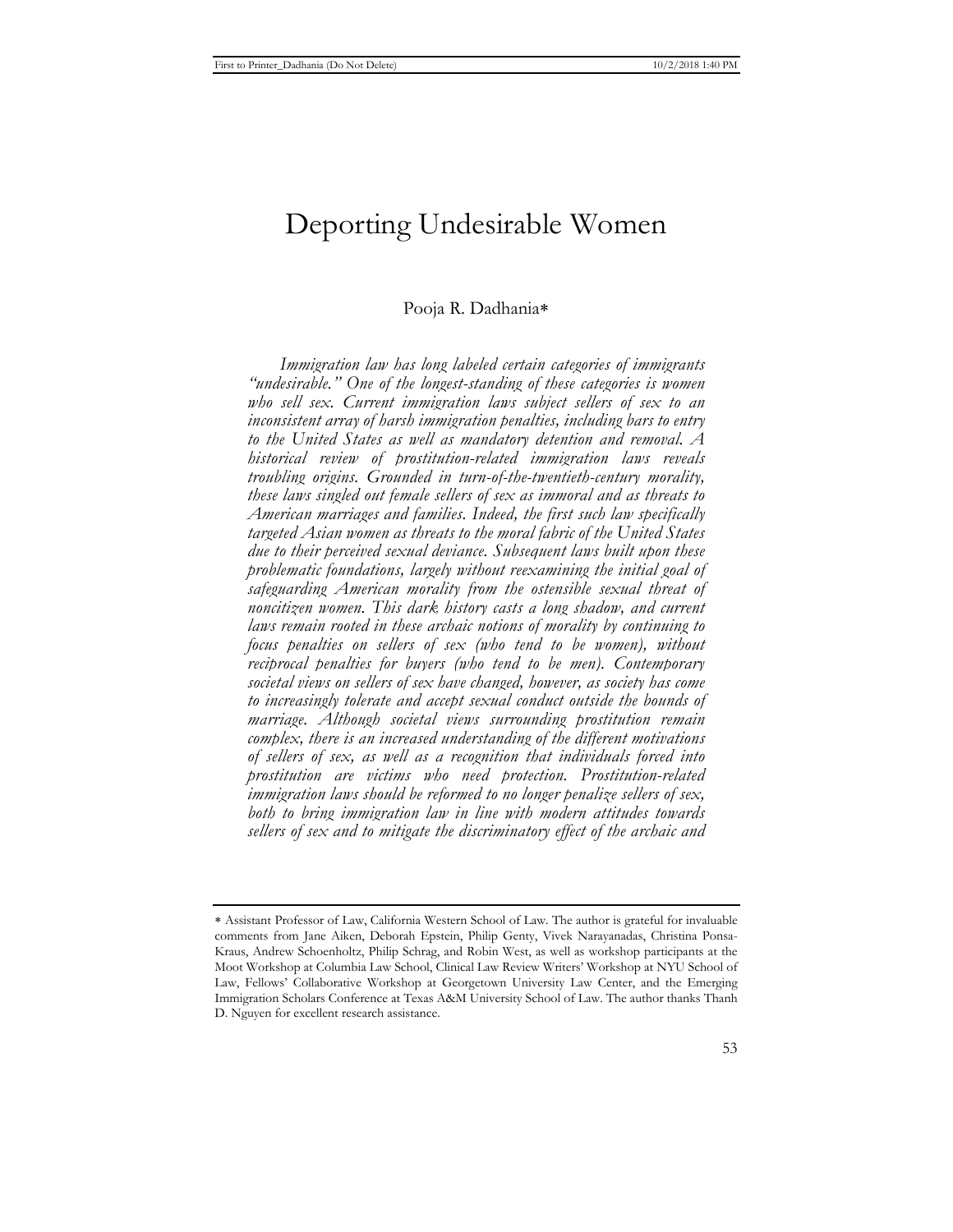*gendered moral underpinnings that initially gave rise to and continue to show in these laws.* 

| A. Act Supplementary to the Acts in Relation to Immigration (Page    |  |
|----------------------------------------------------------------------|--|
|                                                                      |  |
| B. An Act to Regulate the Immigration of Aliens into the United      |  |
|                                                                      |  |
| C. An Act to Regulate the Immigration of Aliens into the United      |  |
|                                                                      |  |
|                                                                      |  |
| E. Immigration and Nationality Act (McCarran-Walter Act) (1952)  67  |  |
| F. Immigration Act of 1990 and Victims of Trafficking Violence and   |  |
|                                                                      |  |
|                                                                      |  |
| A. Prostitution and Commercialized Vice Inadmissibility Ground75     |  |
| B. Crime Involving Moral Turpitude—Inadmissibility and               |  |
|                                                                      |  |
|                                                                      |  |
|                                                                      |  |
|                                                                      |  |
| B. Societal Views on the Morality of Sellers of Sex Through the Lens |  |
|                                                                      |  |
|                                                                      |  |
|                                                                      |  |
|                                                                      |  |
|                                                                      |  |

#### **INTRODUCTION**

Ms. Zhang<sup>1</sup> is a Chinese woman who fled to the United States over twenty years ago to escape horrific persecution. She was granted asylum, but her story does not end there. Ms. Zhang struggled to get on her feet in the United State as a result of ongoing psychological trauma and limited English proficiency. A few years after she received asylum, Ms. Zhang had her first contact with the criminal justice system when she was arrested in a neighborhood known for prostitution.2 She was

<sup>1.</sup> Name has been changed to protect her privacy.

<sup>2.</sup> This Article will use the term "prostitution" to refer to the sale of sexual services, which is the term used in immigration and criminal laws. This Article will use the term "sellers of sex" to refer to individuals who provide sexual services in exchange for money, goods, or services, including both those who sell sex as a result of force, fraud, or coercion, and those who choose to sell sex. This Article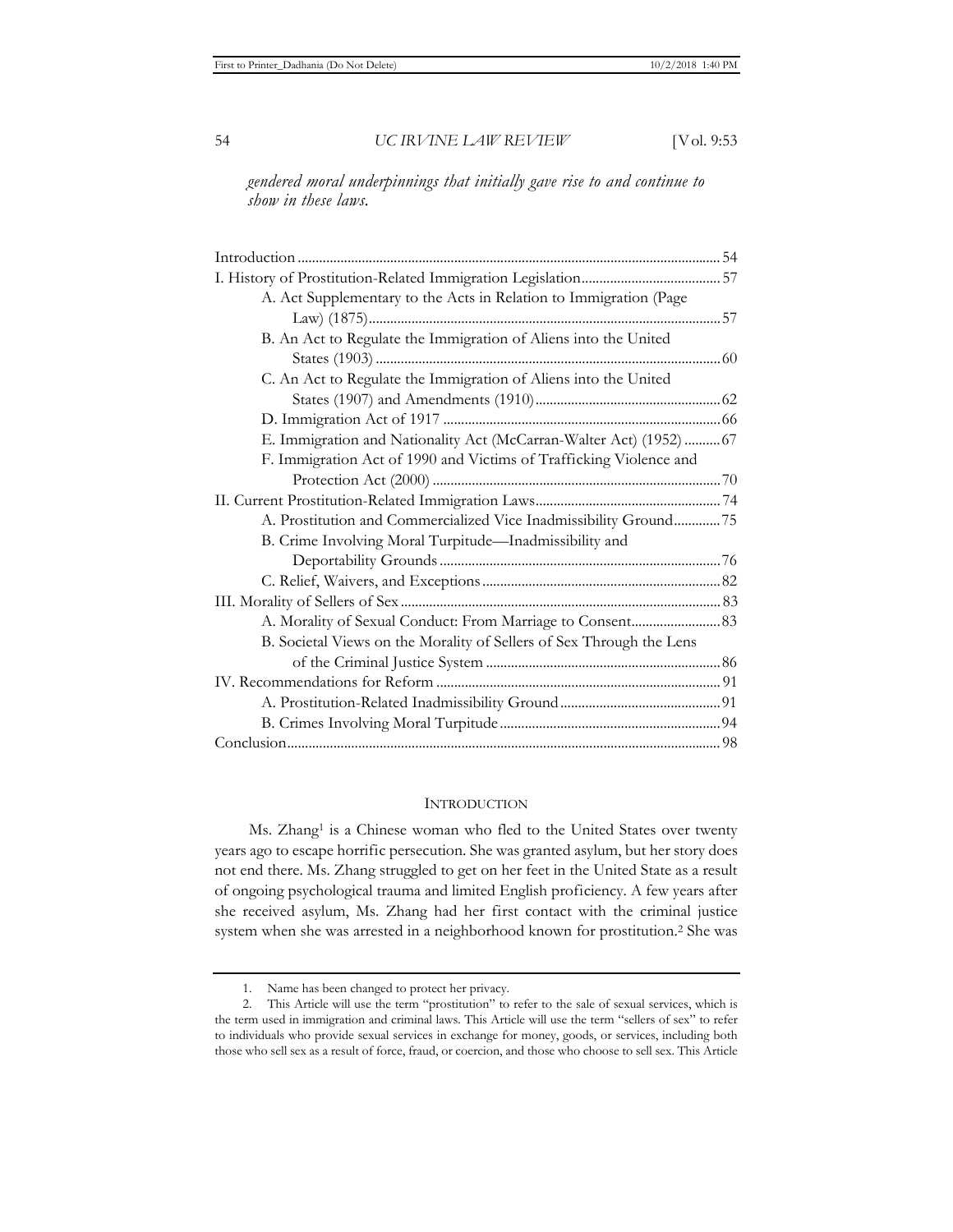not convicted of any crime. It is not clear whether Ms. Zhang in fact engaged in any prostitution-related activities. However, over the next few years, due to her actions or perhaps the fact that she was in locations where prostitution occurred or was now suspected by the police to be involved in prostitution, she continued to be targeted for arrest.<sup>3</sup> She was convicted of a few prostitution-related misdemeanors for intent to engage in prostitution. Ms. Zhang served hardly any prison time.

Ms. Zhang applied for lawful permanent resident status and her application was denied due to her prostitution-related convictions.4 Although the Department of Homeland Security (DHS) often initiates removal proceedings after denying applications for such status, it did not try to deport Ms. Zhang because prostitutionrelated crimes are not considered serious enough to warrant the deportation of an asylee who fears persecution in her home country.5 Almost a decade later, after no new contacts with the criminal justice system, Ms. Zhang again applied for lawful permanent resident status, and her application remains pending. If it is approved and she receives lawful permanent resident status, she could face deportation if the police target her again for prostitution-related crimes because lawful permanent residents, unlike asylees, can be deported for prostitution.6

Ms. Zhang's experience highlights many of the troubling facets of prostitution-related immigration laws, which have long-labelled noncitizens like her "undesirable."7 First, there can be grave immigration consequences for selling sex, or even being suspected of selling sex, despite minimal criminal penalties. Second, prostitution-related immigration laws have targeted sellers of sex, who are often female. Third, immigration law treats prostitution-related conduct inconsistently, mandating severe penalties while at the same time providing for relief, waivers, and exceptions.

acknowledges that prostitution, even when it is a choice, can be exploitative and the result of structures of oppression. *See* Corey S. Shdaimah et al., *Introduction* to CHALLENGING PERSPECTIVES ON STREET-BASED SEX WORK 9 (Katie Hail-Jares et al. eds., 2017) ("[T]his form of work is often exploitative, and in a world that is overwhelmingly capitalist and patriarchal, viewing sex work as a fully free choice separate from structures and mores of oppression may be unrealistic or naive."). This Article does not use "prostitute" (except when referring to or quoting from legislation, case law, or other historical sources), which can be a stigmatizing term that has social and moral undertones. This Article uses "sex worker" or "sex work" only in relation to the voluntary sale of sex as a form of employment.

<sup>3</sup>*. See infra* note 248 (discussing arrests for prostitution based on stereotyping); *see also* THE URBAN JUSTICE CENTER, REVOLVING DOOR: AN ANALYSIS OF STREET-BASED PROSTITUTION IN NEW YORK CITY 5, 40–42 (2003), http://sexworkersproject.org/downloads/RevolvingDoor.pdf [https://perma.cc/PD5L-W6A4] (describing the harassment of sex workers in the form of false arrests).

<sup>4.</sup> With her application for permanent resident status, Ms. Zhang applied for a waiver of inadmissibility to overcome her prostitution convictions, but it too was denied. *See infra* note 178 and accompanying text (describing waiver of inadmissibility).

<sup>5</sup>*. See* Immigration and Nationality Act (INA) § 241(b)(3), 8 U.S.C. § 1231(b)(3) (2012).

<sup>6</sup>*. See infra* Part II.B (describing the crimes involving moral turpitude ground of deportability).

<sup>7</sup>*. See infra* Part I (describing how legislators labeled noncitizens involved or suspected of involvement in prostitution "undesirable").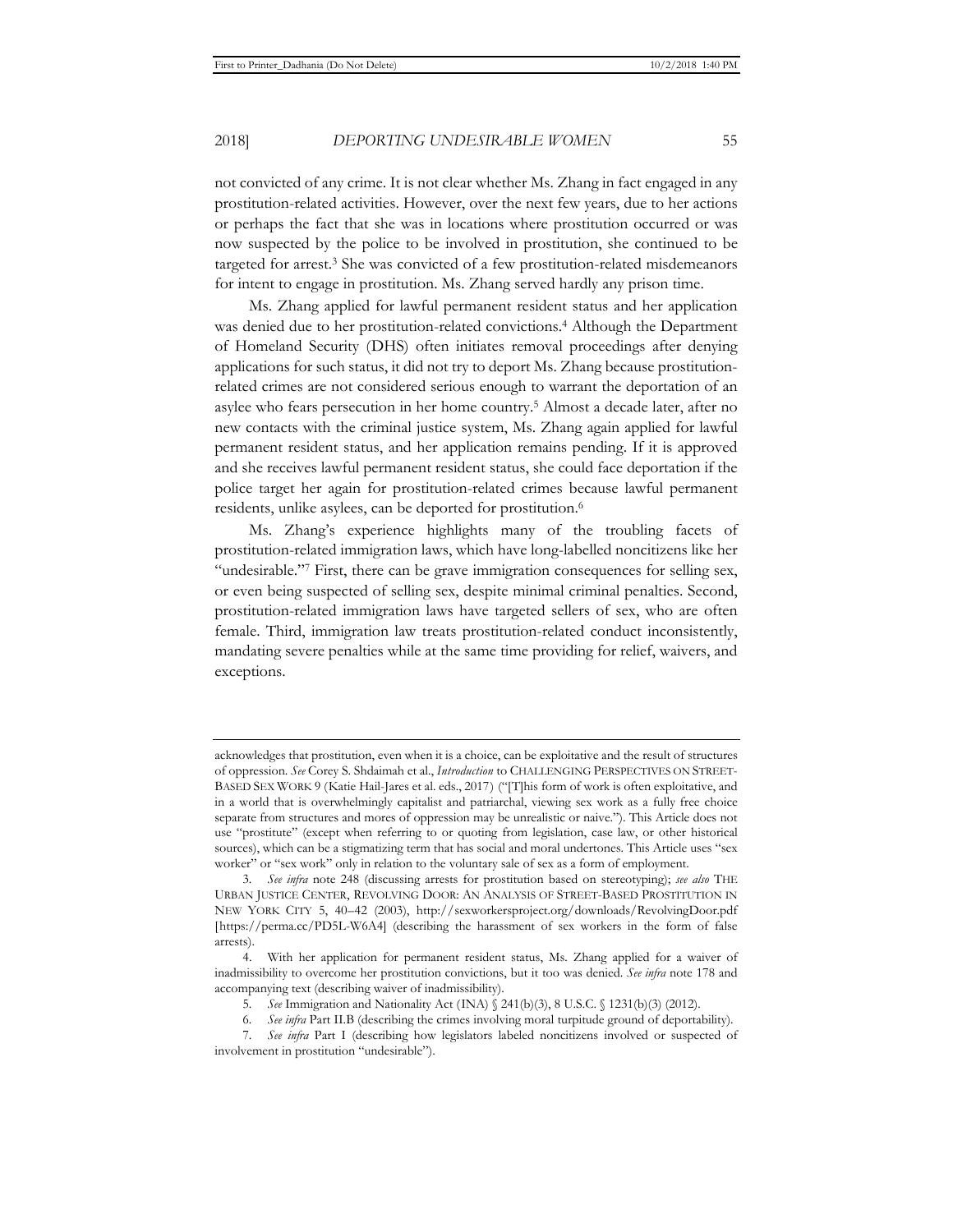The Immigration and Nationality Act (INA) prescribes significant penalties for prostitution and related conduct. Selling sex can bar noncitizens from entering the United States, through either the denial of a visa or entry at the United States border under the inadmissibility grounds.8 Prostitution-related activities can trigger removal proceedings to deport a noncitizen, even a lawful permanent resident, under the crimes involving moral turpitude deportability provision.<sup>9</sup> Such activities can also subject a noncitizen to mandatory detention during the pendency of removal proceedings.10 Notably, certain penalties apply only to sellers of sex, and not to buyers.

To understand the current state of prostitution-related immigration laws, namely the focus on sellers of sex, this Article analyzes the historical development of such laws. Tracing this evolution, Part I shows that prostitution-related immigration laws developed primarily in the late 1800s and early 1900s to respond to the singular concern about the threat of the sexuality of noncitizen women to American morality. Part II analyzes the current legal landscape of prostitutionrelated immigration laws, which reveals that these morality-based origins continue to permeate the laws through a continued targeting of sellers of sex, generally women. Part III discusses contemporary societal perceptions of sellers of sex, illustrated by criminal law, and shows that sellers of sex generally are no longer viewed as immoral even though views on prostitution remain complex. In light of changed perceptions of sellers of sex, Part IV recommends that prostitution-related immigration laws be reexamined and ultimately reformed by Congress and reinterpreted by the courts to no longer penalize sellers of sex.

Especially under the Trump administration, immigration penalties are a real threat to noncitizens suspected of prostitution. Immigration law has long been a tool that has been manipulated to target vulnerable and unpopular groups, and it is now being wielded like a blunt instrument by the Trump administration. Any noncitizen who has a run-in with law enforcement, whether ultimately convicted or not, is at risk of deportation under this administration's policies.11 These policies

<sup>8</sup>*. See* INA § 212(a)(2)(D), 8 U.S.C. § 1182(a)(2)(D); INA § 212(a)(2)(A)(i)(I), 8 U.S.C. § 1182(a)(2)(A)(i)(I). Admission is defined as "lawful entry of the alien into the United States after inspection and authorization by an immigration officer." INA  $\oint$  101(a)(13)(A), 8 U.S.C.  $\oint$  $1101(a)(13)(A)$ .

<sup>9.</sup> INA § 237(a)(2)(A), 8 U.S.C. § 1227(a)(2)(A).

<sup>10.</sup> INA  $\S 236(c)(1)(A), 8 U.S.C. \S 1226(c)(1)(A)$  ("The Attorney General shall take into custody any alien who . . . is inadmissible by reason of having committed any offense covered in section  $1182(a)(2) \ldots$ "). Section  $212(a)(2)$  of the INA includes the prostitution-related ground of inadmissibility, in addition to the crimes involving moral turpitude ground. INA  $\frac{212(a)(2)}{8}$  U.S.C. 1182(a)(2).

<sup>11.</sup> This administration is explicitly targeting for removal noncitizens who "have been convicted of *any* criminal offense" and noncitizens who "have been *charged* with *any* criminal offense that has not been resolved." *See* Memorandum from John Kelly, Sec'y, U.S. Dep't of Homeland Sec., to Kevin McAleenan, Acting Comm'r, U.S. Customs and Border Prot. et al., Enforcement of the Immigration Laws to Serve the National Interest 2 (Feb. 20, 2017), https://www.dhs.gov/sites/default/files/ publications/17\_0220\_S1\_Enforcement-of-the-Immigration-Laws-to-Serve-the-National-Interest.pdf [https://perma.cc/PT3W-DPY6] (emphasis added). Fears of deportation are not unfounded—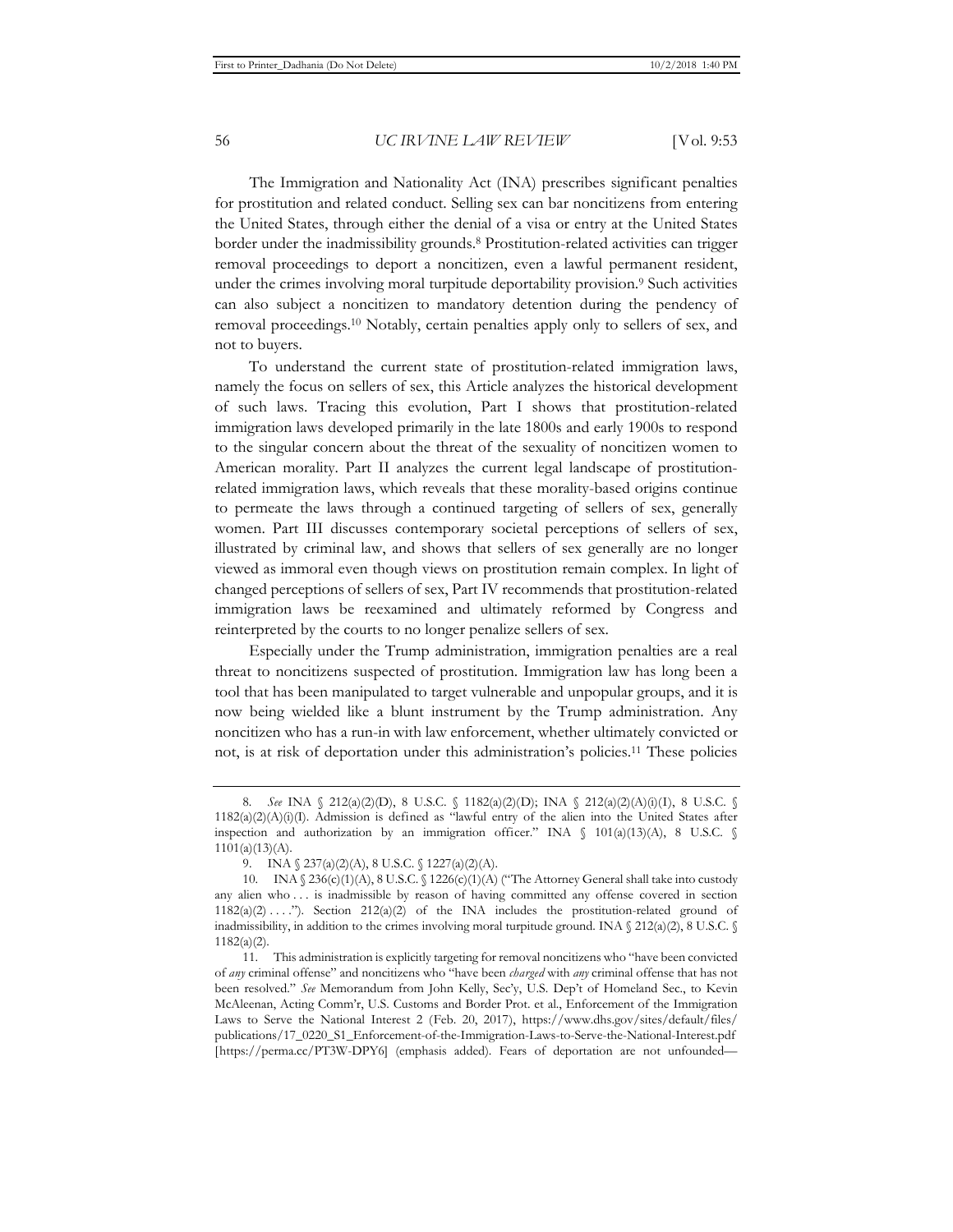are especially problematic in the context of prostitution, where a conviction is not needed for immigration penalties to attach, and where women like Ms. Zhang can be arrested and charged, but later have their charges dropped.12 Eliminating immigration penalties for prostitution thus offers a small but significant step towards protecting vulnerable populations that have had a long history of being targeted by morality-based provisions.

#### I. HISTORY OF PROSTITUTION-RELATED IMMIGRATION LEGISLATION

Prostitution-related immigration laws have a dark history—under the justification of protecting "American" morality, they labeled noncitizen women as "undesirable" and targeted them for their perceived sexuality.13 Conceptions of American morality around the turn of the twentieth century accepted sexual intercourse only within the confines of monogamous marriage. Even when they were forced into prostitution, women, especially noncitizen women, were blamed as the primary threats to monogamous marriage, rather than the men who bought sex. The first federal prostitution-related immigration law in 1875 targeted noncitizen women, focusing on Chinese women, who were viewed as sexually deviant and thus serious threats to white families.14 The bulk of prostitution-related immigration laws developed in the next several decades, continuing to use the protection of American morality as their justification to single out noncitizen women for increasingly harsh penalties.

#### *A. Act Supplementary to the Acts in Relation to Immigration (Page Law) (1875)*

The first federal immigration law to target prostitution was the Page Law, enacted in 1875.15 The Page Law, passed in the context of rising anti-Chinese sentiment, targeted Chinese women as "undesirable" immigrants due to the

Immigration and Customs Enforcement (ICE) agents have targeted noncitizens at their court appearances, including at the Human Trafficking Intervention Court in New York City, which is designed to provide rehabilitative services to individuals charged with prostitution. *See* Beth Fertig, *When ICE Shows Up in Human Trafficking Courts*, WNYC ( June 22, 2017), http://www.wnyc.org/ story/when-ice-shows-court/; *see also* Press Release, Immigrant Def. Project, IDP Unveils New Statistics & Trends Detailing Statewide ICE Courthouse Arrests in 2017 (Dec. 31, 2017), https://www.immigrantdefenseproject.org/wp-content/uploads/ICE-Courthouse-Arrests-Stats-Trends-2017-Press-Release-FINAL.pdf [https://perma.cc/6Y3G-LC8A] (reporting over 1200% increase from 2016 to 2017 in reports of ICE arrests or attempted arrests in New York courts).

<sup>12</sup>*. See* JOHN F. DECKER, PROSTITUTION: REGULATION AND CONTROL 104–06 (1979); *supra* note 3 (describing false arrests to harass individuals suspected of prostitution and arrests based on stereotyping). Additionally, because a conviction is not needed to trigger the prostitution inadmissibility ground, even an arrest for prostitution can arouse the suspicion of immigration officials and adjudicators. *See infra* note 128 and accompanying text.

<sup>13</sup>*. See generally* Kerry Abrams, *Polygamy, Prostitution, and the Federalization of Immigration Law*, 105 COLUM. L. REV. 641, 647 (2005) ("[R]egulation of marriage and the family and the implementation of population policy are at the root of much of American immigration law.").

<sup>14.</sup> Act Supplementary to the Acts in Relation to Immigration (Page Law), ch. 141, 18 Stat. 477 (1875) (repealed 1974); *see also infra* Part I.A (discussing the legislative history of the Page Law).

<sup>15. 18</sup> Stat. 477.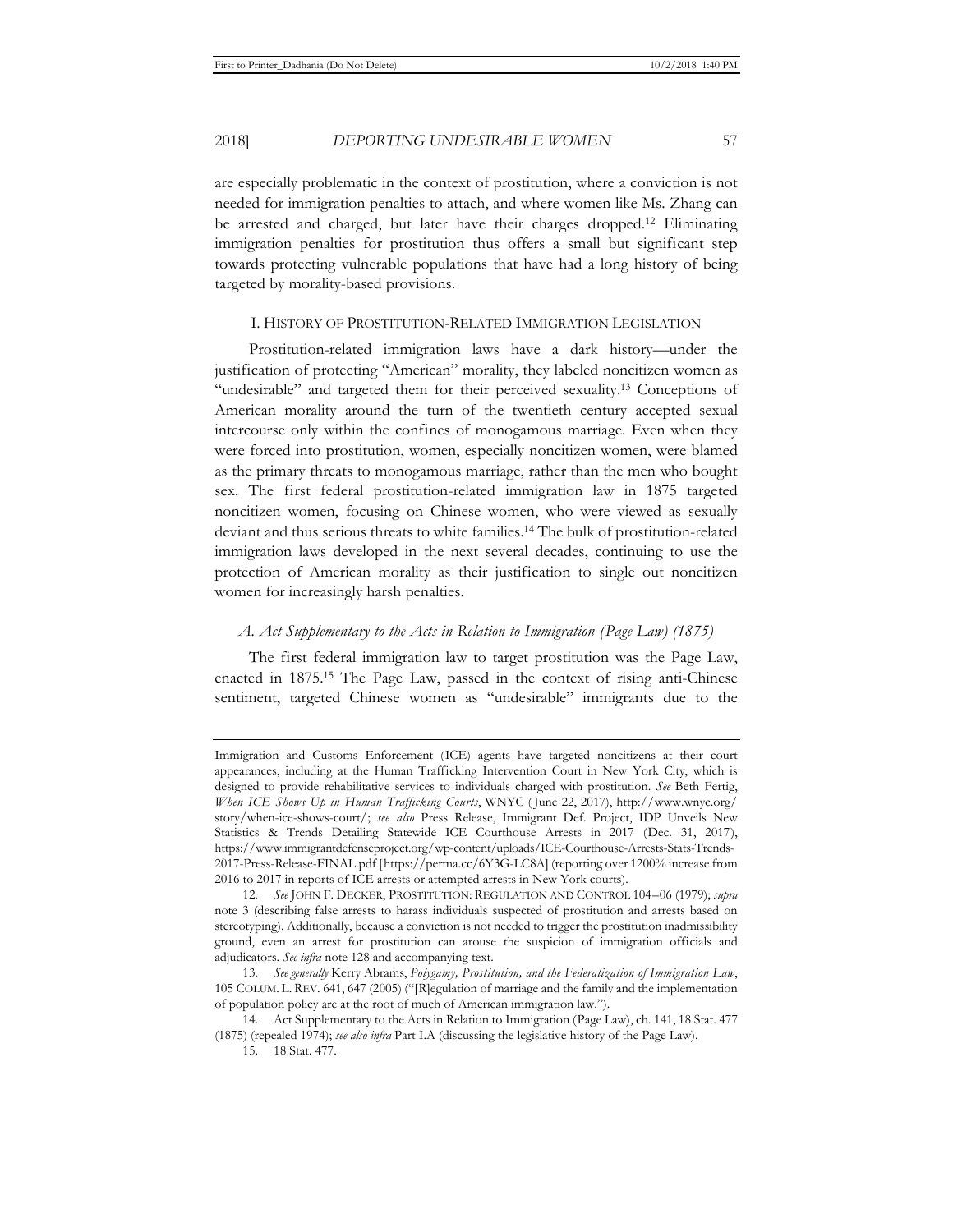perceived threat they posed to American morality through their potential to bring prostitution to the United States and thereby corrupt white families.16

The Page Law restricted the entry of women coming to the United States to engage in prostitution, and specifically targeted women from East Asia for additional restrictions.17 Section 5 made it unlawful for "women 'imported for the purposes of prostitution'" to "immigrate into" the United States.18 Noncitizens were subject to screening upon arrival in the United States to determine whether they were coming for purposes of prostitution.19 Section 1 specifically targeted individuals from "China, Japan, or any Oriental country" for additional screening at a port of embarkation to determine whether they had "entered into a contract or agreement . . . for lewd and immoral purposes."<sup>20</sup> Women from these Asian countries needed to obtain certificates of immigration before embarking for the United States.21 This section also criminalized the importation of women into the United States for the purposes of prostitution.22

Rising anti-Chinese sentiment in the wake of increased Chinese immigration to the United States was the backdrop for the Page Law, as white Americans felt threatened by the changing character of California.23 Less than a decade after the enactment of the Page Law, Congress passed the infamous Chinese Exclusion Act in 1882, which further codified this anti-Chinese sentiment by halting the immigration of Chinese laborers to the United States, in addition to barring Chinese individuals from naturalizing.24 In the midst of this anti-Chinese hostility, the Page

<sup>16.</sup> Not only was the Page Law the first federal immigration law to target prostitution, it was also the first federal immigration law to restrict generally the entry of "undesirable" noncitizens into the United States. *See* E.P. HUTCHINSON, LEGISLATIVE HISTORY OF AMERICAN IMMIGRATION POLICY 1798–1965, at 66 (1981) ("From this beginning [the 1875 Act], exclusion was to develop into a major instrument of immigration policy."). Before 1875, states generally individually regulated immigration. *See* GERALD L. NEUMAN, STRANGERS TO THE CONSTITUTION: IMMIGRANTS, BORDERS, AND FUNDAMENTAL LAW 19–43 (1996) (describing state laws regulating immigration prior to the Page Law); Abrams, *supra* note 13, at 645, 664–77 (same).

<sup>17.</sup> In addition to prostitution, the Page Law also imposed penalties on the importation of coolie labor, which had previously been criminalized by the Coolie Trade Prohibition Act. *See* §§ 2, 4, 18 Stat. 477; Act of Feb. 19, 1862 (Coolie Trade Prohibition Act), ch. 27, 12 Stat. 340 (repealed 1974); *see also* RONALD J. TAKAKI, STRANGERS FROM A DIFFERENT SHORE: A HISTORY OF ASIAN AMERICANS 36 (1990) (defining the term "coolie" as "unfree laborers who had been kidnapped or pressed into service by coercion and shipped to foreign countries").

<sup>18. § 5, 18</sup> Stat. 477.

<sup>19</sup>*. Id.* This screening upon arrival in the United States was not limited to Asian women. *See id.* 

<sup>20.</sup> *Id.* § 1; *see also* Abrams, *supra* note 13, at 641, 695–96.

<sup>21. § 1, 18</sup> Stat. 477; *see also* Abrams, *supra* note 13, at 698–702 (discussing immigration process for Chinese women under Page Law).

<sup>22. § 3, 18</sup> Stat. 477 (making it a felony for "knowingly and willfully import[ing], or caus[ing] any importation of, women into the United States for the purposes of prostitution . . . ."). In addition to targeting prostitution, the Page Law made it unlawful for "persons . . . undergoing a sentence for conviction in their own country of felonious crimes" to enter the United States, excluding political prisoners. *Id.* § 5.

<sup>23.</sup> The first Chinese immigrants arrived in California in the late 1840s, and by 1880, there were over 75,000 Chinese immigrants in California. *See* Abrams, *supra* note 13, at 649–50.

<sup>24.</sup> Chinese Exclusion Act of May 6, 1882, ch. 126, 22 Stat. 58 (repealed 1943).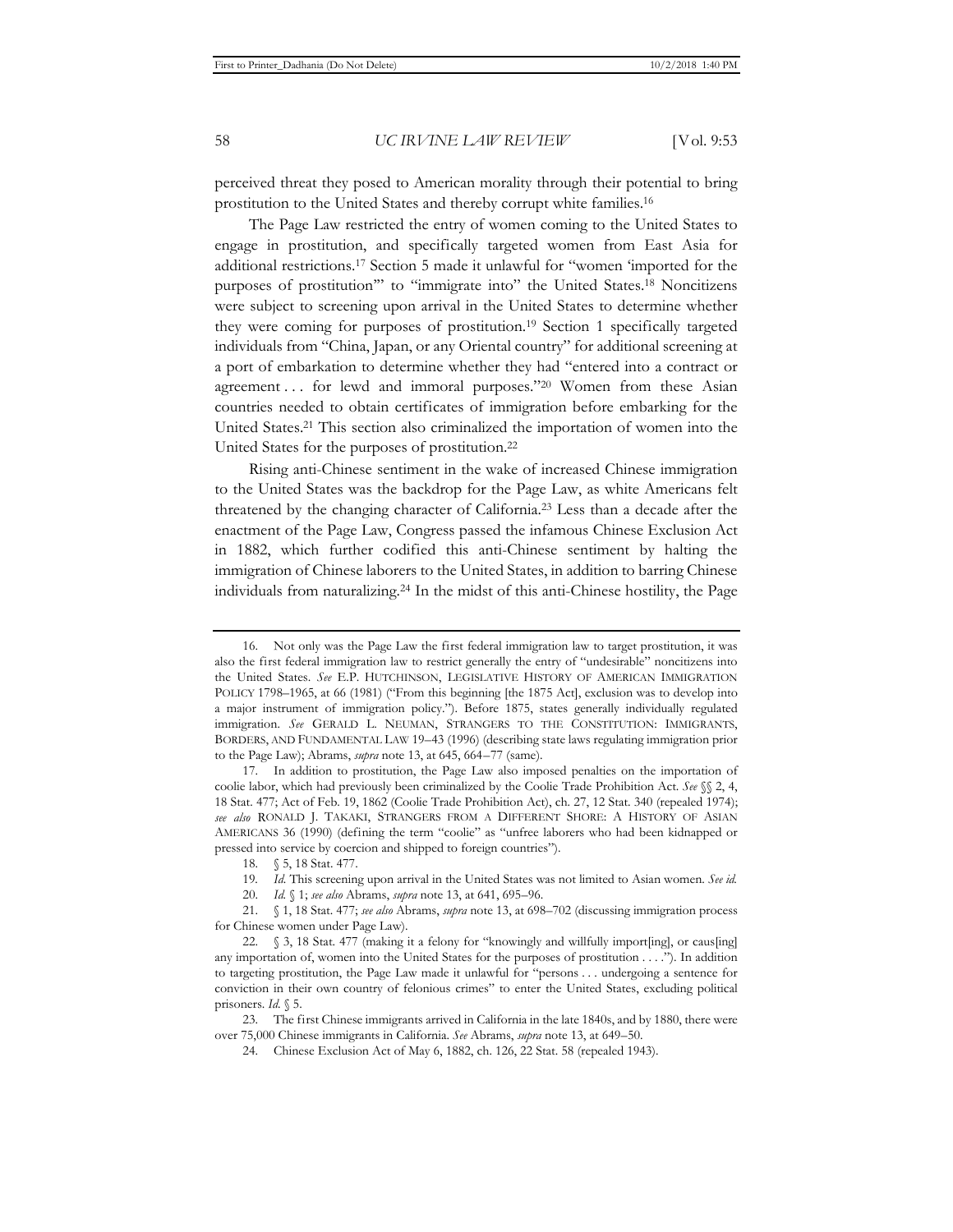Law was passed to protect white American families from the perceived sexual threat of Chinese women.25 The perceived threat was two-fold—the threat that permitting the entry of Chinese women would bring prostitution to the United States as well as lead to the birth of Chinese-origin United States citizens, further decreasing the percentage of white Americans and changing the character of the electorate on the West Coast.26

Before the passage of the Page Law, President Ulysses Grant addressed Congress in 1874, calling for immigration legislation against the "evil practice" of prostitution by Chinese women.27 He explained that "[h]ardly a perceptible percentage of [Chinese women] perform any honorable labor, but they are brought for shameful purposes, to the disgrace of the communities where settled and to the great demoralization of the youth of these localities."28 The legislative history of the Page Law mirrors President Grant's views and shows that the legislation's uncontroversial goal was to protect white families from the perceived sexual deviance of Chinese women by restricting their immigration.29 California Congressman Horace F. Page, the bill's sponsor, explained the purpose of the Page Law as curbing the decline that Chinese women were causing in the morality of white Americans in California. He described white Americans as "stout-hearted

26*. See* Abrams, *supra* note 13, at 661–63 (arguing that Chinese women who emigrated to the United States were viewed as presenting a "threat of reproduction" through the potential for the birth of Chinese-origin United States citizens and for miscegenation).

<sup>25.</sup> In particular, Americans focused on the differences between prevailing sexual norms in China and the United States—most notably prostitution, but also concubinage and polygamy, which were accepted in Chinese society. *See* NANCY F. COTT, PUBLIC VOWS: A HISTORY OF MARRIAGE AND THE NATION 136 (2000); Abrams, *supra* note 13, at 642–43. In 1870, an estimated fifty to seventy percent of the over two thousand Chinese women living in San Francisco were sellers of sex. *See* GEORGE ANTHONY PEFFER, IF THEY DON'T BRING THEIR WOMEN HERE: CHINESE FEMALE IMMIGRATION BEFORE EXCLUSION 6, 11, 124 n.13 (1999); BENSON TONG, UNSUBMISSIVE WOMEN 15 (1994); JUDY YUNG, UNBOUND FEET: A SOCIAL HISTORY OF CHINESE WOMEN IN SAN FRANCISCO 19, 45–46, 320 n.89 (1995). *But see* COTT, *supra* note 25, at 137 ("The Page Act was sparked less by the scale of Chinese prostitution, which was small, than by what it banefully represented.").

<sup>27.</sup> *Id.* at 691 (quoting 3 CONG. REC. 3–4 (1874)).

<sup>28.</sup> *Id.* (quoting 3 CONG. REC. 3–4 (1874)); *see also* HUTCHINSON, *supra* note 16, at 65 (citing S. 971, 37th Cong. 1188 (1861); H.R. 1588, 37th Cong. 3895 (1861)). Even though there was a recognition that Chinese women could be forced or coerced into prostitution, they were nevertheless viewed as a threat because their perceived "slavish character" made them more susceptible to being forced or coerced. *See* Abrams, *supra* note 13, at 658 ("White women 'so much better understood' their rights that they were less likely to be duped into indentured servitude and were therefore less of a moral threat" (quoting S. REP. NO. 44-689, at 146–48 (1877) (statement of Alfred Clarke, Clerk at the San Francisco Police Department)).).

<sup>29</sup>*. See* COTT, *supra* note 25, at 137–38 ("The Chinese prostitute, standing outside of and boding no good for Christian-model monogamy, signified the threat to American values in Chinese immigration . . . ."); Abrams, *supra* note 13, at 692–95 (detailing legislative history); *supra* note 25 (describing the differences in sexual norms between the United States and China and providing estimates of the rate of prostitution among Chinese women in San Francisco); *see also* STAFF OF H. COMM. ON THE JUDICIARY, 100TH CONG., GROUNDS FOR EXCLUSION OF ALIENS UNDER THE IMMIGRATION AND NATIONALITY ACT: HISTORICAL BACKGROUND AND ANALYSIS 7 (Comm. Print 1988) ("[The Page Law] was unaccompanied by printed reports or any House or Senate floor debate, apparently because of its noncontroversial nature.").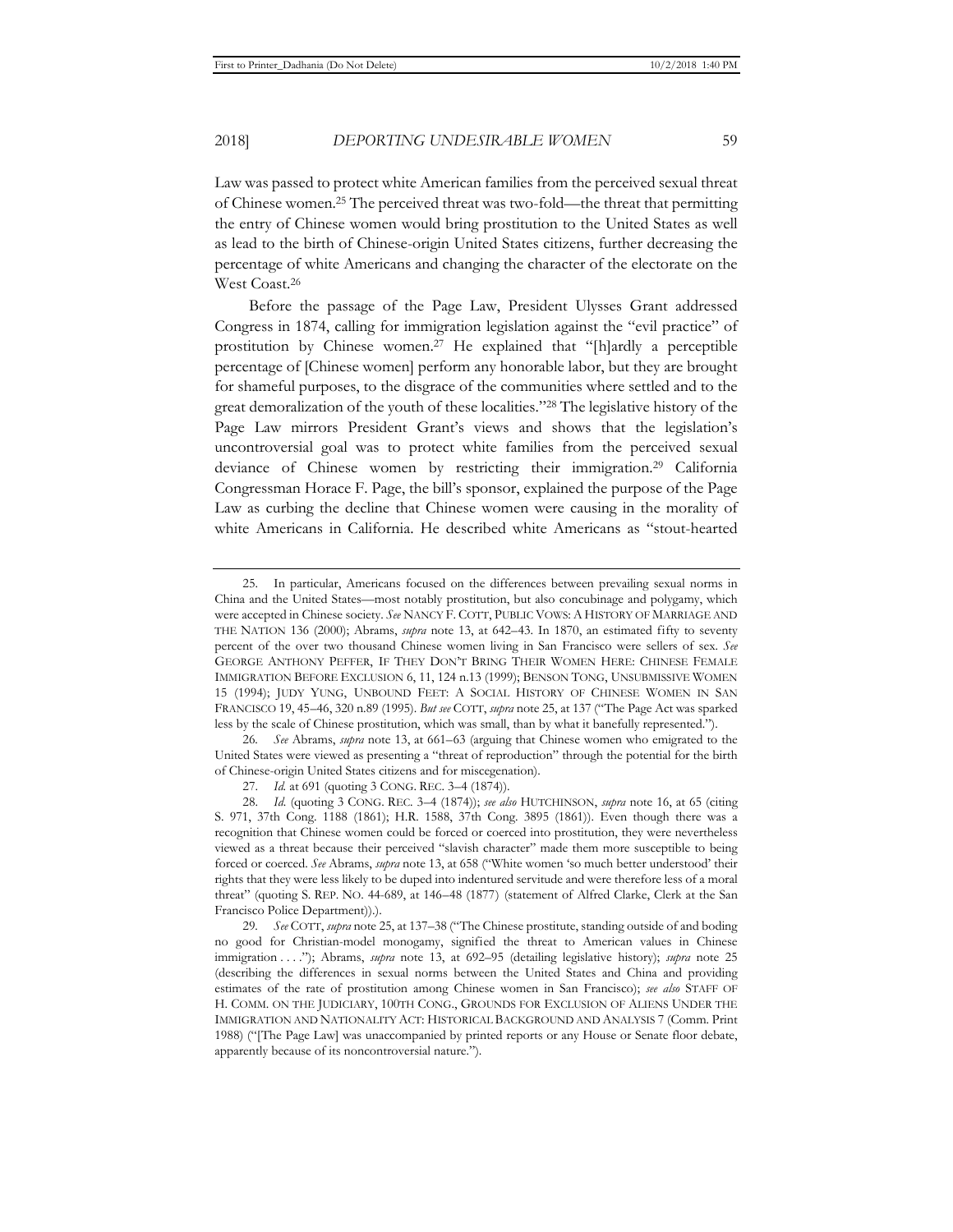people" who had come to California "with their wives and children," but were now threatened by a "deadly blight."30 His bill aimed to "'place a dividing line between vice and virtue' and 'send the brazen harlot who openly flaunts her wickedness in the faces of our wives and daughters back to her native country.'"31 Senator Cornelius Cole described Chinese women as "the most undesirable of population, who spread disease and moral death among our white population."<sup>32</sup> These statements, which cast blame for prostitution solely upon noncitizen women, conspicuously fail to mention the role of buyers, a pervasive theme in prostitutionrelated immigration legislation.

The practical effect of the Page Law was an almost complete halt of the immigration of Chinese women.33 The Page Law, which remained on the books for almost a century, was only the beginning of morality-based immigration legislation targeting noncitizen women as the bad actors.

#### *B. An Act to Regulate the Immigration of Aliens into The United States (1903)*

In 1903, Congress passed a comprehensive piece of immigration legislation that strengthened the provisions of the Page Law for the same purpose—to protect American morality from noncitizen women.34 This law did not single out any particular race like the Page Law and was used to begin targeting new communities of immigrants from southern and eastern Europe in addition to Asian women.35

The 1903 Act enumerated expansive "classes of aliens" who were "excluded from admission into the United States."36 These classes included "prostitutes, and persons who procure or attempt to bring in prostitutes or women for the purpose of prostitution."37 This inclusion was uncontroversial—the legislative history found

34. Immigration Act of 1903 (An Act to Regulate the Immigration of Aliens into the United States), ch. 1012, 32 Stat. 1213; *see also infra* notes 35, 42–44 and accompanying text (discussing the motivations underlying the passage of the 1903 Act).

35*. See* MARTHA GARDNER, THE QUALITIES OF A CITIZEN: WOMEN, IMMIGRATION, AND CITIZENSHIP, 1870–1965, at 60–62 (2005) ("When the Immigration Acts of 1903, 1907, and 1910 reiterated general restrictions against prostitutes, the application of the policy was redirected toward new European arrivals.").

36. § 2, 32 Stat. 1213. The March 3, 1891 Act first enumerated a class of noncitizens excluded from admission. Act of March 3, 1891, ch. 551, § 1, 26 Stat. 1084.

37. § 2, 32 Stat. 1213; *see also* S. REP. NO. 80-1515, at 355 (1950) ("The barring of immigrants on moral grounds was among the very first exclusion clauses."). A conviction for prostitution was not required for exclusion, which remains the law today under the prostitution-related

<sup>30.</sup> Abrams, *supra* note 13, at 694 (quoting 3 CONG. REC. APPX. 44 (1875)).

<sup>31.</sup> *Id.* at 692–95 & n.331 (quoting 3 CONG. REC. APPX. 44 (1875)).

<sup>32.</sup> Abrams, *supra* note 13, at 663 (quoting *Cornelius Cole: The Senator Interviewed by a Chronicle Reporter*, S.F. CHRON., Oct. 23, 1870, at 1).

<sup>33</sup>*. See* COTT, *supra* note 25, at 138 (discussing the impact of the Page Law on the population of Chinese women in California); PEFFER, *supra* note 25, at 9 (describing how government officials "demonstrated a consistent unwillingness, or inability, to recognize [Chinese] women who were not prostitutes among all but wealthy applicants for immigration"); Todd Stevens, *Tender Ties: Husbands' Rights and Racial Exclusion in Chinese Marriage Cases, 1882–1924*, 27 L. & SOC. INQUIRY 271, 272 (2002) (identifying one of the reasons that low numbers of Chinese women immigrated to the United States as "restrictive U.S. immigration laws, especially those concerning prostitution").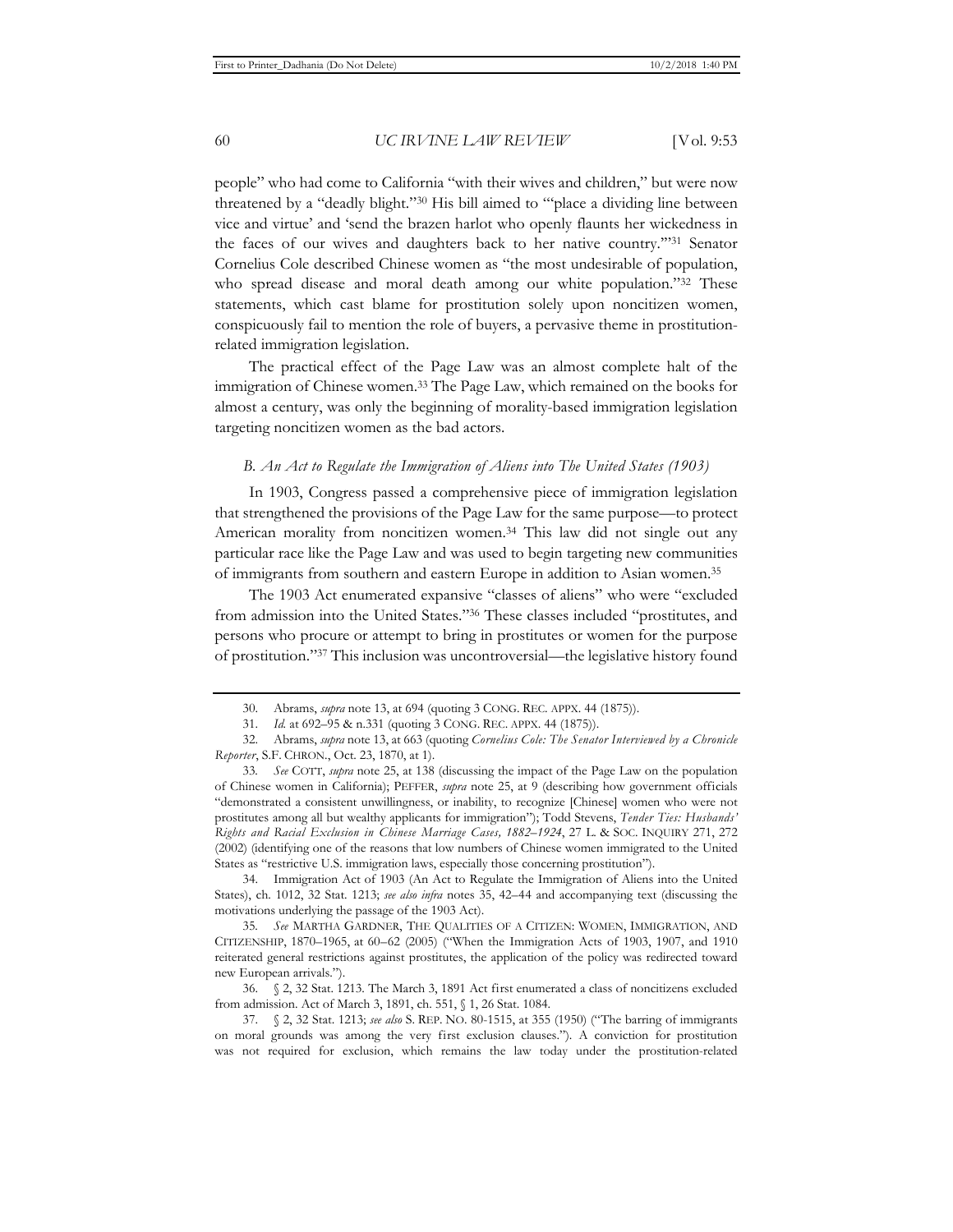it "unnecessary to offer any justification for adding such aliens to the excluded classes, since they . . . conduce to the moral and physical degradation of the American people."38 The 1903 Act explicitly shifted the focus of prostitution-

Although the 1903 Act removed some of the explicit references to women, it still continued to single them out, implying only women could be sellers of sex.40 It also retained the language from the Page Law making it a felony for anyone to import into the United States "any *woman or girl* for the purposes of prostitution."41

related immigration laws to admission and exclusion.39

The 1903 Act's prostitution-related provisions continued to reflect concern over the threat of prostitution by noncitizen women to American morality.42 Leading to the passage of the 1903 law, President Theodore Roosevelt encouraged Congress to take action in his annual message in 1901, finding the "present immigration laws unsatisfactory."43 He specifically encouraged Congress to "aim to exclude absolutely . . . all persons who are of a low moral tendency or of unsavory reputation."44 The Industrial Commission, a government agency tasked with producing reports on various issues including immigration, recommended in 1902 in a draft bill that Congress exclude "prostitutes and persons who procure or attempt to bring in prostitutes or women for the purpose of prostitution," which is language that was adopted wholesale in the 1903 Act.<sup>45</sup>

The morality-based rationale for prostitution-related immigration laws thus persisted, continuing to point the finger at noncitizen women. Fears surrounding

inadmissibility ground. *See infra* text accompanying note 128. In addition to prostitutes, "idiots, insane persons . . . ; persons likely to become a public charge; . . . polygamists, anarchists, or persons who believe in or advocate the overthrow by force or violence of the Government of the United States . . . ." were also included in the classes of aliens to be excluded admission.  $\&$  2, 32 Stat. at 1213. This Act also included a deportation provision within two years after entry for any noncitizen who entered the United States "in violation of the law." *Id.* § 20.

<sup>38</sup>*. See* S. REP. NO. 57-2119, at 2 (1902). The legislative history also justified these provisions because such noncitizens could "become public charges within a short time . . . ." *Id.*

<sup>39</sup>*. See* § 2, 32 Stat. 1213. Legislative history noted the failure of the Page Law to directly address admission. *See* 35 CONG. REC. 5764 (1902) ("The part of the bill in relation to prostitutes and procurers is to complete the evident purpose of the act of March 3, 1875, which makes the importation of such aliens a felony, but omits to provide for rejection at ports of the United States."). The 1903 Act retained criminal penalties for "the importation into the United States of any woman or girl for the purposes of prostitution . . . ." § 3, 32 Stat. 1213.

<sup>40</sup>*. See supra* text accompanying note 37. Some references to sellers of sex in the 1903 Act were gender-neutral, whereas the Page Law referred only to women. *Compare* Page Law, ch. 141, § 5, 18 Stat. 477 (1875) (repealed 1974), *with* § 2, 32 Stat. 1213.

<sup>41</sup>*. See* § 3, 32 Stat. 1213 (emphasis added).

<sup>42.</sup> These concerns may have been unfounded. *See* Ariela R. Dubler, *Immoral Purposes: Marriage and the Genus of Illicit Sex*, 115 YALE L.J. 756, 766–68 & n.29 (2006) (summarizing the scholarship on whether early-twentieth century reformers identified a true problem or stirred up an unfounded moral panic).

<sup>43.</sup> HUTCHINSON, *supra* note 16, at 127 (quoting 57 CONG. REC. 35 (1901)).

<sup>44.</sup> *Id.* (quoting 57 CONG. REC. 35 (1901)).

<sup>45.</sup> *Id.* at 128–29 (citing FINAL REP. OF THE INDUS. COMM'N, VOL. XIX, H.R. DOC. NO. 380, at 1015 (1902)).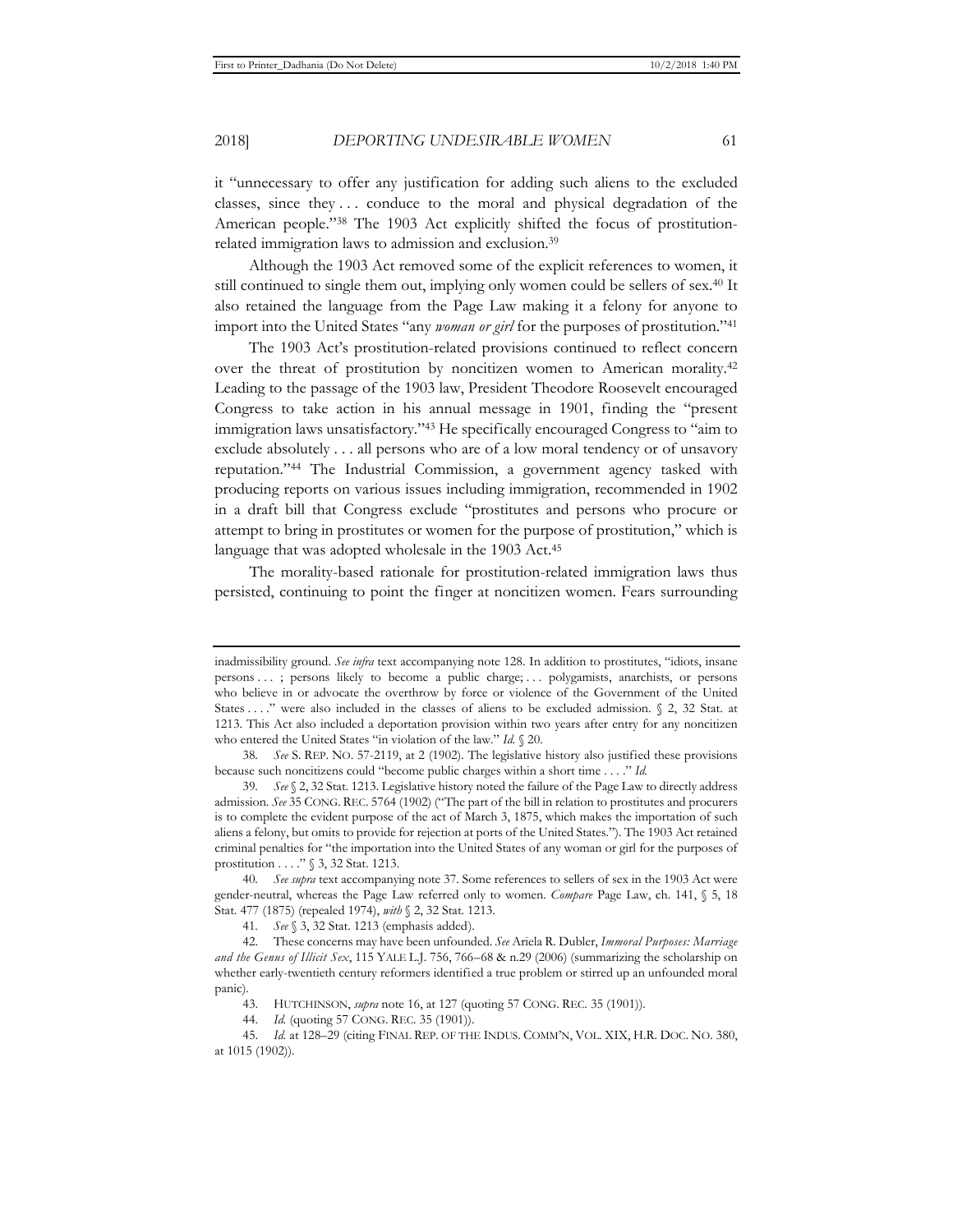the sexuality of noncitizen women only served to make subsequent laws more stringent.

## *C. An Act to Regulate the Immigration of Aliens into the United States (1907) and Amendments (1910)*

Several years later, Congress passed comprehensive immigration legislation in 1907 and amendments in 1910, which again toughened the provisions related to prostitution. The purpose of these laws continued to be the protection of Americans from the "undesirable" sexual practices of noncitizen women, who were labeled as bad actors even in cases of forced prostitution.46

Whereas previous laws focused on exclusion at the border, the 1907 Act added a deportation provision, which enabled immigration officers to enforce prostitution-related immigration laws in the interior of the United States for conduct committed after entry. Section 3 of the 1907 Act provided that "any alien woman or girl who shall be found an inmate of a house of prostitution or practicing prostitution, at any time within three years after she shall have entered the United States, shall be deemed to be unlawfully within the United States, and shall be deported . . . ."47 A conviction for prostitution was not required before a noncitizen female could be deported.48 This deportation provision reflected Congress's new interest in monitoring the behavior of noncitizens after entry into the United States.

Women continued to be singled out as sellers of sex. The 1907 Act retained the exclusion provisions from prior legislation and continued to prohibit women and girls from entering the United States for the purpose of prostitution.49 Congress also inserted a new provision to exclude "women or girls coming into the United States . . . for any other immoral purpose," a catchall term for other undesirable sexual practices.50 The 1907 Act also modified and broadened the criminal provisions related to the importation of women and girls into the United States for

<sup>46</sup>*. See* Act of Feb. 20, 1907 (An Act to Regulate the Immigration of Aliens into the United States), ch. 1134, 34 Stat. 898; *infra* note 52 and accompanying text.

<sup>47. § 3, 34</sup> Stat. 898. From 1908 to 1948, 14,814 noncitizens were deported under the provisions targeting immoral behavior. *See* S. REP. NO. 80-1515, at 873 (1950). This statute also criminalized harboring any alien woman or girl for the purpose of prostitution. *Id.* The Supreme Court held that this portion of the statute was unconstitutional because it encroached on the police powers of the states. Keller v. United States, 213 U.S. 138 (1909). The 1910 amendments to this statute amended the unconstitutional language of the 1907 Act. Act of March 26, 1910 (An Act to Amend an Act Entitled "An Act to Regulate the Immigration of Aliens into the United States"), ch. 128, § 3, 36 Stat. 263; *see also* United States v. Tsuji Suekichi, 199 F. 750, 752 (9th Cir. 1912).

<sup>48</sup>*. See* Lewis v. Frick, 233 U.S. 291 (1914); *Ex parte* Pouliot, 196 F. 437 (E.D. Wash. 1912).

<sup>49. § 2, 34</sup> Stat. 898.

<sup>50</sup>*. Id.* Legislative history did not illuminate the meaning of the term "immoral purpose." *See* Dubler, *supra* note 42, at 770–71. A House of Representatives Report explained only that this language was added "in order effectively to prohibit undesirable practices alleged to have grown up." *See id.* at 770 (quoting H.R. REP. NO. 59-4558, at 19 (1906)). The Supreme Court later interpreted this term to exclude extramarital relations "short of concubinage." Hansen v. Haff, 291 U.S. 559, 562 (1934).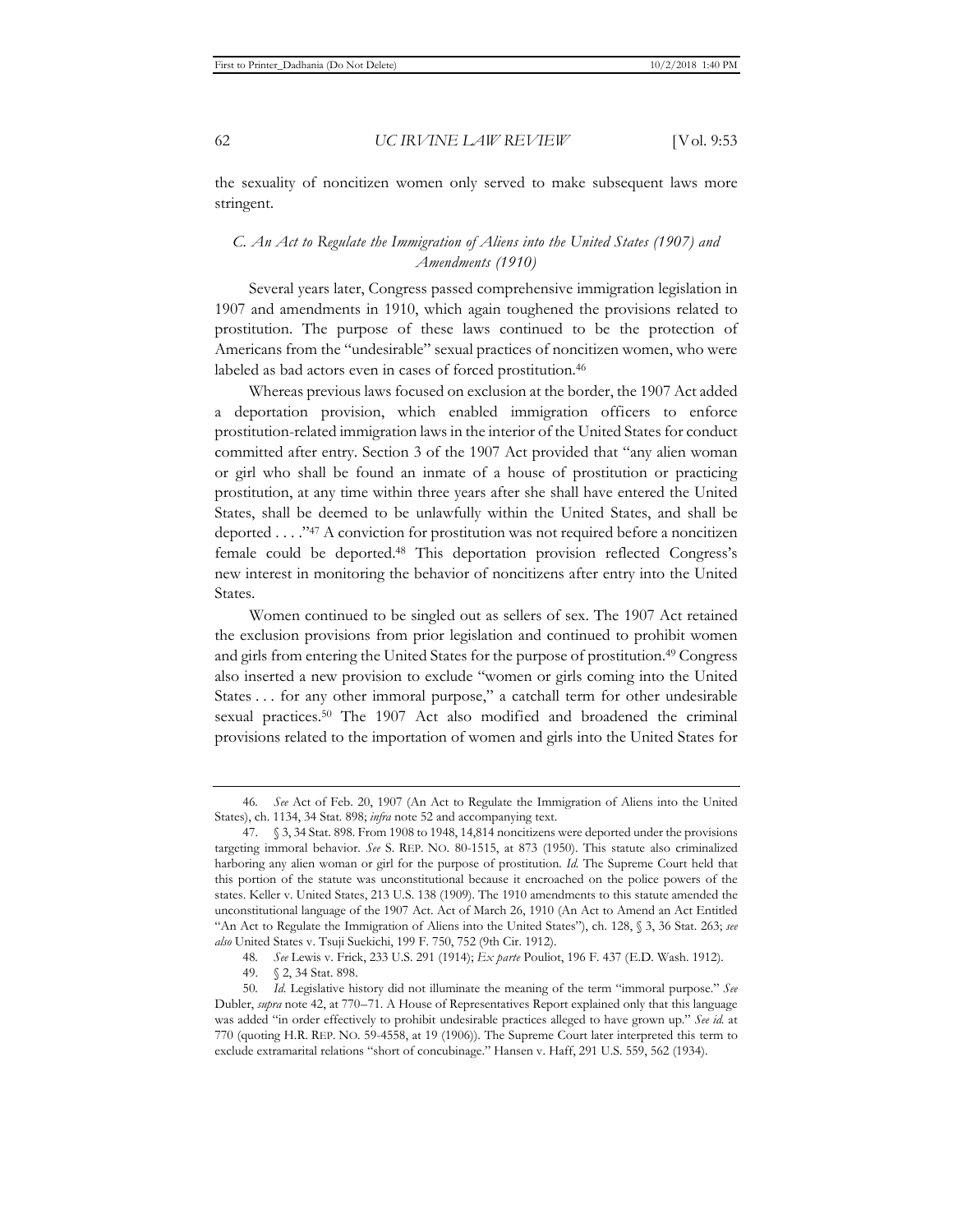the purposes of prostitution.51 However, absent from the Act was any mention of penalties for buyers of sex.

Congress used the 1907 Act to expand the scope of the prostitution-related immigration laws "'in order effectively to prohibit undesirable practices alleged to have grown up.'"52 Although the statute did not target any particular race, Congress intended to respond to continued concerns about Chinese women entering the United States for prostitution. The Commissioner-General's Annual Immigration reports in the years prior to the 1907 Act insinuated that marriage was being used as a guise for bringing Chinese women into the United States for prostitution.53

Case law also posits that concerns over the sexuality of noncitizen women was the primary motivator for the sexual conduct-related provisions in the 1907 Act. The Supreme Court in *United States v. Bitty*, a case pertaining to the "immoral purpose" language in the 1907 Act, explained that "Congress, no doubt, proceeded on the ground that contact with society on the part of alien women [involved in prostitution] would be hurtful to the cause of sound private and public morality and to the general well-being of the people."54 The Court specifically noted that prostitutes and concubines "must be held to lead an immoral life, if any regard whatever be had to the views that are almost universally held in this country as to the relations which may rightfully, from the standpoint of morality, exist between man and woman in the matter of sexual intercourse."55

The 1910 amendments to the 1907 Act reflected growing concerns over the corrupting influence of prostitution by noncitizen women. These amendments came in the wake of President Taft's first annual message to Congress, which

<sup>51.</sup> In addition to criminalizing the importation of any alien woman or girl for the purpose of prostitution, it criminalized the importation of any alien woman or girl "for any other immoral purpose." § 3, 34 Stat. 898. It also criminalized "directly or indirectly" importing or attempting to import any such person. *Id.* It newly criminalized harboring any alien woman or girl for the purpose of prostitution or any other immoral purpose within three years of her entry into the United States. *Id.*

<sup>52</sup>*.* Dubler, *supra* note 42, at 770 (quoting H.R. REP. NO. 59-4558, at 19 (1906)); *see also* H.R. REP. NO. 59-3021, at 19 (1906) ("Section 3. In this section it is attempted to extend the scope of the law, so far as it relates to the immigration of prostitutes, in order effectively to prohibit undesirable practices alleged to have grown up."); H.R. REP. NO. 59-4558, at 2 (1906) ("Section 3: Strengthens the provisions with regard to the importation of prostitutes.").

<sup>53</sup>*. See* CANDICE LEWIS BREDBENNER, A NATIONALITY OF HER OWN: WOMEN, MARRIAGE, AND THE LAW OF CITIZENSHIP 30 (1998) (citing TREASURY DEP'T, ANNUAL REPORT OF THE COMMISSIONER-GENERAL OF IMMIGRATION (1907); TREASURY DEP'T, ANNUAL REPORT OF THE COMMISSIONER-GENERAL OF IMMIGRATION (1906)); Stevens, *supra* note 33, at 291–92 (citing TREASURY DEP'T, ANNUAL REPORT OF THE COMMISSIONER-GENERAL OF IMMIGRATION 460 (1901)).

<sup>54.</sup> United States v. Bitty, 208 U.S. 393, 401 (1908). This case showed some recognition of the role of men in illicit sexual intercourse, allowing for the prosecution of a man who "imported" a noncitizen woman for "an immoral purpose, namely [to] live with him as his concubine." *Id.* at 399– 400 (internal quotation marks omitted).

<sup>55</sup>*. Id.* at 402.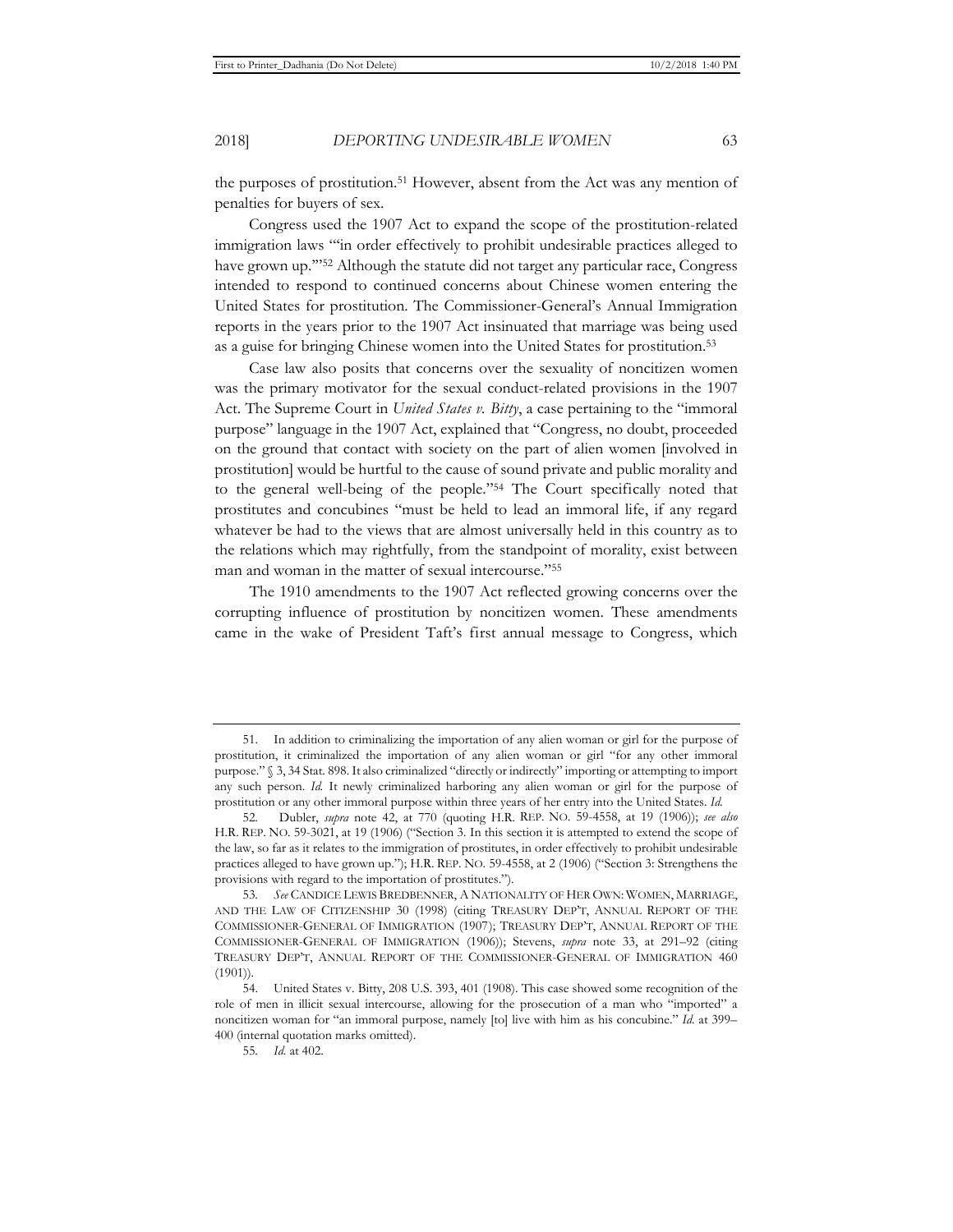expressed the need for additional legislation against the importation of prostitutes into the United States.56

Retaining the prostitution-related exclusion grounds from the 1903 Act, the 1910 amendments expanded existing deportation provisions to further control the conduct of noncitizens after entry into the United States.<sup>57</sup> The amendments mandated the deportation of any noncitizen who at any time was "found an inmate . . . of a house of prostitution or practicing prostitution after such alien shall have entered the United States."58 The amendments removed the temporal limitation of three years after entry from the 1907 Act, making the deportation provisions significantly harsher for noncitizens involved in prostitution as compared to other classes of noncitizens subject to deportation for conduct after entry.59 Other noncitizens, including perpetrators of violent crimes, were protected by time limits.<sup>60</sup>

Although they made penalties harsher, the amendments removed some gendered language from the prostitution-related laws. Specifically, the amendments replaced the reference to women and girls as prostitutes from the deportation provisions with "[a]ny alien,"61 which was recommended by the Immigration Commission as a result of findings that males were also coming into the United

<sup>56</sup>*. See* HUTCHINSON, *supra* note 16, at 146 ("[President Taft] mentioned immigration [in his first annual message] only in connection with the need for legislation against the importation of prostitutes.").

<sup>57</sup>*. See* Act of March 26, 1910 (An Act to Amend an Act Entitled "An Act to Regulate the Immigration of Aliens into the United States"), ch. 128, § 2, 36 Stat. 263. The amendments mandated deportation for a broader class of individuals involved in prostitution, including noncitizens who managed houses of prostitution, received any part of the earnings of a prostitute, and protected prostitutes from arrest. *Id.* § 3. Congress also targeted prostitution in the interior of the United States through the Mann Act, or White Slave Traffic Act in 1910, which prohibited the importation and interstate transportation of women for immoral purposes. White-Slave Traffic (Mann) Act, ch. 395, 36 Stat. 825 (1910) (codified as amended at 18 U.S.C.  $\frac{6}{3}$  2421–2424 (2012)). Congress passed the Mann Act in direct response to growing hysteria that white women were being forced into prostitution and that prostitution by noncitizens was corrupting American morality. *See* GARDNER, *supra* note 35, at 51, 60 ("[C]hanging conceptions of racial otherness and anxieties about the white American family intersected with long-held concerns over the moral conduct of immigrants to produce the 'white slavery' panic."). *See generally* BRIAN DONOVAN, WHITE SLAVE CRUSADES: RACE, GENDER, AND ANTI-VICE ACTIVISM 1887–1917 (2006) (analyzing anti-vice campaigns to combat "white slavery" and their impact on racial hierarchy and categorization in the United States).

<sup>58. § 3, 36</sup> Stat. 263.

<sup>59</sup>*. See id.*

<sup>60</sup>*. See* Act of Feb. 20, 1907 (An Act to Regulate the Immigration of Aliens into the United States), ch. 1134, §§ 20–21, 34 Stat. 898.

<sup>61</sup>*. Compare* § 3, 36 Stat. 263, *with* § 3, 34 Stat. 898.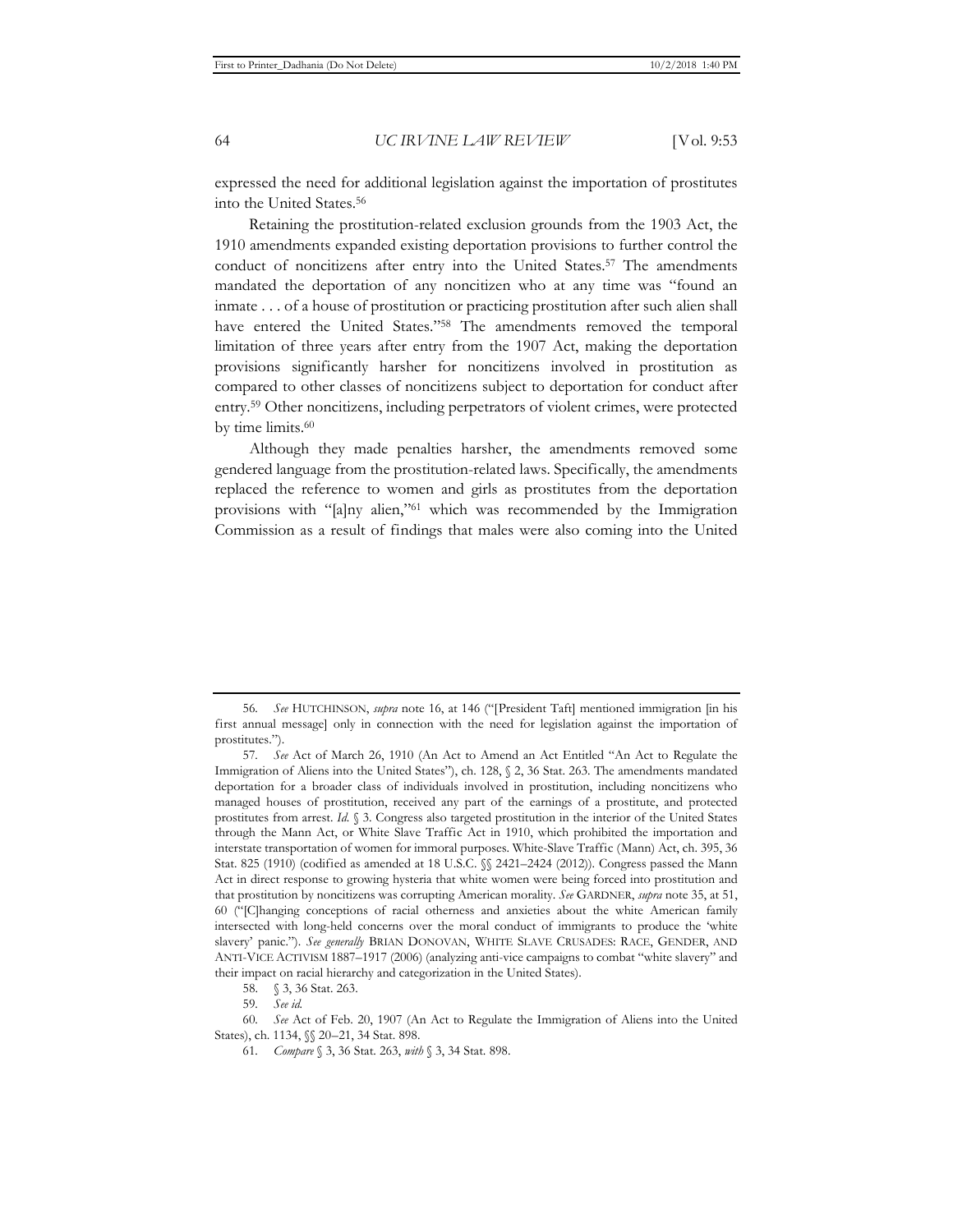States for prostitution.<sup>62</sup> However, references to women and girls remained in the exclusion provisions.<sup>63</sup>

Legislative history continued to refer to prostitution using a morality-based framing. Prostitution was "an evil,"64 and the 1910 Amendments were touted as an "aid . . . in putting out this immoral fire that is now burning the very vitals out of society."<sup>65</sup> Immigration laws were increasingly used to target Japanese women, many of them coming to join their husbands in the United States. They were accused of misusing marriage to come to the United States for prostitution and accordingly were disproportionately barred from admission or deported as prostitutes around this time.66 Public rhetoric on Japanese women mirrored earlier language used to describe Chinese women—William Gates, secretary of the California State Board of Charities and Corrections, stated in 1907 in a national address that "the Japanese are but little better than the Chinese," and that it was "safe to say that far more than a majority of these females were prostitutes."67

Legislative history shows recognition that women involved in prostitution could be victims, but there was no suggestion of relief or exceptions to penalties for such women. One representative described some women imported for prostitution as an "unfortunate class" and as "unwary and unsuspecting victim[s] . . . [who]

- 63*. See* § 2, 36 Stat. 263.
- 64. 45 CONG. REC. 519 (1910) (statement of Rep. Goebel).
- 65. *Id.* at 547 (statement of Rep. Cox).

66*. See* GARDNER, *supra* note 35, at 38–45 & n.18. Some Japanese women were coming to the United States as "picture" brides, marrying via proxy marriage Japanese men living in the United States. *See* COTT, *supra* note 25, at 151–55 (describing the "picture bride" marriage practice and the immigration response by the United States government). The Dillingham Commission, *see infra* note 70 and accompanying text, expressed concerns about the legitimacy of Japanese wives coming to join their husbands, stating that "a large majority of women coming in this way are intended for the purposes of prostitution." U.S. IMMIGRATION COMM'N, 61ST CONG., IMPORTATION AND HARBORING OF WOMEN FOR IMMORAL PURPOSES, vol. 19, at 69 (1911) (presented by Mr. Dillingham); *see also* HARRY A. MILLIS, THE JAPANESE PROBLEM IN THE UNITED STATES: AN INVESTIGATION FOR THE COMMISSION ON RELATIONS WITH JAPAN APPOINTED BY THE FEDERAL COUNCIL OF THE CHURCHES OF CHRIST IN AMERICA 234 (1915) ("Until recently advantage was taken of the admission of 'picture brides' to bring into this country women to be used for immoral purposes.").

67. GARDNER, *supra* note 35, at 57 (quoting W. Almont Gates, Oriental Immigration on the Pacific Coast: An Address Delivered at the National Conference of Charities and Correction at Buffalo, ( June 10, 1909)); *see also* SIDNEY LEWIS GULICK, THE AMERICAN JAPANESE PROBLEM: A STUDY OF THE RACIAL RELATIONS OF THE EAST AND THE WEST 15 (1914) ("Japanese are also charged with lack of all ideas of sex morality . . . . Japanese women are so subservient that they easily become prostitutes.").

<sup>62</sup>*. See* 45 CONG. REC. 518 (1910) (statement of Rep. Bennet) ("[F]or those reasons which will be noted by those who have read the Immigration Commission's report, we drop the words 'women and girls' from the bill and make the law apply to all aliens who are imported for immoral purposes."); U.S. IMMIGRATION COMM'N, IMPORTING WOMEN FOR IMMORAL PURPOSES: A PARTIAL REPORT FROM THE IMMIGRATION COMMISSION ON THE IMPORTATION AND HARBORING OF WOMEN FOR IMMORAL PURPOSES, S. DOC. NO. 61-196 at 35 (1909) ("Both from the investigations of the commission and those of the Bureau of Immigration, it is clear that there is a beginning, at any rate, of a traffic in boys and men for immoral purposes. . . . [O]ur laws should be so amended as to apply to all persons engaged in immoral practices."). *But see* GARDNER, *supra* note 35, at 63 n.36 (discussing the lack of immigration investigations into male prostitution).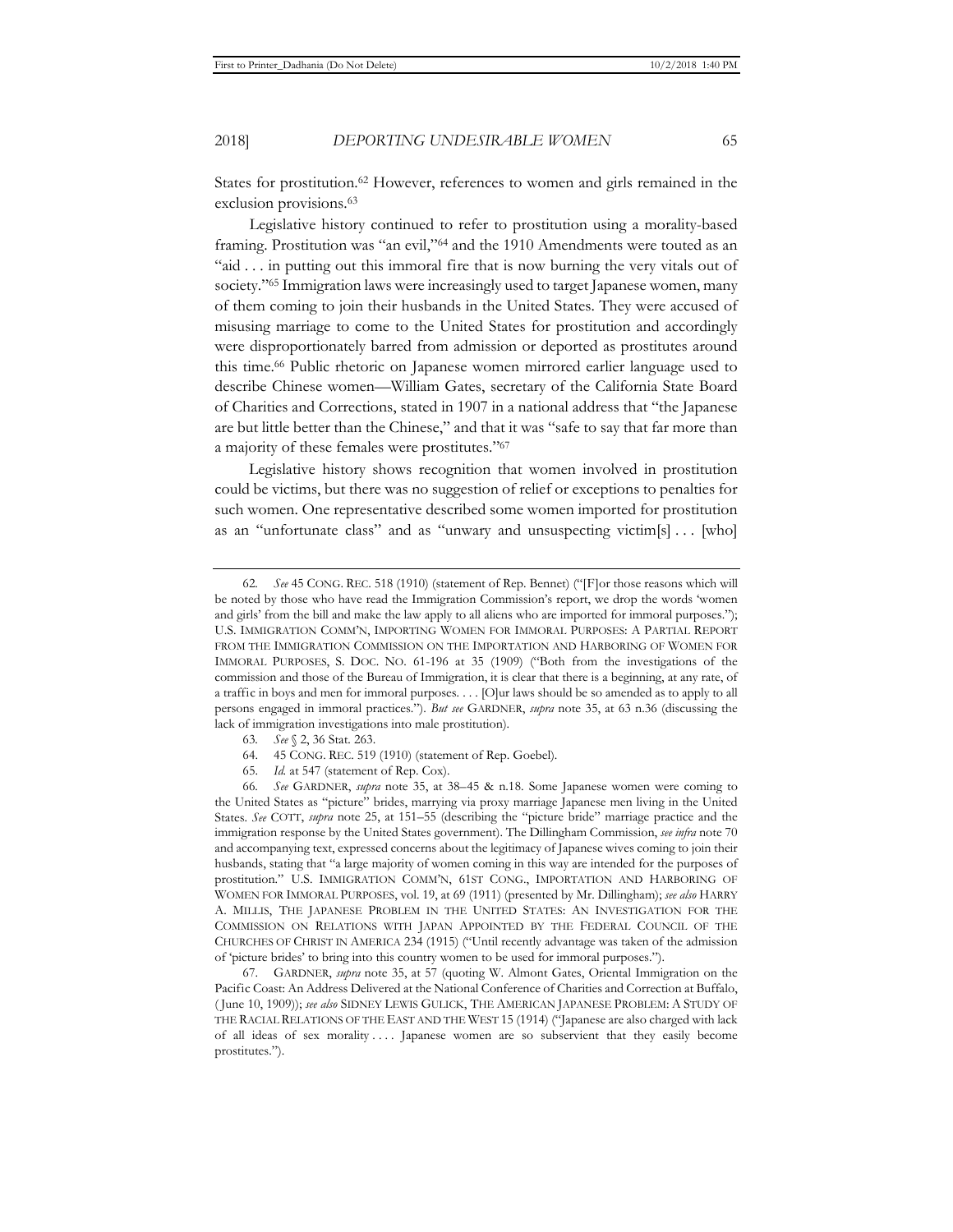become[] the property of some debauchee or inhuman monster" upon arrival in the United States.68 However, he incongruously promoted a "statute strong and powerful enough to enable the Government to deport persons who, by fraud or otherwise, enter the ports of the United States for the purposes of prostitution."69 A report by the Dillingham Commission, created by the 1907 Act to investigate immigration, $70$  found that some women were forced into prostitution. However, it too recommended heightened screening at ports of entry for deportation and other penalties.71 The report also recommended removal of the three-year limitation after entry on deportation of sellers of sex, which Congress adopted in the 1910 amendments.72 Blame for prostitution was still being leveled at female sellers of sex regardless of whether their participation was volitional, due to a singular focus on the perceived moral harm of prostitution.

#### *D. Immigration Act of 1917*

The comprehensive Immigration Act of February 5, 1917 modified the Act of 1907 as amended in 1910.73 The 1917 Act "was designed primarily to exclude aliens with physical, mental, or moral disqualifications . . . . "74 The legislative history continued to reflect a consensus that noncitizens coming to the United States for prostitution were among the most undesirable immigrants.75 Prostitutes thus remained an excludable class within the 1917 Act, but the earlier references to women and girls in the exclusion provisions were removed to allow the immigration laws to capture men.76

The 1917 Act provided additional immigration penalties for prostitution which were inapplicable to noncitizens who committed other crimes, including

71. U.S. IMMIGRATION COMM'N, REPORT ON THE IMPORTATION AND HARBORING OF WOMEN FOR IMMORAL PURPOSES, S. DOC. No. 61-196, at 36–38 (1909).

<sup>68. 45</sup> CONG. REC. 547 (1910) (statement of Rep. Cox).

<sup>69</sup>*. Id. But see* 45 CONG. REC. 548 (1910) (statement of Rep. Mann) ("[U]nder the provision if an alien woman comes here innocent and young and an American citizen debauches her, she is to be sent abroad on the world, although the fault is laid at our door; . . . [s]educed by an American citizen, led by an American citizen into prostitution, she would be sent out of the country by this enlightened country.").

<sup>70</sup>*. See* Act of Feb. 20, 1907 (An Act to Regulate the Immigration of Aliens into the United States), ch. 1134, § 39, 34 Stat. 898 (creating Dillingham Commission for study of immigration).

<sup>72</sup>*. Id.* at 37.

<sup>73.</sup> Immigration Act of 1917, 39 Stat. 874.

<sup>74.</sup> S. REP. NO. 80-1515, at 66 (1950).

<sup>75</sup>*. See* 52 CONG. REC. 348 (1914) (statement of Sen. Reed) ("Against the exclusion of that class of people [including prostitutes] there is not now and has not been a single word of protest upon the floor of the Senate."); *see also id.* (describing prostitutes as in a class of noncitizens who are "evilly disposed, . . . vicious, . . . [and] wicked.").

<sup>76</sup>*. See* S. REP. NO. 63-355, at 4 (1914) (explaining that the purpose of the substitution of "persons" for "women and girls" in the "immorality" exclusion grounds was "to include males as well as females in the class"). *Compare* § 3, 39 Stat. 874, *with* White-Slave Traffic (Mann) Act, ch. 395, § 2, 36 Stat. 263 (1910). The classes of excludable aliens enumerated in the 1917 Act remained in effect until 1952. *See* S. REP. NO. 80-1515, at 335 (1950) ("The excludable classes were assembled in the act of February 5, 1917, which is presently in effect" (citation omitted).).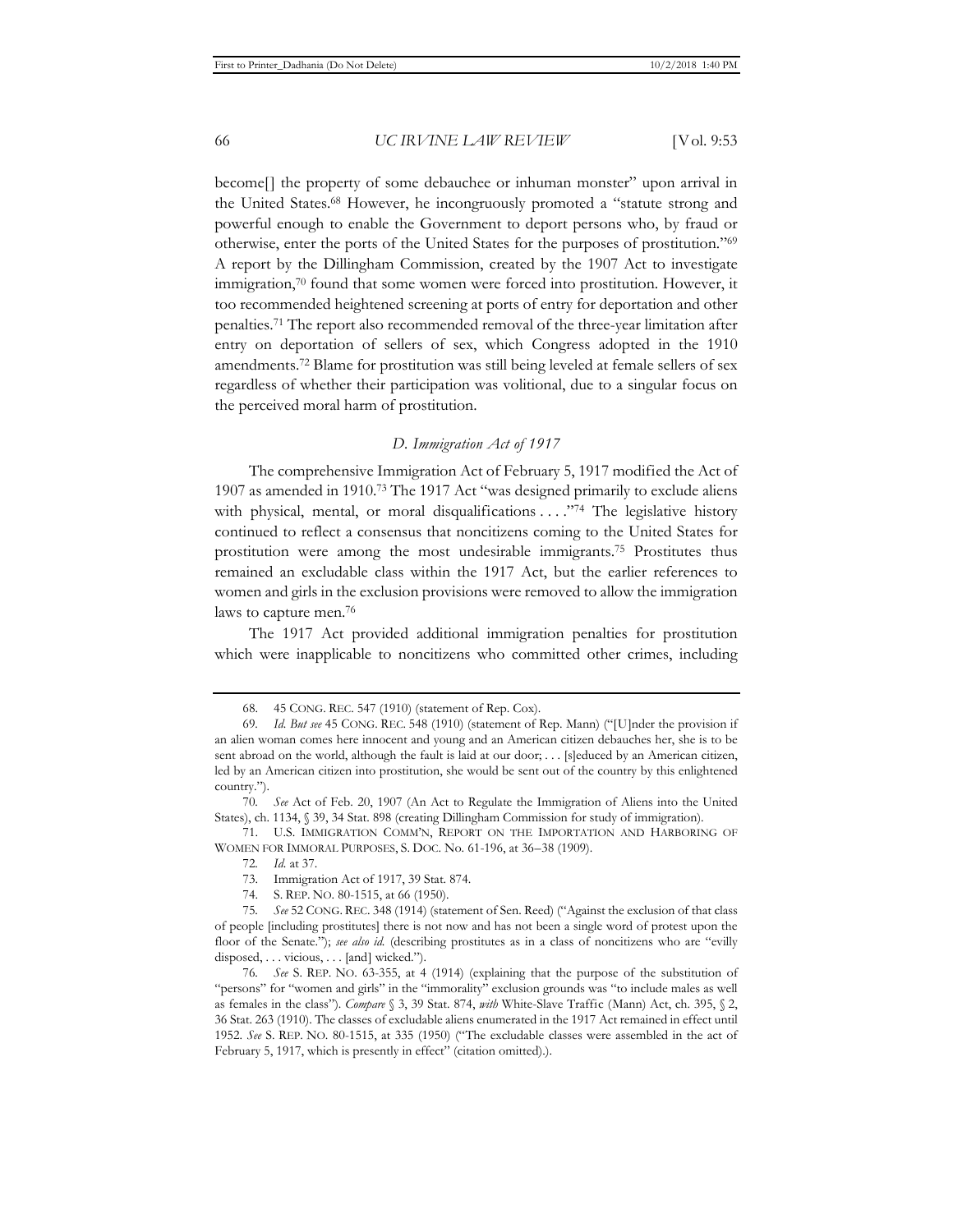2018] *DEPORTING UNDESIRABLE WOMEN* 67

violent crimes, showing Congress still considered prostitution to be one of the most serious crimes for immigration purposes.77 First, this Act marked as deportable any noncitizen who had previously been excluded or deported as a prostitute or procurer or for participating in any activity related to the business of prostitution or importation for prostitution.78 Second, it disallowed relief from exclusion or deportation for "a female of the sexually immoral classes" by denying such a woman citizenship if she married a United States citizen after her arrest or her commission of acts that would subject her to exclusion or deportation.79 Third, the 1917 Act added criminal penalties for noncitizens who returned or attempted to return to the United States after they had been excluded or deported under the Act's provisions "which relate to prostitutes, procurers, or other like immoral persons."80 Other criminal activity was not subject to this harsher treatment.<sup>81</sup>

Between 1917 and 1952, there were only a few changes to the statutory scheme pertaining to prostitution. These changes continued the trend of imposing additional immigration penalties on noncitizens involved in prostitution by making them ineligible for certain forms of immigration relief.82

#### *E. Immigration and Nationality Act (McCarran-Walter Act) (1952)*

The next major legislation after the 1917 Act was the Immigration and Nationality Act of 1952, also known as the McCarran-Walter Act, which continues to provide the framework for current immigration laws.83 This Act made several

<sup>77. § 19, 39</sup> Stat. 874; *see also supra* text accompanying notes 59–60. The 1917 Act also made harsher the penalties for crimes involving moral turpitude, providing for the first time for the deportation of noncitizens who committed crimes involving moral turpitude. *See* § 19, 39 Stat. 874; S. REP. NO. 352 (1916).

<sup>78. § 19, 39</sup> Stat. 874.

<sup>79</sup>*. Id.* At this time, women who were not subject to the racial bars to naturalization automatically received citizenship upon marriage to a United States citizen. *See* Act of Feb. 10, 1855, ch. 71, § 2, 10 Stat. 604, 604; *see also* Leti Volpp, *Divesting Citizenship: On Asian American History and the Loss of Citizenship Through Marriage*, 53 UCLA L. REV. 405, 419–39 (2005) (discussing the 1855 Act and subsequent laws on citizenship via marriage). There was some objection to an earlier version of the provision, which more broadly prevented a "female of the sexually immoral" classes from obtaining citizenship upon marriage to a United States citizen. *See* 53 CONG. REC. 5173 (1916) (statement of Rep. Bennet) ("[I]t seems to me that the provision ought to be stricken out. . . . You are putting under the chance of blackmail every alien woman who hereafter marries an American citizen, although she may be chaste as the driven snow, because any [person] who has a grudge or prejudice, or simply desires money . . . can cast a doubt on [her] citizenship . . . .").

<sup>80. § 4, 39</sup> Stat. 874. The 1917 Act provided for a term of imprisonment of not more than two years. *Id.*

<sup>81</sup>*. See id.*

<sup>82</sup>*. See* Immigration Act of May 26, 1924, Pub. L. 68-139, § 214, 43 Stat. 153 (precluding prostitutes, among others, from voluntary departure, which allows certain noncitizens in removal proceedings to leave the United States without the entry of a final order of removal); Alien Registration Act, § 20, Pub. L. 76-670, ch. 439, 54 Stat. 670, 670–71 (1940) (precluding prostitutes, among others, from suspension of deportation, which allowed immigration officials to exercise discretion to suspend the deportation of certain noncitizens who were otherwise deportable).

<sup>83.</sup> Immigration and Nationality Act (McCarran-Walter Act), Pub. L. 82-414, ch. 477, 66 Stat. 163 (1952). This Act superseded the 1917 Act. *See id.*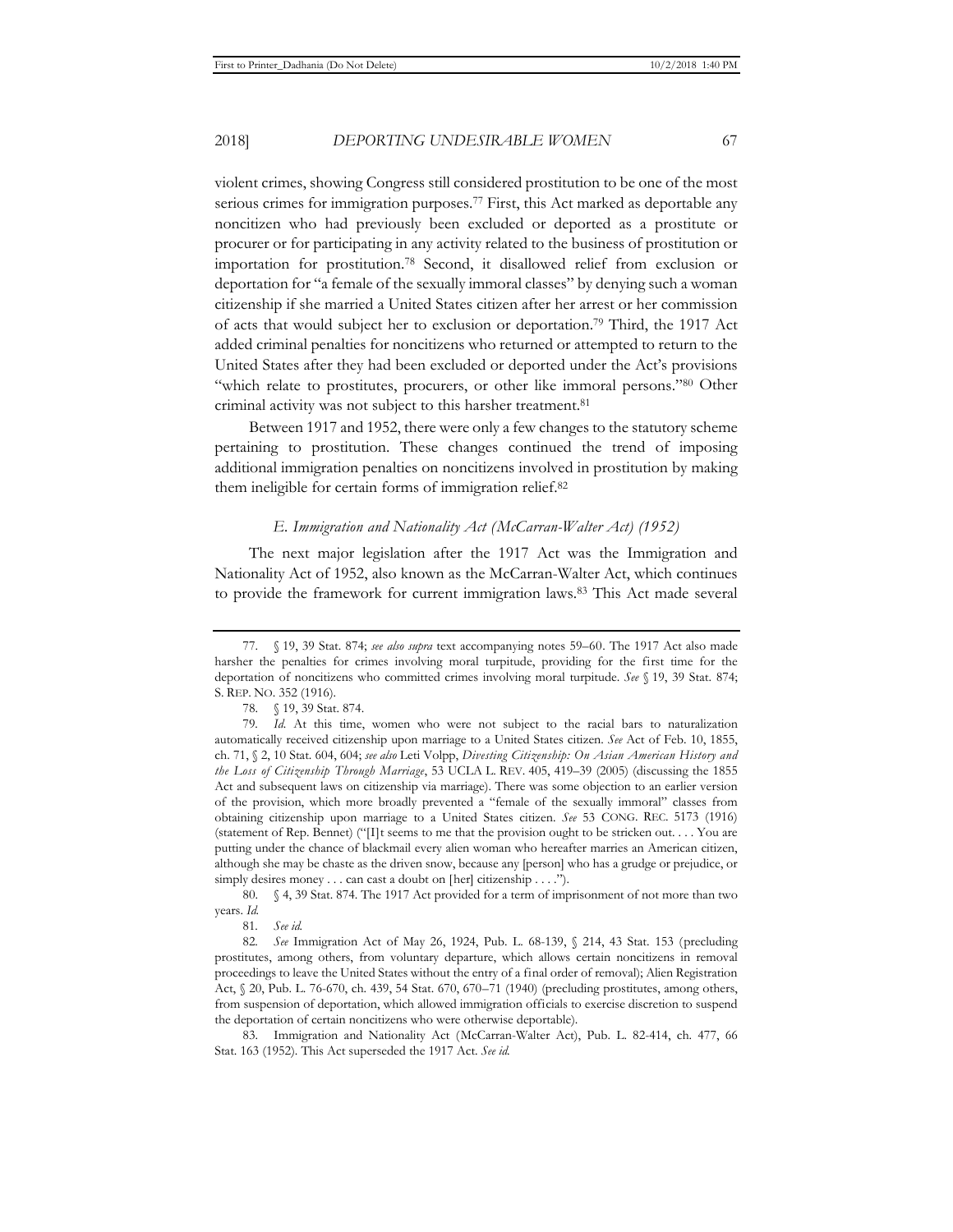changes to the prostitution-related provisions but retained some of the language from prior legislation.84

The McCarran-Walter Act expanded penalties for prostitution-related activities in several ways. First, the Act expanded the classes of noncitizens who are ineligible to receive visas and who are excluded from admission to include those who "have engaged in prostitution, or aliens coming to the United States solely, principally, or incidentally to engage in prostitution."85 This Act newly barred noncitizens who had engaged in prostitution in the past, whereas prior legislation focused on present conduct through its exclusion of "prostitutes." The Act further broadened the scope of the prostitution exclusion provision by encompassing any noncitizen who has engaged in prostitution as well as any noncitizen coming to the United States to engage in the practice whether or not it be the noncitizen's principal purpose of entry, no longer requiring a noncitizen to be a "prostitute."86 It also precluded an additional class of noncitizens in a catchall provision for "[a]liens coming to the United States to engage in any immoral sexual act."87

Second, the McCarran-Walter Act widened the scope of the deportability grounds related to prostitution, encompassing past actions related to prostitution as well as prostitution after entry. Whereas prior legislation had made deportable "any alien who shall be found an inmate . . . of a house of prostitution," the McCarran-Walter Act made deportable any noncitizen who became a member of the prostitution-related exclusion class, in other words any noncitizen who "is a prostitute, has engaged in prostitution, or is coming to the United States to solely, principally, or incidentally to engage in prostitution."88 Despite the expansion of

87. § 212(a)(13), 66 Stat. 163, 183. The McCarran-Walter Act failed to include language about noncitizens coming "solely, principally, or incidentally" to engage in illicit behavior in § 212(a)(13). *See id.* Therefore, the Supreme Court's holding in *Hansen v. Haff*, *see supra* note 86, continued to apply to this subsection. *See* STAFF OF H. COMM. ON THE JUDICIARY, 100TH CONG., GROUNDS FOR EXCLUSION OF ALIENS UNDER THE IMMIGRATION AND NATIONALITY ACT: HISTORICAL BACKGROUND AND ANALYSIS 115–16 (Comm. Print 1988) (describing how  $\frac{6}{3}$  212(a)(13) failed to overcome the holding of *Hansen* (citing *In re* B-, 5 I. & N. Dec. 185 (BIA 1953)).

88*. Compare* White-Slave Traffic (Mann) Act, ch. 395, § 3, 36 Stat. 263 (1910), *with* § 241(a)(12), 66 Stat. 163, 207 (citing § 212(a)(12), 66 Stat. 163, 182–83). This section of the McCarran-Walter Act also encompassed procurers, noncitizens who have received the proceeds of prostitution, and noncitizens connected with the management of a house of prostitution. *See* § 241(a)(12), 66 Stat. 163, 207 (citing § 212(a)(12), 66 Stat. 163, 182–83); *infra* text accompanying notes 132–134.

<sup>84</sup>*. See In re* R-M-, 7 I. & N. Dec. 392, 395 (BIA 1957) (noting that the 1952 version of the procurement-related law "is exactly the same as the provision in the parallel statute of preexisting law, namely, section 3 of the Immigration Act of February 5, 1917, *except* that the first word 'persons' was changed to 'aliens'").

<sup>85. § 212(</sup>a), 66 Stat. 163, 182–87.

<sup>86</sup>*. See infra* notes 100–101 and accompanying text (describing the difficulty of deporting a noncitizen woman as a "prostitute"). This language specifying that prostitution could be an ancillary reason for entry was included to overcome the Supreme Court's decision in *Hansen v. Haff*, 291 U.S. 559, 562 (1934), which required that an "immoral purpose" be the purpose of a noncitizen's entry for the provision to apply. *See* S. REP. NO. 81-1515, at 357–58 (1950) (recommending that "excludable class should include persons who seek to enter the United States to engage in any illicit sexual act or other immoral act, whether that purpose be the sole, principal, or incidental purpose of their entry . . . [to] overcome the decision of the Supreme Court in *Hansen v. Haff* ").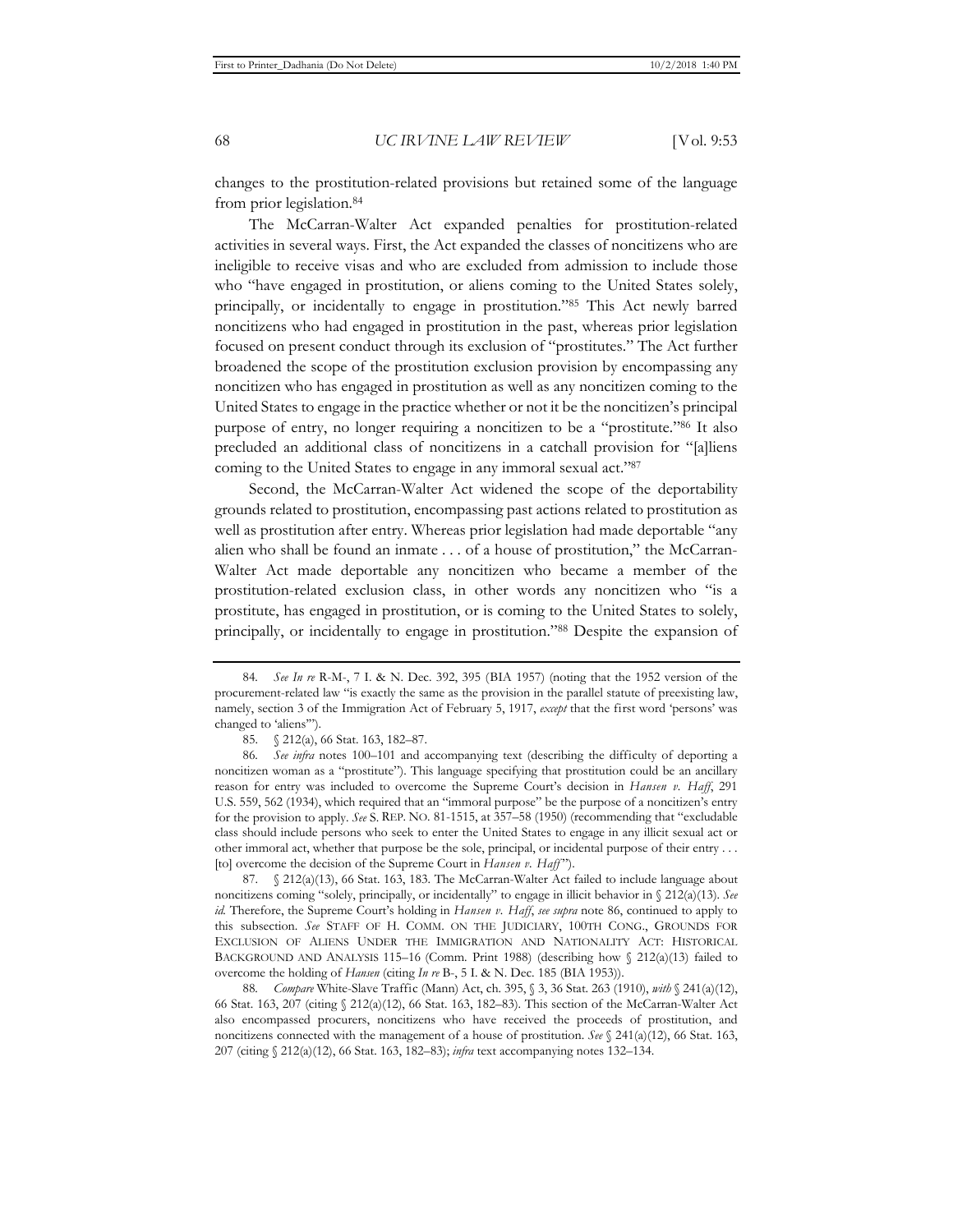penalties for prostitution-related activities, the McCarran-Walter Act also harmonized some immigration penalties for prostitution and other activities deemed by Congress to be undesirable.<sup>89</sup>

In addition to changing the scope of the prostitution-related immigration provisions, the McCarran-Walter Act also removed the last reference to gender in these provisions.90 It eliminated the provision that prevented "a female of the sexually immoral classes" from receiving citizenship if she married a United States citizen after her arrest.91 Despite this change, legislators and the Board of Immigration Appeals (BIA) continued to refer to sellers of sex as only women until relatively recently.92

The legislative history of the McCarran-Walter Act reveals that Congress for the most part did not reexamine whether prostitution continued to warrant severe immigration penalties and whether it continued to be viewed as a serious threat to United States society. Rather, the legislative history shows that prostitution was assumed to be a serious crime. The Senate Special Subcommittee to Investigate Immigration and Naturalization recommended without significant explanation the expansion of the exclusion grounds to include noncitizens who had previously engaged in prostitution.<sup>93</sup> Senator Lehman, when criticizing the harshness of other portions of the McCarran-Walter Act, drew the line at noncitizens involved in prostitution, stating that "[w]e certainly should not permit the entry of subversives, criminals, prostitutes, pimps, and persons of that character."94 Congress continued to lump prostitution, criminal activities, and subversive activities together as

<sup>89</sup>*. See* § 242(e), 66 Stat. 163, 211 (criminalizing the failure to depart or hampering the deportation process after a final order of removal for a broader class of noncitizens than those specified in the 1917 Act); H.R. REP. No. 82-1365, at 185–86 (1952); *see also* § 276, 66 Stat. 163 (providing penalties for reentry for any noncitizen who was excluded or deported); H.R. REP. NO. 82-1365, at 220 (1952). The Act also specifically enumerated for the first time a list of conduct that precluded a noncitizen from establishing good moral character. Such conduct included a noncitizen who is a prostitute, has engaged in prostitution, or is coming to the United States to solely, principally, or incidentally to engage in prostitution. § 101(f)(3), 66 Stat. 163, 172.

<sup>90</sup>*. See* 66 Stat. 163.

<sup>91</sup>*. See supra* note 79 and accompanying text.

<sup>92</sup>*. See, e.g.*, *In re* R-M-, 7 I. & N. Dec. 392, 395 (BIA 1957) ("It is well established that the term 'prostitute' relates solely to a person of the female sex."); *infra* note 117 (providing quotes where legislators referred to trafficked sellers of sex as women). The BIA is the administrative appellate body within the Executive Office of Immigration Review in the Department of Justice.

<sup>93.</sup> S. REP. NO. 81-1515, at 358 (1950) ("It is the recommendation of the subcommittee . . . that the excludable classes of immoral aliens should be enlarged to include persons who have practiced prostitution . . . , as well as those who are so engaged at the time of entry as provided in the law at present."); *see also* 22 C.F.R. § 40.7(a)(12)(ii) (2003); 52 Fed. Reg. 42594 (Nov. 5, 1987) ("The fact that an alien may have ceased to engage in prostitution shall not serve to remove the existing ground of ineligibility under INA 212(a)(12).").

<sup>94</sup>*. See, e.g.*, 98 CONG. REC. 5113, 5115 (1952) (statement of Sen. Lehman) ("[D]eportation is a harsh penalty, as harsh as any there can be. Yet under the McCarran bill, deportation is required not only for dope addicts, pimps, prostitutes, hardened criminals, and true subversives, but also for those who have misrepresented a material fact in a visa application or who arrived . . . at a place other than the one duly provided by regulation.").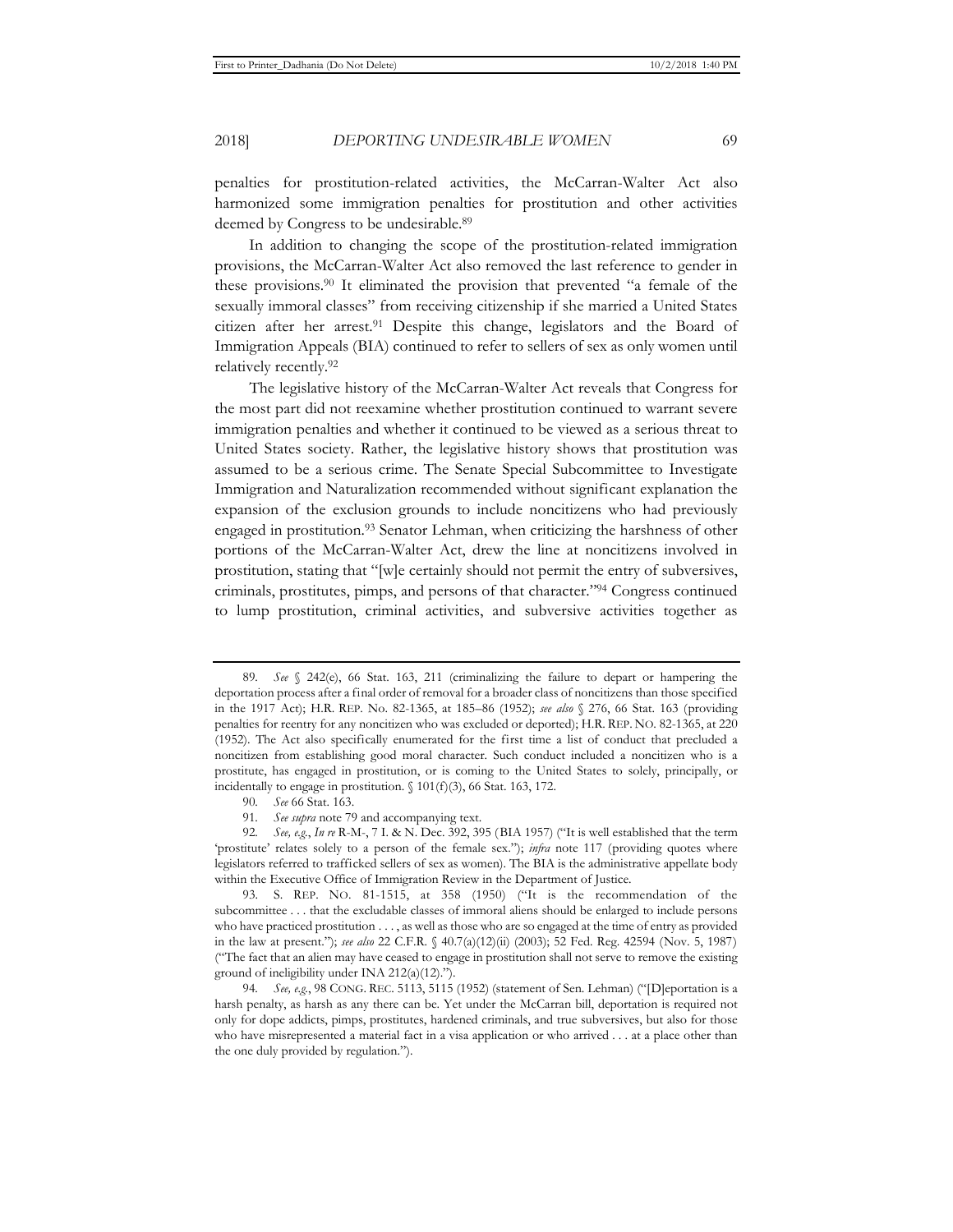analogous conduct, and noncitizens engaging in such conduct continued to be viewed as "undesirable[]."95

Even where legislative history recognized that prostitution may not be a serious concern, it nevertheless recommended an expansion of morality-based immigration penalties. One Senate Subcommittee Report noted that "these excludable classes [immoral aliens] no longer present a serious problem . . . ."96 However, it went on to recommend that such noncitizens still be excluded because "should they [the exclusion grounds] be eliminated[,] the problem would again become as large as it was in the latter half of the last century."97 A Senate Report recommended enlarging "the excludable classes of immoral aliens . . . to include persons who have practiced prostitution" and who "seek to enter the United States to engage in any illicit sexual act or other immoral act, whether that purpose be the sole, principal, or incidental purpose of their entry."98 This suggestion ultimately was adopted in the McCarran-Walter Act.<sup>99</sup>

The Senate Report also recommended broadening the scope of the immigration laws to "include a comprehensive classification of immoral aliens deemed to be undesirable [that] should be broad enough to include all aliens who engage in sexual relations for hire regardless of whether they have other means of support or other employment."<sup>100</sup> This recommendation came in response to the concerns of an unnamed immigration official that a noncitizen woman who engages in sexual activity for compensation "is not a prostitute as long as she has some other vocation or work which she follows along with her practicing of prostitution, and [that] it has been almost impossible within the past few years in this area to make a [deportation] case on an alien prostitute . . . ."101 Despite this focus on making the prostitution-related provisions harsher for sellers of sex, the legislative history again did not consider the role of buyers in prostitution.

<sup>95</sup>*. See* 98 CONG. REC. 5090 (1952) (statement of Sen. McCarran) ("Senate bill 2550 also revises those provisions of the law relating to the qualitative grounds for the exclusion of aliens, so that the criminal and immoral classes, the subversives and other undesirables can be excluded from admission to the United States.").

<sup>96.</sup> S. REP. NO. 80-1515, at 358 (1950).

<sup>97</sup>*. Id.*

<sup>98</sup>*. Id.* 

<sup>99</sup>*. See supra* notes 84–87.

<sup>100.</sup> S. REP. NO. 80-1515, at 393 (1950).

<sup>101</sup>*. Id.* at 392; *see also id.* at 871 (providing a table of aliens excluded from the United States in fiscal years 1940–1949, showing the number of excluded "[p]rostitutes or aliens coming for any immoral purpose" as 24 in 1940, 7 in 1944, and 3 in 1948).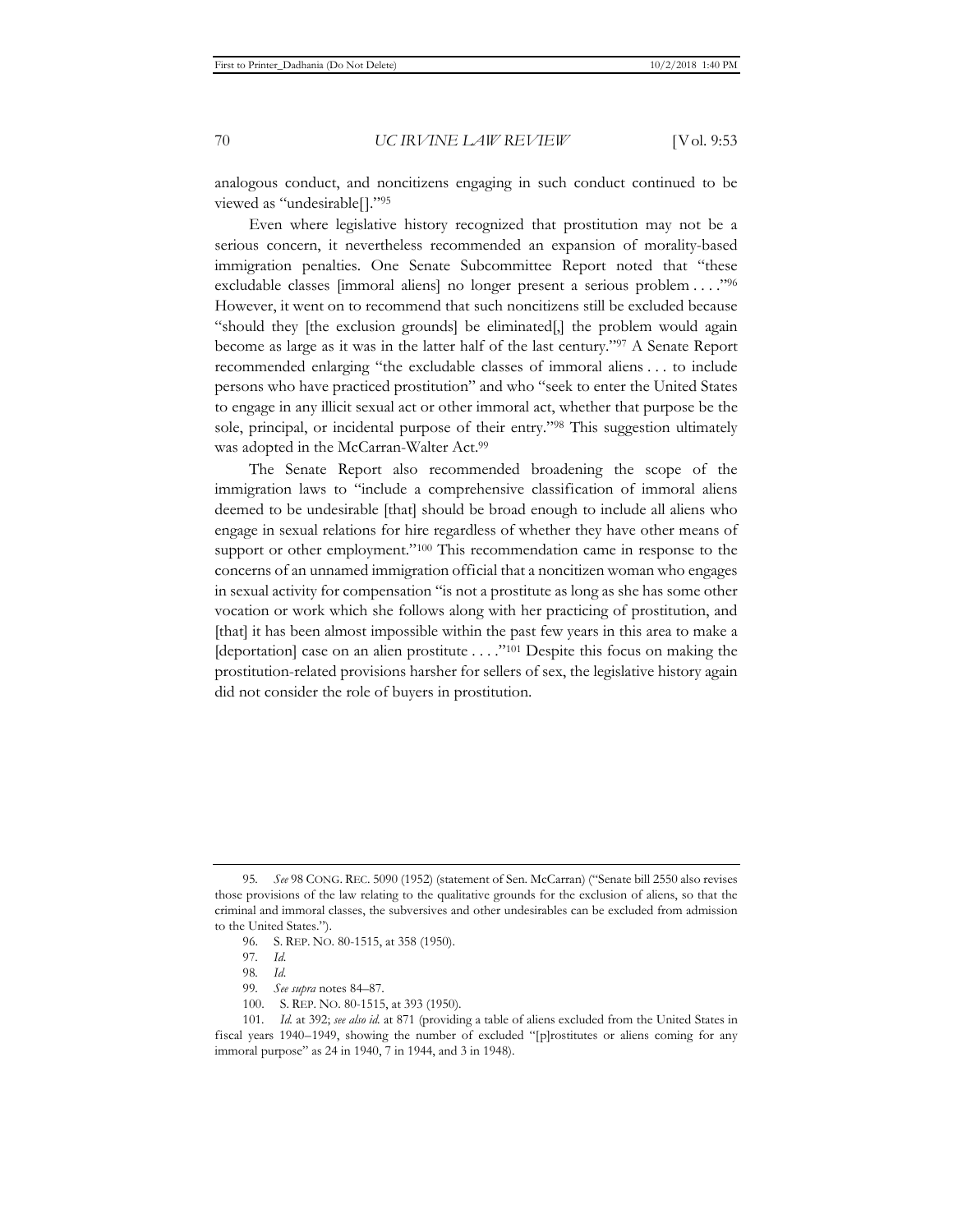# *F. Immigration Act of 1990 and Victims of Trafficking Violence and Protection Act (2000)*

The changes in the prostitution-related immigration laws since 1952 mark the beginning of Congress's recognition that forced prostitution may warrant relief for victims in certain cases, and also that prostitution may not be as serious a crime as previously understood.

In 1957, Congress created a discretionary waiver of excludability for prostitution that was available to certain close relatives of United States citizens and lawful permanent residents.102 The purpose of this waiver was "to prevent the separation of families"<sup>103</sup> due to the prior "inflexibility" of the 1952 exclusion ground that encompassed past acts of prostitution.104

The Immigration Act of 1990 made the next most significant changes to the immigration laws related to prostitution. First, it limited the application of the prostitution-related inadmissibility ground to noncitizens who had engaged in prostitution within ten years, whereas there was no such time limitation in the McCarran-Walter Act.105 Prior to the enactment of the Immigration Act of 1990, the staff to the U.S. Select Commission on Immigration and Refugee Policy had recommended the bar for noncitizens who had engaged in past prostitution be completely removed, finding that "[t]he past practice of prostitution presents no threat to U.S. society."106 Although Congress ultimately did not adopt this recommendation, it created a ten-year temporal limitation, showing a recognition that past prostitution was not in all cases detrimental to the United States despite some statements in the legislative history against loosening restrictions on prostitution.107 In support of this provision, the legislative history shows an

<sup>102.</sup> Act of Sept. 11, 1957, Pub. L. No. 85-316, 71 Stat. 639; *see also* Act of Sept. 26, 1961, Pub. L. No. 87-301, 75 Stat. 650, 655 (incorporating permanent waiver provision); Act of Oct. 3, 1965, Pub. L. No. 89-236, 79 Stat. 911, 919 (recodifying waiver provision as section 212(h) of the INA). The waiver was available at the discretion of the Attorney General to spouses, children, and parents of United States citizens and lawful permanent residents if the noncitizen's exclusion would result in extreme hardship to the qualifying relative and the noncitizen's admission would not be contrary to the national welfare, safety, or security of the United States. *See* 79 Stat. 911, 919; *see also* 22 C.F.R. § 40.7(a)(9)(iv) (2003); 8 C.F.R. § 212.7(a) (1988); 52 Fed. Reg. 42,593 (1987).

<sup>103.</sup> SEN. REP. NO. 85-1057, at 5 (1957).

<sup>104.</sup> STAFF OF H. COMM. ON THE JUDICIARY, 100TH CONG., GROUNDS FOR EXCLUSION OF ALIENS UNDER THE IMMIGRATION AND NATIONALITY ACT: HISTORICAL BACKGROUND AND ANALYSIS 115 (Comm. Print 1988).

<sup>105.</sup> Immigration Act of 1990 (IMMACT 90), Pub. L. No. 101-649, § 601, 104 Stat. 4978, 5077.

<sup>106.</sup> STAFF OF H. COMM. ON THE JUDICIARY, 100TH CONG., GROUNDS FOR EXCLUSION OF ALIENS UNDER THE IMMIGRATION AND NATIONALITY ACT: HISTORICAL BACKGROUND AND ANALYSIS 116 (Comm. Print 1988) (quoting U.S. SELECT COMM'N ON IMMIGRATION & REFUGEE POLICY, U.S. IMMIGRATION POLICY AND THE PUBLIC INTEREST: STAFF REPORT 757 (1981)).

<sup>107</sup>*. See, e.g.*, *Exclusion and Deportation of Aliens: Hearing Before the Subcomm. on Immigration, Refugees, and Int'l Law of the H. Comm. on the Judiciary*, 100th Cong. 50, 56 (1987) (statement of Mr. Nelson, Immigration and Naturalization Service Commissioner) ("[I]t is not clear to us that repeal of the ground of excludability and deportability relating to prostitution is warranted. In practical terms, no desirable objective is served by the admission of persons who have engaged in or who might engage in such activity."); H.R. REP. NO. 100-882, at 56 (1988) ("In the view of the Department [of Justice],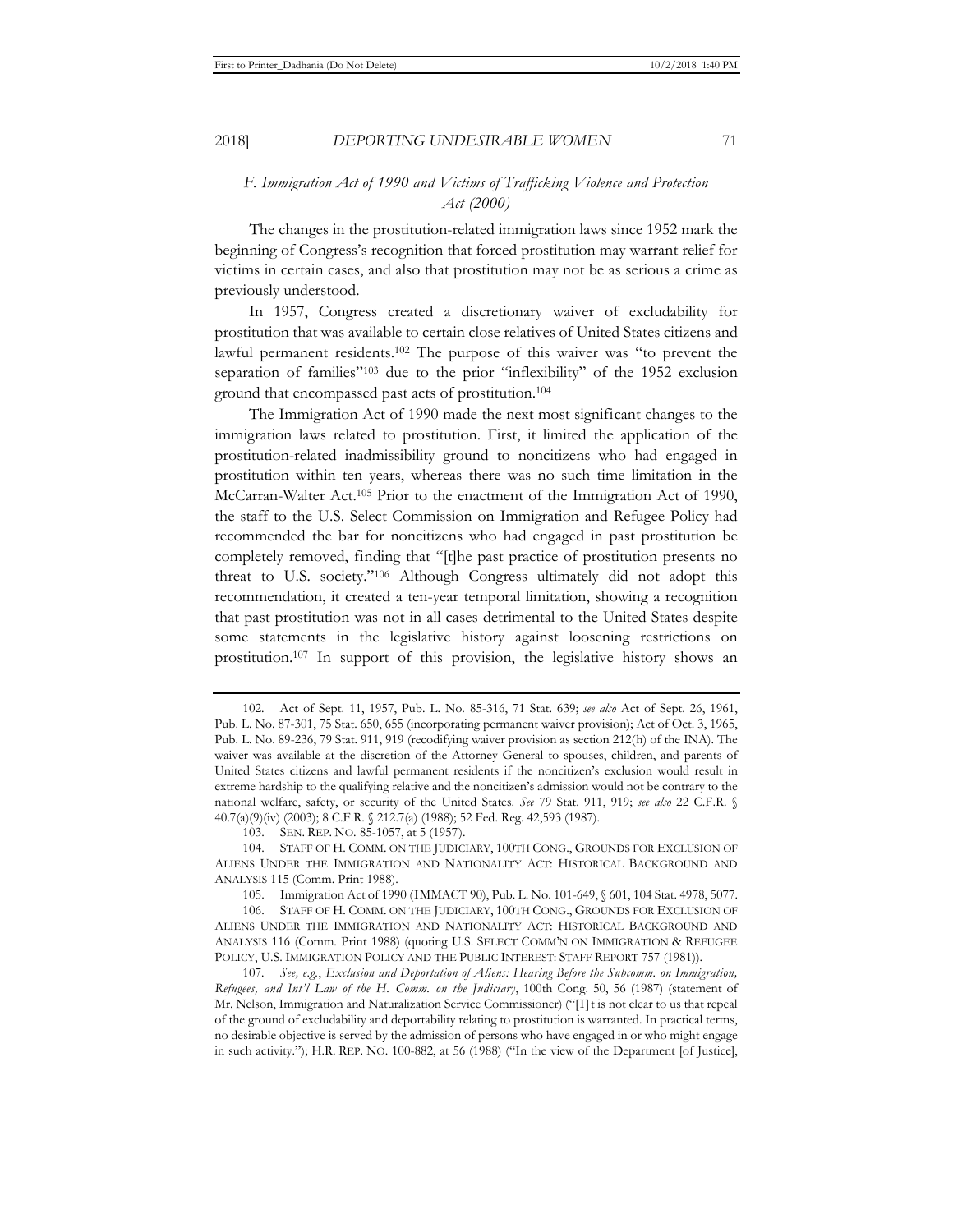awareness that women involved in prostitution could be victims of circumstances, even if they were not trafficked or forced by third parties. For example, one representative contemplated this ten-year limitation to benefit "young girls, young women who may have been forced by [war], stuck with younger siblings to support, who turned to prostitution as a result of these kinds of conditions."<sup>108</sup>

Second, the Immigration Act of 1990 removed prostitution as an enumerated ground of deportability, despite some objection.109 At the same time, however, Congress added a ground making deportable "[a]ny alien who at the time of entry or adjustment of status was within one or more of the classes of aliens excludable by the law existing at such time . . . ."110 The effect of this provision was to trigger deportability for noncitizens who had engaged in prostitution within ten years of their dates of entry or adjustment of status. Despite this addition, the 1990 Act removed the McCarran-Walter Act's broad language allowing for the deportation of any alien who is a prostitute, has engaged in prostitution at any time, or is coming to the United States to engage in prostitution.111

Finally, this Act eliminated the exclusion from entry of "[a]liens coming to the United States to engage in any immoral sexual act."112 The BIA speculated from the "scant legislative history of the repeal of [this] section" that this language was

110. 8 U.S.C. § 1251(a)(1)(A). A similar provision remains in effect today. *See infra* note 123 and accompanying text.

this change [elimination of the prostitution-related ground of exclusion] . . . would not be in the national interest. Such activity is frequently associated with violent and other serious crimes."); 132 CONG. REC. 27009, 27011 (1986) (statement of Rep. Sensenbrenner) ("I do not think it is good policy that we ought to open the door to the prostitutes . . . of this world even with a 10-year statute of limitations . . . . I am not for the procurers and prostitutes of this world . . . to have unlimited access to our country."). Even a supporter of the ten-year limitation categorized sellers of sex as "undesirables." 132 CONG. REC. 27009, 27011–12 (statement of Rep. Frank) (stating he is "generally opposed to the procurers and prostitutes of this world" and that "we are not talking about any automatic entry of undesirables").

<sup>108. 132</sup> CONG. REC. 27009, 27011 (1986) (statement of Rep. Frank).

<sup>109. § 602, 104</sup> Stat. at 5077. There was only limited discussion on the elimination of this deportability ground in the legislative history. *See Exclusion and Deportation of Aliens: Hearing Before the Subcomm. on Immigration, Refugees, and Int'l Law of the H. Comm. on the Judiciary*, 100th Cong. 50, 52 (1987) (statement of John Bolton, Assistant Attorney General, Department of Justice) ("[W]e object to the elimination of section  $241(a)(12)$ , which deals with the deportation of aliens engaged in prostitution . . . ."); *supra* note 107 (providing statement of Immigration and Naturalization Service Commissioner Nelson criticizing repeal of prostitution-related deportability provision). The Immigration Act of 1990 replaced the previous grounds of deportability related to crime, including the prostitution-related grounds, with four categories of crimes: crimes involving moral turpitude, controlled substances, certain firearm offenses, and miscellaneous crimes including sabotage, treason, and Military Selective Service Act violations. *See* H.R. REP. NO. 100-882, at 41 (1988) ("The four grounds in this category [criminal offenses] replace  $241(a)(4)$ ,  $(11)$ ,  $(12)$ ,  $(14)$ , and  $(17)$ , which relate to crimes of moral turpitude; drug violations; prostitution; firearms violations; and treason, trading with the enemy and related crimes."). *Compare* 8 U.S.C. § 1251(a)(1)(A), *with* Immigration and Nationality Act (McCarran-Walter Act), Pub. L. 414, ch. 477, § 241(a), 66 Stat. 163 (1952).

<sup>111</sup>*. See supra* note 88 and accompanying text.

<sup>112</sup>*. See* 104 Stat. 4978.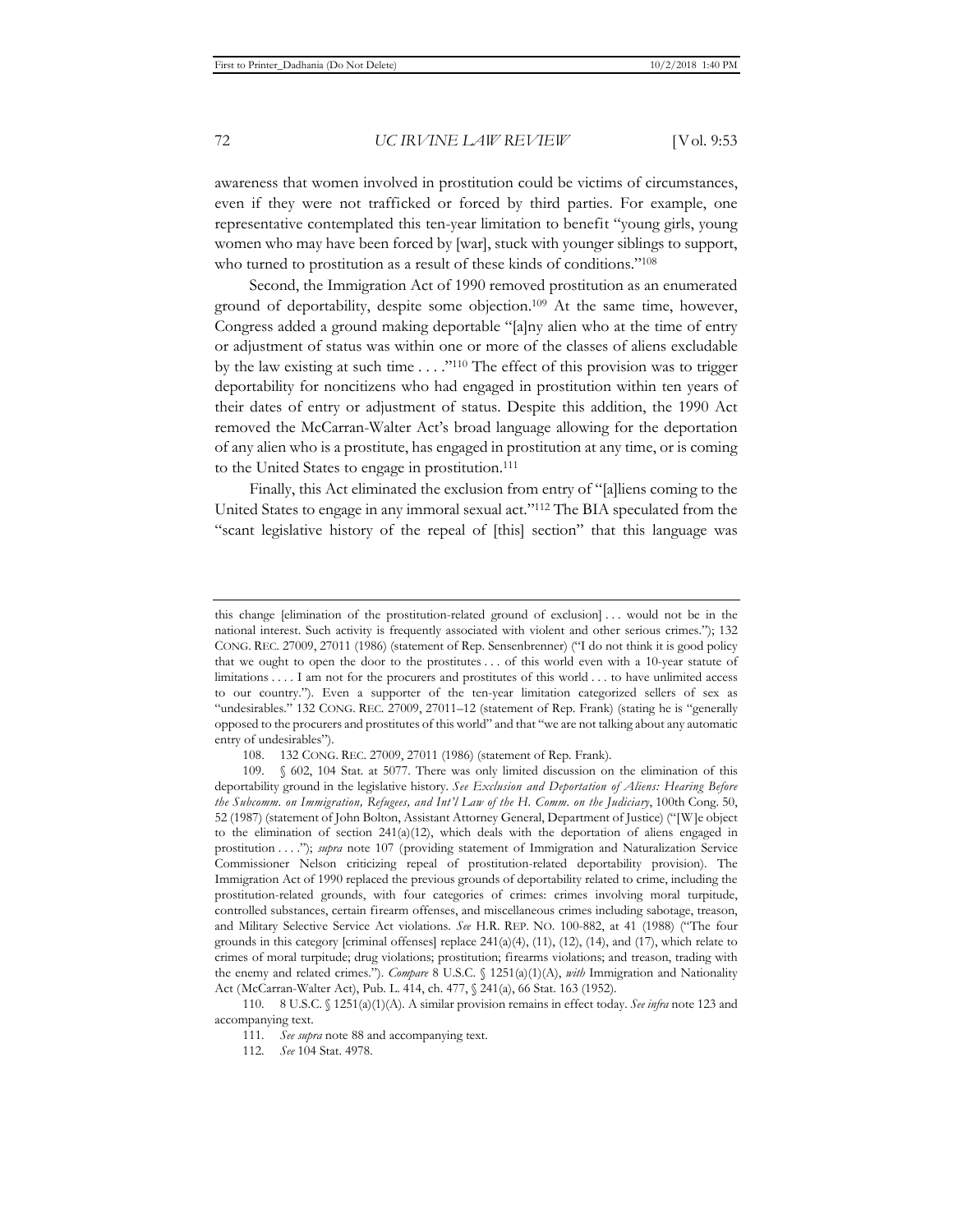removed because it "was deemed either obsolete or duplicative of other language in the criminal and related exclusion category."113

Another significant step towards the recognition that noncitizens involved in prostitution may need protection was in 2000 when Congress passed the Victims of Trafficking Violence and Protection Act (VTVPA).114 This law was passed in the wake of increased awareness of and frenzy over human trafficking, particularly sex trafficking.115 The VTVPA was multi-faceted legislation targeting human trafficking. It created T and U nonimmigrant statuses for victims of severe forms of human trafficking to allow them to remain in the United States to assist in law enforcement efforts against their traffickers and for victims of serious crimes including human trafficking, respectively.116 The legislative history is replete with references to women forced into prostitution as victims deserving of protection.117 Although prior legislative history also recognized the potential for victimization, Congress in this legislation provided for the first time immigration relief for victims of trafficking through T and U nonimmigrant statuses.118

Aside from this limited relief, the prostitution-related immigration laws have not changed significantly since their inception in 1875—although they have become increasingly harsh, their basic substance and justifications remain the same. Throughout their development, the laws have focused on sellers of sex as bad

116. 22 U.S.C. § 7101; *see also infra* notes 173–174.

<sup>113.</sup> *In re* Sehmi, 2014 WL 4407689, at \*4 (BIA Aug. 19, 2014).

<sup>114.</sup> Victims of Trafficking Violence and Protection Act (VTVPA), Pub. L. No. 106-386, 114 Stat. 1464 (2000) (codified at 22 U.S.C. § 7101–7114 (2000)).

<sup>115</sup>*. See* Erin O'Brien & Belinda Carpenter, *Antiprostitution Agendas and the Creation of U.S. Antitrafficking Policy*, *in* CHALLENGING PERSPECTIVES ON STREET-BASED SEX WORK 257 (Katie Hail-Jares et al. eds., 2017). This law was lauded in the legislative history as "a solidly crafted piece of legislation that addresses an urgent moral and humanitarian problem." 146 CONG. REC. 7291 (2000) (statement of Rep. Gilman). One of the main criticisms of the law was that segments of the United States government were conflating voluntary sex work and human trafficking. *See, e.g.*, ALISON BASS, GETTING SCREWED: SEX WORKERS AND THE LAW 88–92 (2015).

<sup>117</sup>*. See, e.g.*, *Freedom from Sexual Trafficking Act of 1999: Hearing Before the Subcomm. on Int'l Operations and Human Rights*, 106th Cong. 1, 3 (1999) (statement of Sen. Smith) ("Current law and law enforcement strategies ... often punish the victims more severely than they punish the perpetrators. When a sex-for-hire establishment is raided, the women . . . are typically deported . . . without reference to whether their participation was voluntary or involuntary."); *The Sex Trade: Trafficking of Women and Children in Europe and the United States, Hearing Before the Comm. on Sec. and Cooperation in Eur.*, 106th Cong. 3, 33, 35 (1999) (statement of Rep. Smith, Chairman, Commission on Security and Cooperation in Europe) ("[W]e will finally treat the victims—those women who have been exploited by the traffickers—for that which they are: they are victims. We will provide some safe haven for them, but we will also provide humanitarian assistance . . . ."); 146 CONG. REC. H2684 (daily ed. May 9, 2000) (statement of Rep. Gejdenson) ("These are clearly some of the most vulnerable people on the planet: people who are impoverished, often; people who have not had the opportunities to defend themselves."); *id.* at 7293 (statement of Rep. Pitts) (retelling the story of a sex trafficking victim who was ultimately deported to Mexico, and stating "if this country stands for justice at all, we can do better for this girl"); *see also id.* at H2683–86 (daily ed. May 9, 2000) (recounting stories of young women and girls who were forced into sex trafficking). Some of this language, describing victims as unwitting and helpless, is reminiscent of the language used in the early twentieth century during the White Slave Panic. *See supra* note 57.

<sup>118</sup>*. See infra* notes 173–174 and accompanying text.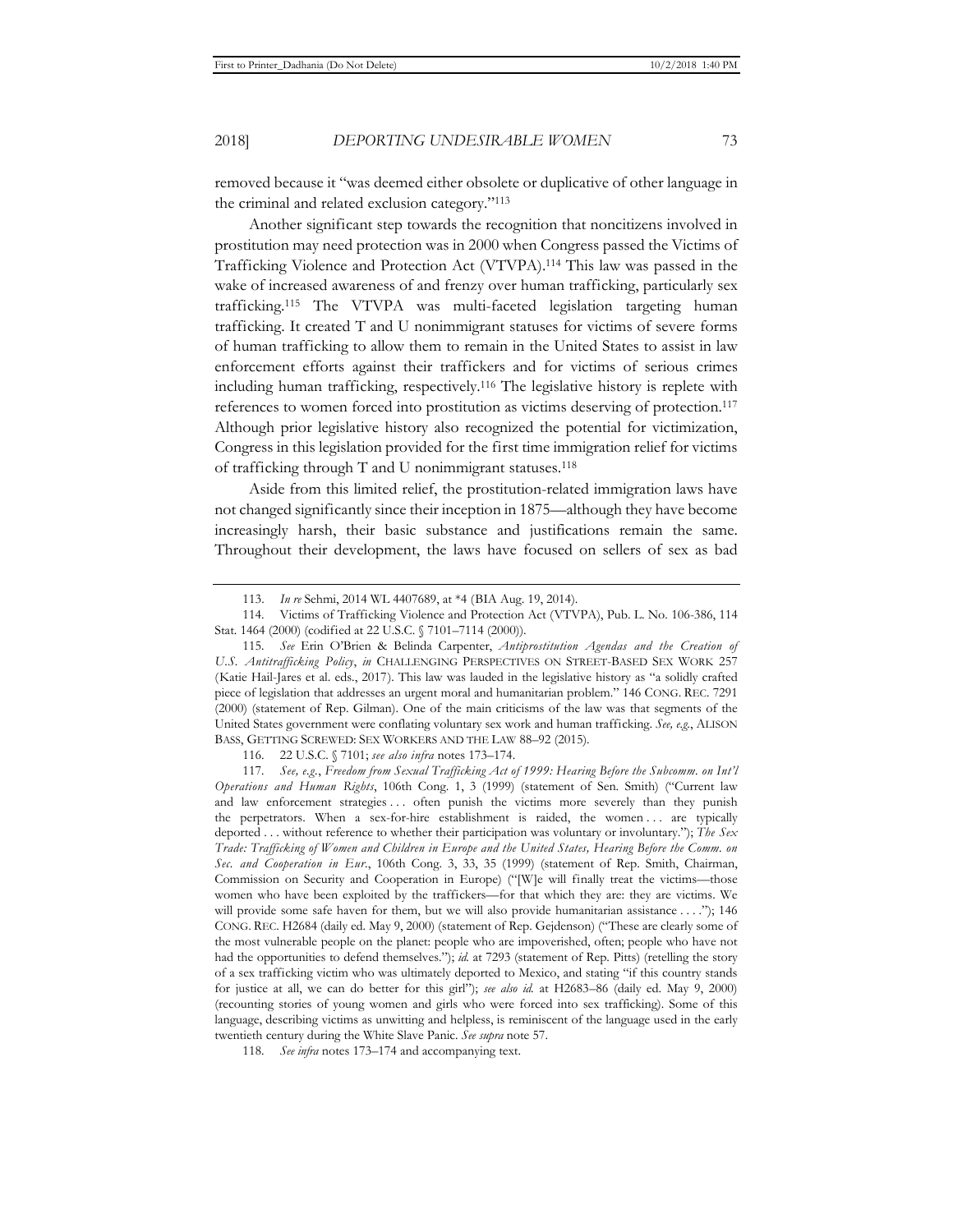actors. As the next Part describes, current prostitution-related immigration laws continue to single out sellers of sex.

#### II. CURRENT PROSTITUTION-RELATED IMMIGRATION LAWS

Under current immigration law, prostitution-related activities can trigger several immigration penalties. There are three main provisions in the immigration laws that encompass prostitution-related activities: an inadmissibility ground specifically for prostitution and related activities, an inadmissibility ground for crimes involving moral turpitude, and a deportability ground for crimes involving moral turpitude.119 Under the inadmissibility grounds, a noncitizen can be denied admission into the United States, either through the denial of a visa or entry at the United States border.120 A noncitizen is subject to the inadmissibility grounds even after a lawful entry into the United States when he or she applies to adjust status to become a lawful permanent resident.121 The deportability grounds trigger removal for noncitizens who have been lawfully admitted to the United States, including lawful permanent residents.122 In addition to these three provisions, an ancillary ground of deportability encompasses the prostitution-related inadmissibility ground, triggering deportation if a noncitizen was inadmissible at the time of entry or adjustment of status.123

Other provisions cross-reference these inadmissibility and deportability provisions to trigger additional immigration penalties. For example, these grounds can subject a noncitizen to mandatory detention during the pendency of removal proceedings.124 A noncitizen who is captured by the inadmissibility grounds may be unable to establish good moral character, which can preclude a noncitizen from several immigration benefits including naturalization, cancellation of removal for nonpermanent residents, and voluntary departure requested at the conclusion of removal proceedings.125

<sup>119.</sup> INA § 212(a)(2)(D), 8 U.S.C. § 1182(a)(2)(D) (2012); INA § 212(a)(2)(A)(i)(I), 8 U.S.C. § 1182(a)(2)(A)(i)(I); INA § 237(a)(2)(A)(i)–(ii), 8 U.S.C. § 1227(a)(2)(A)(i)–(ii).

<sup>120</sup>*. See* INA § 212, 8 U.S.C. § 1182.

<sup>121.</sup> INA §  $237(a)(1)(A)$ , 8 U.S.C. § 1227(a)(1)(A) (making deportable any noncitizen who is inadmissible at the time of adjustment of status).

<sup>122.</sup> INA § 237, 8 U.S.C. § 1227.

<sup>123.</sup> INA § 237(a)(1)(A), 8 U.S.C. § 1227(a)(1)(A); *see also supra* notes 110–114 and accompanying text.

<sup>124.</sup> INA  $\{ 236(c)(1), 8 U.S.C. \{ 1226(c)(1). \}$ 

<sup>125.</sup> INA  $\{101(f)(3), 8 \text{ U.S.C. } \{1101(f)(3), (listing persons who are not of "good moral")\}$ character," which includes anyone who falls under the prostitution-related and crimes involving moral turpitude inadmissibility grounds); INA § 316(a), 8 U.S.C. § 1247(a) (stating that a naturalization applicant must establish good moral character for the five years preceding the date of the application); INA § 240A(b)(1)(B), 8 U.S.C. § 1229b(b)(1)(B) (stating that a noncitizen who applies for cancellation of removal must have been of "good moral character" for the ten years immediately preceding the date of the application); INA  $\S$  240(B)(b), 8 U.S.C.  $\S$  1229c(b) (stating that the noncitizen requesting voluntary departure must show good moral character for at least five years preceding the date of service of the Notice to Appear). The inadmissibility ground also can negatively affect eligibility for cancellation of removal. *See* INA § 240A(d)(1), 8 U.S.C. § 1229b(d)(1) (codifying the stop-time rule, whereby a period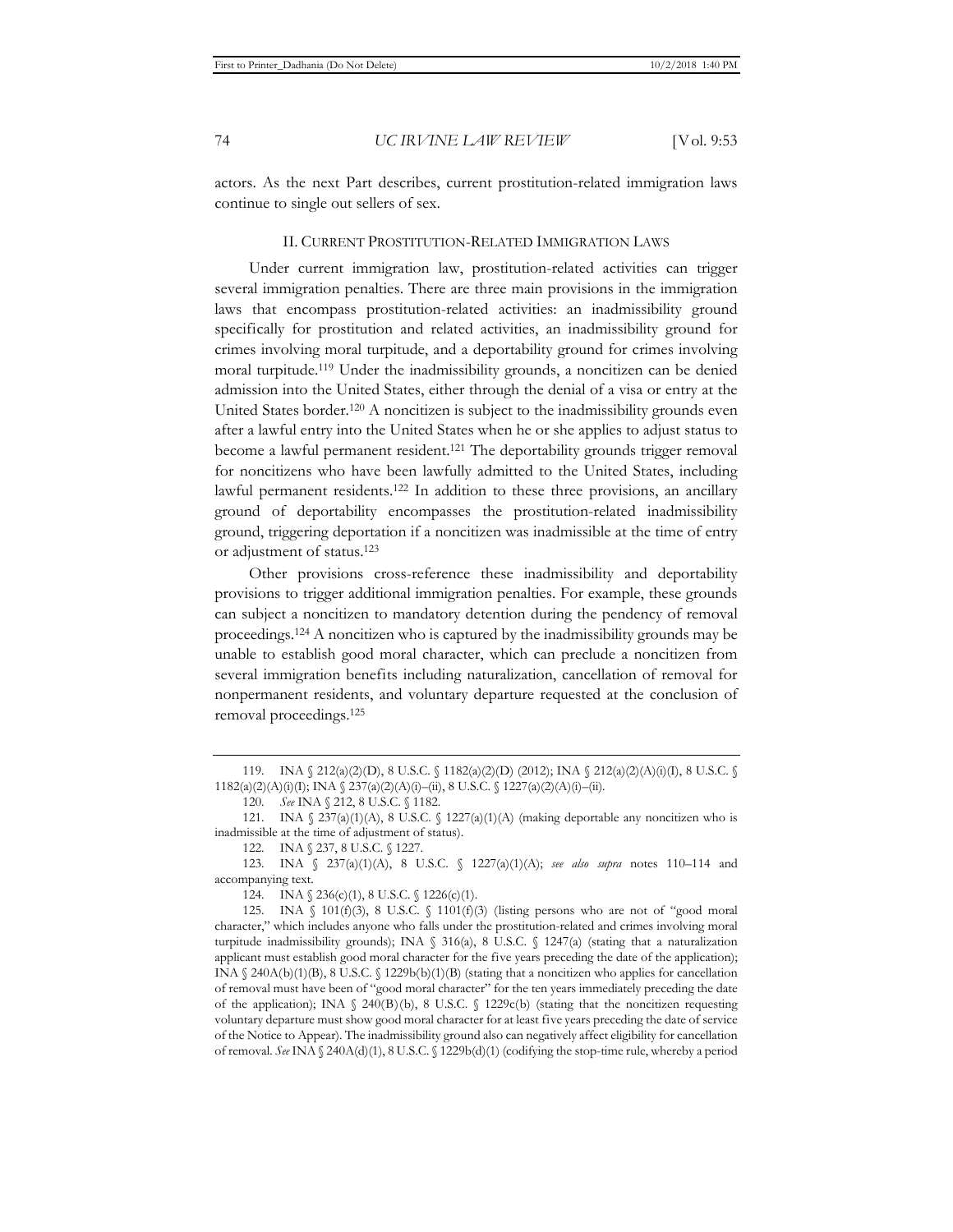This Part analyzes current immigration laws related to prostitution and shows that these laws continue to target sellers of sex or have targeted sellers of sex until relatively recently. This Part also shows that immigration laws are slowly starting to recognize the potential for victimization in immigration law, as well as the fact that prostitution is a low-level crime.

#### *A. Prostitution and Commercialized Vice Inadmissibility Ground*

The prostitution-related inadmissibility ground specifically references prostitution and procurement of prostitution but does not encompass buyers of sex.126 First, this inadmissibility ground targets noncitizens who are coming to the United States "to engage in prostitution" or who have "engaged in prostitution within 10 years of the date of application for a visa, admission, or adjustment of status."127 Although a conviction can be evidence of prostitution, it is not required for a finding of inadmissibility—a noncitizen need only admit to facts that show she falls under this ground.128 However, the BIA has held that *offering* to commit

of continuous residence terminates when a noncitizen has committed an offense in section 212(a)(2) of the INA, which includes prostitution and crimes involving moral turpitude).

<sup>126.</sup> This inadmissibility ground also includes a catch-all for any noncitizen who "is coming to the United States to engage in any other unlawful commercialized vice, whether or not related to prostitution." INA  $\frac{212(a)(2)(D)(iii)}{8}$ , 8 U.S.C.  $\frac{1182(a)(2)(D)(iii)}{2}$ . "Unlawful commercialized vice" may include prostitution, gambling, illegal sales of alcohol, and narcotics addiction. *See, e.g.*, *id.*; United States v. Iqbal, 684 F.3d 507, 509 (5th Cir. 2012) (explaining that DHS had initiated removal proceedings against the noncitizen defendant, charging that he had come to the United States to engage in unlawful commercialized vice through his brother's illegal gambling enterprise); *In re* A-, 6 I. & N. Dec. 540, 553 (BIA 1955) (explaining that the noncitizen was charged with participation in unlawful commercialized vice, namely the illegal sale of liquor and gambling activities, but the charge was not sustained because the record did not establish he came to the United States to engage in the unlawful commercialized vice); *In re* B-, 6 I. & N. Dec. 98, 111 (BIA 1954) (citing addiction to narcotics as an example of commercialized vice). No published decision has extended unlawful commercialized vice to include buying sex.

<sup>127.</sup> INA  $\S$  212(a)(2)(D)(i), 8 U.S.C.  $\S$  1182(a)(2)(D)(i). Prostitution is defined as "engaging in promiscuous sexual intercourse for hire." 22 C.F.R. § 40.24(b) (2018); *see also In re* Gonzalez-Zoquiapan, 24 I. & N. Dec. 549, 553 (BIA 2008) (applying this definition of prostitution to interpret section 212(a)(2)(D) of the INA). *But see In re* Ding, 27 I. & N. Dec. 295 (BIA 2018) (holding that "prostitution" in the context of aggravated felonies in section  $101(a)(43)(K)(i)$  of the INA is "not limited to offenses involving sexual intercourse," and defining it as "engaging in, or agreeing or offering to engage in, sexual conduct for anything of value"). Offenses related to managing a prostitution business, transportation for the purposes of prostitution, and trafficking are aggravated felonies, but simple prostitution is not. INA  $\{101(a)(43)(K), 8 \text{ U.S.C. } \{1101(a)(43)(K)\}\$ . Additionally, the definition of prostitution for the purpose of the inadmissibility ground requires "elements of continuity and regularity"—a single act of prostitution is generally not sufficient. *See* 22 C.F.R. § 40.24(b); *see also In re* T-, 6 I. & N. Dec. 474, 477 (BIA 1955) ("[T]o constitute 'engaging in' there must be substantial, continuous and regular, as distinguished from casual, single or isolated, acts."). However, the BIA has interpreted "prostitution" in section  $212(a)(2)(D)$  of the INA to allow a single conviction for prostitution to trigger inadmissibility, contrary to the regulations. *In re* Arcos-Valencia, 2005 WL 952477, at \*1 (BIA Apr. 13, 2005) (per curiam) (concluding the noncitizen was inadmissible due to one conviction for engaging in prostitution).

<sup>128</sup>*. See* INA § 212(a)(2)(D), 8 U.S.C. § 1182(a)(2)(D).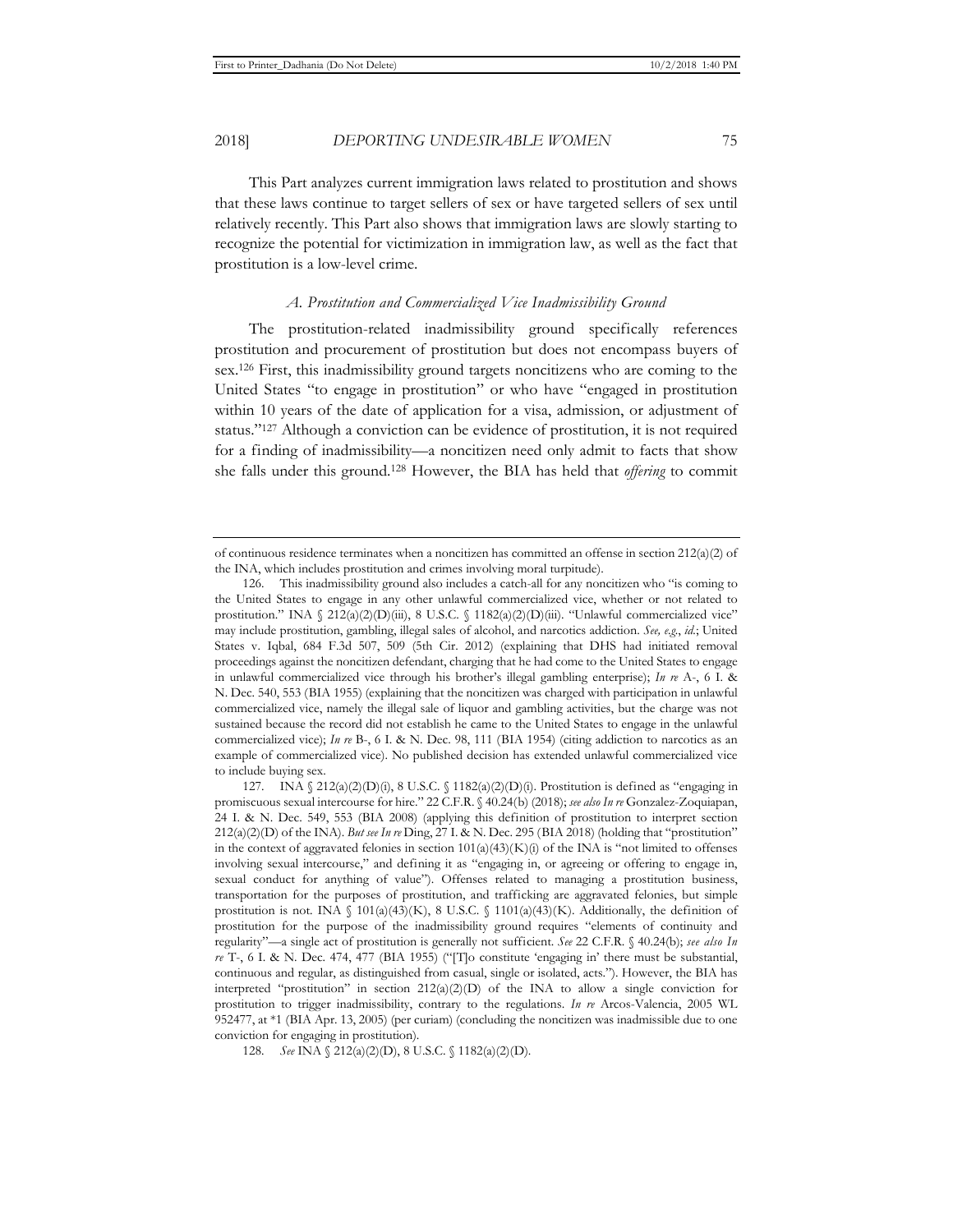prostitution is insufficient.129 Notably, there is no statutory exception to this ground for forced prostitution. But to protect victims of forced prostitution, the BIA has read a limited duress exception into this ground.130 The duress exception may be limited to noncitizens who have not been convicted, resting on the faulty assumption that if a noncitizen was convicted, any duress defense must have failed.131

Second, the prostitution-related inadmissibility grounds capture procurers of prostitution but fail to encompass buyers.132 The BIA interpreted the term procurer to mean "a person who receives money to obtain a prostitute *for another person*."133 The BIA specifically held the term does not include "someone who solicits another to engage in prostitution *for himself*."134

#### *B. Crime Involving Moral Turpitude—Inadmissibility and Deportability Grounds*

In addition to the prostitution-related inadmissibility ground, the crimes involving moral turpitude inadmissibility and deportability grounds also encompass prostitution-related activities. Like the prostitution-related inadmissibility ground, crimes involving moral turpitude jurisprudence reveals a troubling targeting of sellers of sex, generally women—prostitution has long been recognized by courts as a crime involving moral turpitude, but solicitation, offering to purchase or

<sup>129.</sup> *In re* Kum Cha Carter, 2007 WL 3318661, at \*1 (BIA Sept. 14, 2007) ("[I]t is doubtful that a conviction . . . of *offering* to commit prostitution satisfies a deportation charge that the respondent *engaged in* prostitution" (quoting *In re* M-, 6 I. & N. Dec. 300, 301 (BIA 1954).).

<sup>130</sup>*. See In re* M-, 7 I. & N. Dec. 251, 252 (BIA 1956); *see also* Kerry Q. Battenfeld, Note, *Moral Crimes Post-Mellouli: Making a Case for Eliminating State-Based Prostitution Convictions as a Basis for Inadmissibility in Immigration Proceedings*, 65 BUFF. L. REV. 619, 622–25 (2017).

<sup>131</sup>*. See In re* Applicant, 2009 WL 1742009, at \*2 (AAO Jan. 16, 2009) (concluding that the duress exception created by *In re M-* was not available where the applicant was convicted of prostitution); Battenfeld, *supra* note 130, at 624–25; *infra* note 222 (discussing the recognition that prostitution-related criminal laws capture individuals who are forced to sell sex).

<sup>132</sup>*. See* INA § 212(a)(2)(D), 8 U.S.C. § 1182(a)(2)(D). Specifically, this ground includes "any noncitizen who directly or indirectly procures or attempts to procure, or (within 10 years of the date of application for a visa, admission, or adjustment of status) procured or attempted to procure or to import, prostitutes or persons for the purpose of prostitution, or receives or (within such 10-year period) received, in whole or in part, the proceeds of prostitution." *Id.*

<sup>133.</sup> *In re* Gonzalez-Zoquiapan, 24 I. & N. Dec. 549, 552 (BIA 2008) (emphasis added). The BIA reasoned that "Congress appears to have been primarily concerned with excluding and removing aliens who were involved in the business of prostitution . . . ." *Id.* 

<sup>134</sup>*. Id.* (emphasis added). However, the Administrative Appeals Office (AAO), the appellate body of U.S. Citizenship and Immigration Services (USCIS) within the Department of Homeland Security, concluded that a noncitizen was inadmissible under this ground for offering or agreeing to pay a fee to engage in sexual conduct. The AAO did not analyze the meaning of "procurer," instead assuming that it applied in that situation. *See In re* Applicant, 2004 WL 2897081, at \*2 (AAO Apr. 16, 2004) (concluding that the applicant, who was convicted of offering or agreeing to pay a fee to engage in sexual conduct, "was convicted of prostitution" under section  $212(a)(2)(D)$  of the INA). This decision is non-precedential and is not legally binding on the Department of Homeland Security, which adjudicates some immigration applications, or on the BIA.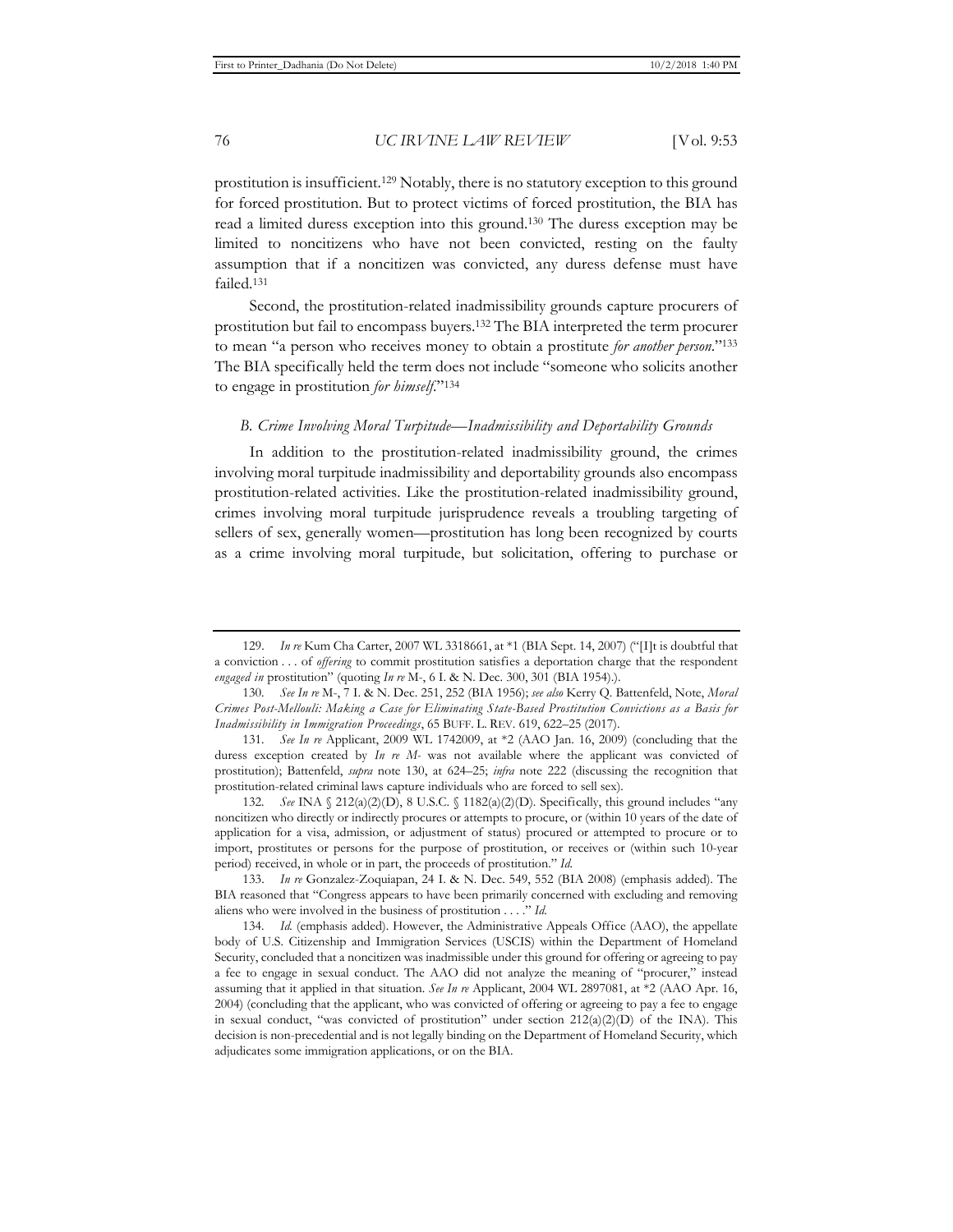purchasing sex, which is frequently done by men, was only more recently held to

The crimes involving moral turpitude inadmissibility ground provides that any noncitizen convicted of or who admits having committed a crime involving moral turpitude is inadmissible.<sup>136</sup> The deportability ground states that "[a]ny alien who  $\dots$ is convicted of a crime involving moral turpitude committed within five years (or 10 years in the case of an alien provided lawful permanent resident status . . .) after the date of admission . . . is deportable" if the crime is one where a sentence of one year or longer may be imposed.137 Additionally, the INA makes deportable any noncitizen who is convicted of two or more crimes involving moral turpitude at any time after admission.138

The term "crime involving moral turpitude" first appeared in immigration law in 1891, prohibiting the admission of noncitizens "who have been convicted of a felony or other infamous crime or misdemeanor involving moral turpitude . . . ."139 The term was used "to separate the desirable from the undesirable immigrants, and to permit only those to land on our shores who have certain physical and moral qualities."140 Since 1891, it has continued to be present in United States immigration law.141

"Crime involving moral turpitude" has not been defined in legislation or legislative history.142 The BIA has interpreted the term "moral turpitude" to mean "conduct that shocks the public conscience as being inherently base, vile, or depraved, contrary to the rules of morality and the duties owed between man and

involve moral turpitude.135

<sup>135</sup>*. See* BARBARA MEIL HOBSON, UNEASY VIRTUE: THE POLITICS OF PROSTITUTION AND THE AMERICAN REFORM TRADITION 3–4 (1990) ("[W]e see a prostitution economy that expresses social and sexual inequalities within society—women are overwhelmingly the sellers of sex and men the buyers."); Maddy Coy, *Introduction* to PROSTITUTION, HARM AND GENDER INEQUALITY: THEORY, RESEARCH AND POLICY 5 (Maddy Coy ed., 2012) ("[P]rostitution disproportionately involves men buying access to women's bodies."); Donna M. Vandiver & Jessie L. Krienert, *An Assessment of a Cross-National Sample of Men and Women Arrested for Prostitution*, 4 SW. J. CRIM. JUST. 89, 90, 96 (2007) (finding that in 2001, 2,637 females and 1,382 males were arrested for prostitution according to the National Incident-Based Reporting System).

The term "solicitation" can refer to "an offer to pay or accept money in exchange for sex." *Solicitation*, BLACK'S LAW DICTIONARY (10th ed. 2014). To avoid confusion, this Article will use "solicitation" only when referring to an offer to purchase sex or to the purchase of sex.

<sup>136.</sup> INA § 212(a)(2)(A)(i)(I), 8 U.S.C. § 1182(a)(2)(A)(i)(I).

<sup>137.</sup> INA § 237(a)(2)(A)(i), 8 U.S.C. § 1227(a)(2)(A)(i).

<sup>138.</sup> INA  $\{ 237(a)(2)(A)(ii), 8 U.S.C. \{ 1227(a)(2)(A)(ii). \}$ 

<sup>139.</sup> Act of Mar. 3, 1891, ch. 551, 26 Stat. 1084.

<sup>140.</sup> DANIEL KANSTROOM, DEPORTATION NATION: OUTSIDERS IN AMERICAN HISTORY 115 (2007) (quoting Special Comm. on Immigration and Naturalization, 51st Cong., 2d Sess., Rep. (ii) (1891) (internal quotation marks omitted)).

<sup>141</sup>*. See, e.g.*, INA § 212(a)(2)(A)(i)(I), 8 U.S.C. § 1182(a)(2)(A)(i)(I) (1952); INA § 237(a)(2)(A), 8 U.S.C. § 1227(a)(2)(A); Act of Feb. 20, 1907, ch. 1134, § 2, 34 Stat. 898, 898–99; Act of Mar. 3, 1903, ch. 1012, § 2, 32 Stat. 1213, 1214; *see also* S. REP. NO. 80-1515, at 350 (1950).

<sup>142</sup>*. See* Arias v. Lynch, 834 F.3d 823, 831 (7th Cir. 2016) (citing STAFF OF H. COMM. ON THE JUDICIARY, 100TH CONG., GROUNDS FOR EXCLUSION OF ALIENS UNDER THE IMMIGRATION AND NATIONALITY ACT: HISTORICAL BACKGROUND AND ANALYSIS 10 (Comm. Print. 1988)).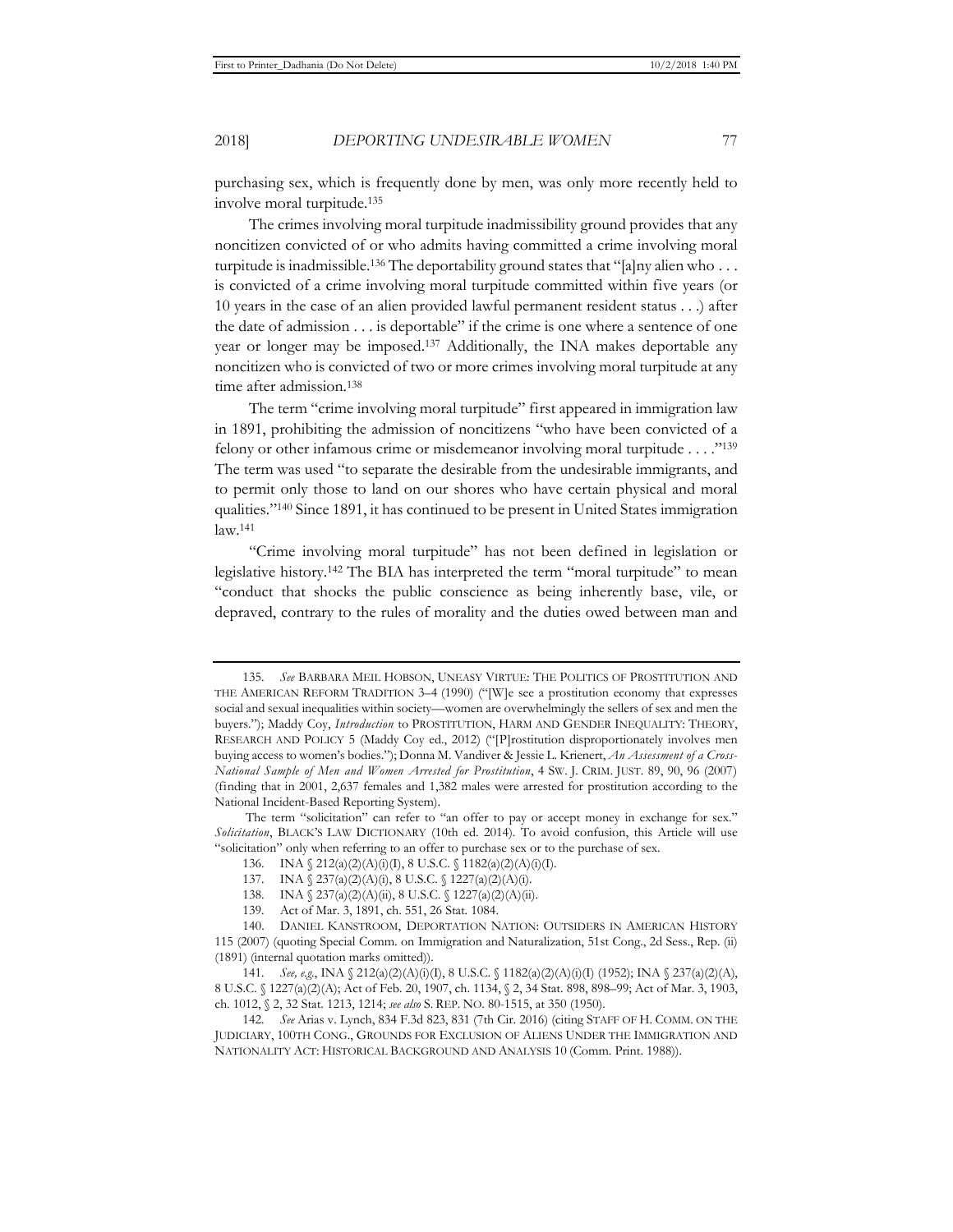man, either one's fellow man or society in general."143 The BIA has explained that whether a crime involves moral turpitude should be judged by standards "prevailing in the United States as a whole, regarding the common view of our people concerning its moral character."144 Courts have also held that the conduct must be committed with scienter.145 As a general rule, if the conduct in question is *malum in se* or inherently wrong, as compared with an act that is *malum prohibitum* or conduct that is only statutorily prohibited, it involves moral turpitude.146

There is no fixed list of crimes that fall under the umbrella of crimes involving moral turpitude. Rather, adjudicators must determine whether conduct involves moral turpitude using the categorical approach, which requires a complex analysis of the elements of a criminal statute to determine whether all violations of the law that have a realistic probability of being prosecuted involve moral turpitude.147 If the law punishes conduct that does not involve moral turpitude, then under the categorical approach, convictions under that law do not involve moral turpitude.148 Courts have concluded that several categories of prostitution-related crimes involve moral turpitude, including prostitution and only recently, solicitation.<sup>149</sup>

**1. Prostitution** *—* It is long-standing precedent that prostitution is a crime involving moral turpitude.150 But very few cases explain why prostitution involves moral turpitude, instead assuming that prostitution is a crime involving moral

146*. See, e.g.*, Mei v. Ashcroft, 393 F.3d 737, 741 (7th Cir. 2004); *see also* Simon-Kerr, *supra* note 145, at 1059 & n.417.

<sup>143.</sup> *In re* Danesh, 19 I. & N. Dec. 669, 670 (BIA 1988); *see also* Reyes v. Lynch, 835 F.3d 556, 561 (6th Cir. 2016) (quoting *In re* Short, 20 I. & N. Dec. 136, 139 (BIA 1989)); Knapik v. Ashcroft, 384 F.3d 84, 89 (3d Cir. 2004); Marciano v. Immigration & Naturalization Serv., 450 F.2d 1022, 1025 (8th Cir. 1971).

<sup>144.</sup> *In re* G-, 1 I. & N. Dec. 59, 60 (BIA 1941). *See generally* Mary Holper, *Deportation for a Sin: Why Moral Turpitude is Void for Vagueness*, 90 NEB. L. REV. 647, 653–57 (2012) (detailing the history and definition of the term "crime involving moral turpitude").

<sup>145</sup>*. See, e.g.*, Michel v. Immigration & Naturalization Serv., 206 F.3d 253, 263 (2d Cir. 2000) ("[C]orrupt scienter is the touchstone of moral turpitude."); *In re* Abreu-Semino, 12 I. & N. Dec. 775, 777 (BIA 1968) ("[M]oral turpitude normally inheres in the intent."). Some courts, when considering crimes involving moral turpitude, have bypassed the inquiry of prevailing social mores, opting instead to determine whether a crime involves moral turpitude by the element of scienter to avoid grappling with the more difficult question of assessing morality. *See* Julie Ann Simon-Kerr, *Moral Turpitude*, 2012 UTAH L. REV. 1001, 1059–67 (describing how an analysis of scienter has become a "stand-in[] for moral turpitude cases at the margins"). The cases do not provide coherent and reasoned justifications for this departure away from an analysis of society's moral beliefs. *See id.* ("The use of a scienter analysis as a proxy for moral turpitude has accomplished a dubious objectivity at the expense of coherence.").

<sup>147</sup>*. See In re* Silva-Trevino, 26 I. & N. Dec. 826, 831 (BIA 2016).

<sup>148</sup>*. See In re* Chairez, 26 I. & N. Dec. 819 (BIA 2016); *see also In re* R-, 6 I. & N. Dec. 444, 448 (BIA 1954).

<sup>149.</sup> Case law on whether prostitution-related crimes involve moral turpitude has been relatively limited, as noncitizens can be captured by the prostitution-specific inadmissibility ground, and until 1990, could have been captured by the prostitution-specific deportability ground. *See supra* notes 88– 89, 109–111, 126–127 and accompanying text.

<sup>150</sup>*. See In re* W-, 4 I. & N. Dec. 401, 402 (BIA 1951). The AAO, on the other hand, concluded in a non-precedential decision that prostitution does not involve moral turpitude because "if the sexual conduct affects only consenting adults then it may not be a crime involving moral turpitude." *See In re* Applicant, 2008 WL 4051913, at \*3 (AAO May 12, 2008).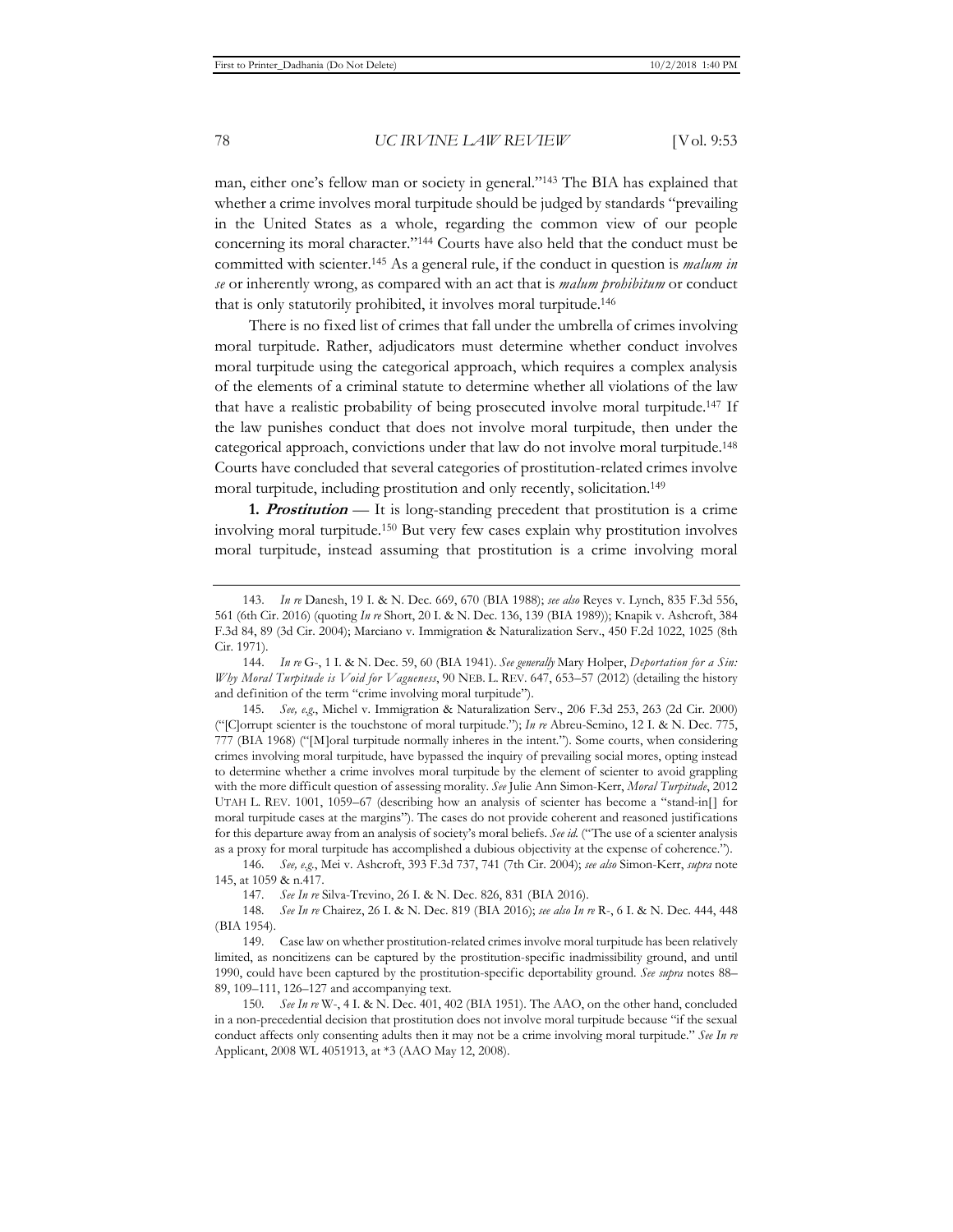turpitude.151 *Matter of W-*, one of the first BIA cases to address whether prostitution involves moral turpitude, concluded in 1951 without citations or reasoning that it was "well established that the crime of practicing prostitution involves moral turpitude."152 Subsequent courts of appeals decisions have cited *Matter of W*authoritatively, creating an echo chamber concluding without reasoning that prostitution is a crime involving moral turpitude.153 Case law on other prostitutionrelated crimes, which can involve a higher degree of moral culpability than simple prostitution, also has fueled this echo chamber, with courts equating prostitution and other prostitution-related crimes to support the conclusion that all prostitutionrelated crimes involve moral turpitude.154

In 2018, the BIA revisited whether prostitution involves moral turpitude in dicta in a case about cockfighting.155 The BIA summarily stated that prostitution "is so contrary to the standards of a civilized society as to be morally reprehensible"156 because "of the socially degrading nature of commercialized sexual services . . . ."157 Like in *In re W*-, the BIA again assumed that prostitution involves moral turpitude.

One of the few cases that has attempted to explain why prostitution involves moral turpitude is *Rohit v. Holder* from the Ninth Circuit in 2012.158 To ultimately conclude that solicitation involves moral turpitude, *Rohit* reasoned that prostitution is a crime involving moral turpitude because it "always involves sexual exploitation," unlike some other sexual crimes that do not involve moral turpitude.159 The decision does not define exploitation, nor does it provide support for this sweeping statement, which has been widely contradicted.160

<sup>151</sup>*. See, e.g.*, *In re W-*, 4 I. & N. Dec. 401. Generally, courts have assumed that crimes of "sexual deviance" involve moral turpitude. *See* Simon-Kerr, *supra* note 145, at 1007.

<sup>152</sup>*. In re W-*, 4 I. & N. Dec. at 402; *see also In re* S-L-, 3 I. & N. Dec. 396, 398 (BIA 1949) (providing the Central Office conclusion that pandering is a crime involving moral turpitude because of the "turpitudinous nature of prostitution"). An earlier case held that even forced prostitution was a crime involving moral turpitude. *In re* E-, 1 I. & N. Dec. 505 (BIA 1943) (concluding crime of "compulsory prostitution of women" involves moral turpitude).

<sup>153</sup>*. See, e.g.*, Reyes v. Lynch, 835 F.3d 556, 560 (6th Cir. 2016) (affording *In re W-* Chevron deference); Florentino-Francisco v. Lynch, 611 Fed. App'x 936, 938 (10th Cir. May 27, 2015) (citing *In re W-* as precedent); Rohit v. Holder, 670 F.3d 1085, 1089 (9th Cir. 2012) (same); *see also In re* Ortega-Lopez, 27 I. & N. Dec. 382, 391–92 (2018) ("Prostitution is unquestionably a crime involving moral turpitude under the immigration laws" (citing *In re W-*, 4. I. & N. Dec. 401).).

<sup>154</sup>*. See, e.g.*, *Francisco-Florentino*, 611 Fed. App'x at 938 (citing a variety of BIA decisions on prostitution and other prostitution-related crimes to conclude that the "BIA has long viewed prostitution-related crimes as morally turpitudinous").

<sup>155</sup>*. In re Ortega-Lopez*, 27 I. & N. Dec. 382.

<sup>156</sup>*. Id.* at 386. The BIA cited *Rohit v. Holder* for this proposition. However, *Rohit*'s reasoning on why prostitution involves moral turpitude is deeply flawed. *See infra* notes 158–160, 273–276 and accompanying text.

<sup>157</sup>*. Id.* at 386. The BIA provided no support or further explanation for its statement that commercialized sexual services are socially degrading. *See id.*

<sup>158</sup>*. Rohit*, 670 F.3d 1085.

<sup>159</sup>*. Id.* at 1090; *see also infra* text accompanying notes 166–168.

<sup>160</sup>*. See infra* note 200 and accompanying text (describing choice to engage in sex work).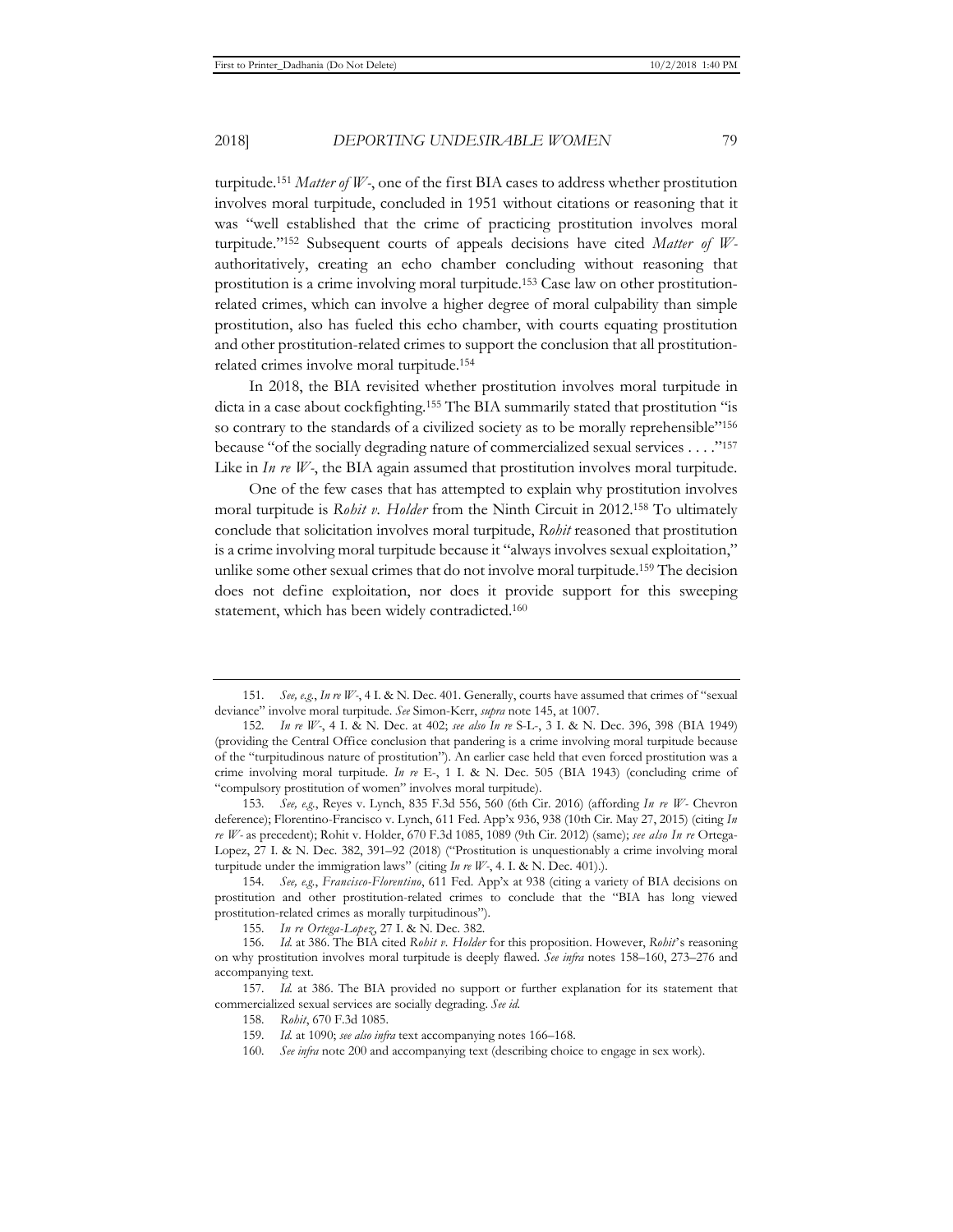Outside of the crimes involving moral turpitude context, the Supreme Court explained why prostitution was immoral in 1908 in *United States v. Bitty*. 161 Although not controlling for crimes involving moral turpitude, *Bitty* still is instructive in deciphering judicial attitudes towards prostitution by noncitizens. The Supreme Court said that the root of immorality in prostitution stemmed not from the fact that it involved a commercial transaction for sex, but from the fact that it involved indiscriminate sex.162 The Supreme Court reasoned that indiscriminate sex had detrimental effects on families and thereby on United States society, showing the Court's concern over safeguarding monogamous marriages.163

**2. Solicitation —** Although courts have long recognized prostitution as a crime involving moral turpitude, they only more recently recognized solicitation as such, even though states had started to recognize solicitation as a crime since the latter half of the twentieth century.164

163*. See Bitty*, 208 U.S. at 401 ("The lives and example of [prostitutes] are in hostility to the idea of the family as consisting in and springing from the union for life of one man and one woman in the holy estate of matrimony; the sure foundation of all that is stable and noble in our civilization . . ." (internal quotation marks omitted).).

164*. See* DECKER, *supra* note 12, at 82–83; *infra* note 220 and accompanying text (collecting sources discussing the history of solicitation laws). Earlier, some jurisdictions made it unlawful to visit houses of prostitution. *See, e.g.*, Batesville v. Smythe, 138 Ark. 276, 277 (1919) (analyzing a city ordinance on prostitution that also criminalized "every male person visiting any room or tenement so used and occupied for the purpose of illicit intercourse . . ."); *Ex parte* Johnson, 73 Cal. 228, 228 (1887) (describing city of Stockton ordinance No. 229, which made it unlawful "for any person to ... frequent ... any [locations] kept, conducted, occupied, or maintained for the purpose of prostitution"); Brockway v. People, 2 Hill 558 (N.Y. 1842) ("Individuals in the habit of resorting to [houses of ill fame] may . . . be punished as disorderly persons" (internal citation omitted).). However, a Texas court held that occasional association between a man and a prostitute did not fall under the vagrancy law. *See* Ellis v. State, 65 Tex. Crim. 480, 481 (1912) ("The [vagrancy] statute was intended to reach a class of persons who associated with prostitutes as their equals, or who associated with them in public, and was not intended to make a vagrant of a person who, at night, went occasionally to the room of a woman with loose morals, and yet who at no other time was seen in her company.").

 Parallel to the immigration context, solicitation historically has been less commonly prosecuted than prostitution. Additionally, buyers generally have been less frequently targeted for arrest than sellers. *See infra* note 225.

<sup>161.</sup> United States v. Bitty, 208 U.S. 393 (1908); *see also supra* notes 54–55 (summarizing *Bitty*'s discussion of the "immoral purpose" language from the 1907 Act).

<sup>162</sup>*. See Bitty*, 208 U.S. at 401. When defining prostitution, the Court stated that "[i]t refers to women who, *for hire or without hire*, offer their bodies to indiscriminate intercourse with men." *Id.* (emphasis added); *see also* Cox v. State, 84 Tex. Crim. 49, 52–53 (1917) (collecting cases); Commonwealth v. Cook, 53 Mass. 93, 97 (1846) (explaining that Webster's Dictionary defines prostitution as "the act or practice of offering the body to an indiscriminate intercourse with men"). *But see Cook*, 53 Mass. at 97–98 (defining prostitution as used in St. 1845, c. 216 as "the act of permitting illicit intercourse for hire, an indiscriminate intercourse . . . ."); State v. Stovell, 54 Me. 24, 27 (1866) (defining prostitute as "a female given to indiscriminate lewdness for gain"); THOMAS C. MACKEY, RED LIGHTS OUT: A LEGAL HISTORY OF PROSTITUTION, DISORDERLY HOUSES, AND VICE DISTRICTS, 1870–1917, at 51–54 (1987) (collecting cases from the mid-1800s defining prostitution, including those that did and did not include gain as an element).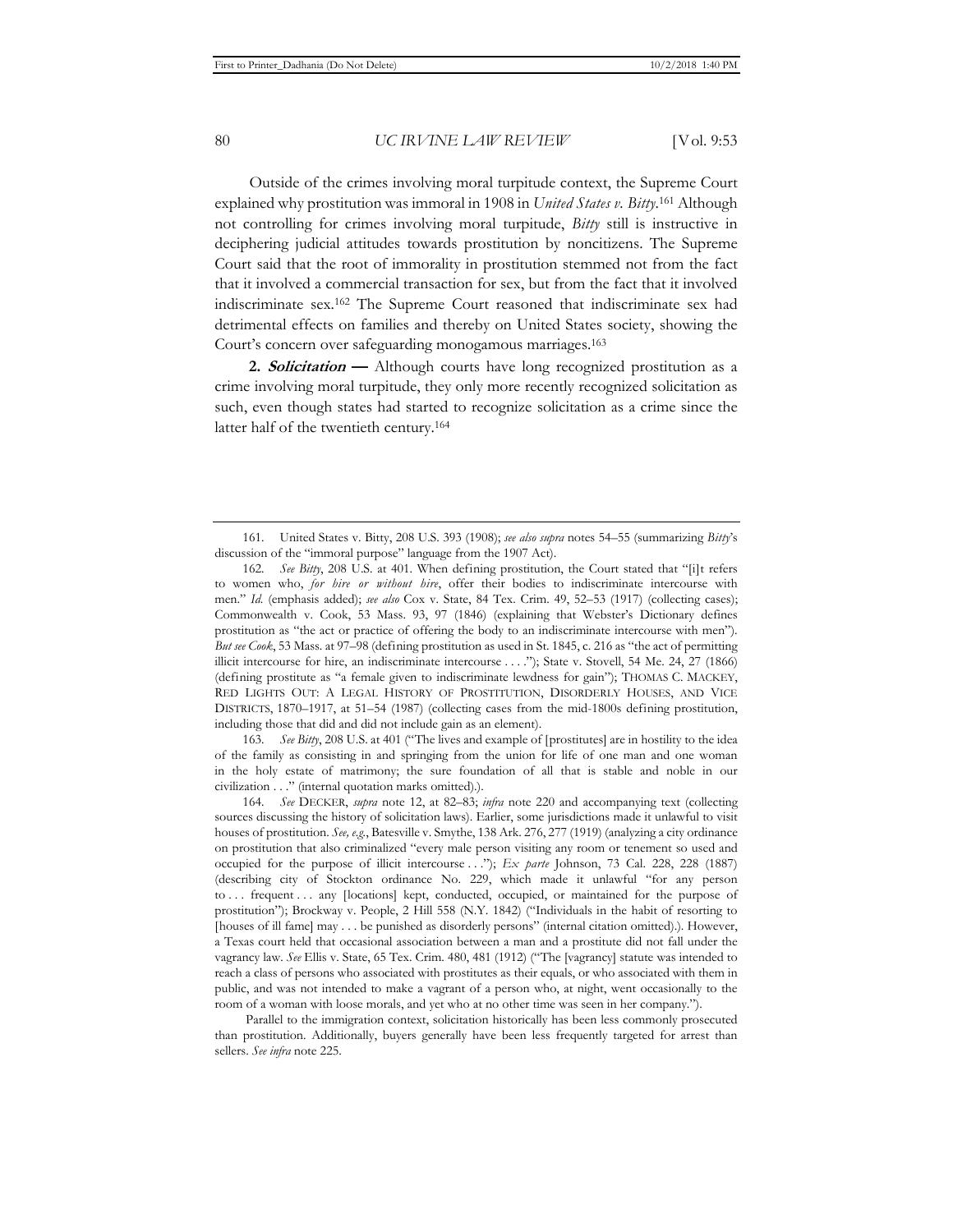The first published decision to recognize solicitation as a crime involving moral turpitude under immigration law was *Rohit v. Holder* in the Ninth Circuit.165 *Rohit* referenced prostitution in reaching this conclusion, holding that "[t]here is no meaningful distinction that would lead us to conclude that engaging in an act of prostitution is a crime of moral turpitude but that soliciting or agreeing to engage in an act of prostitution is not."166 *Rohit* reasoned that "soliciting an act of prostitution is not significantly less 'base, vile, and depraved' than engaging in an act of prostitution."167 The court explained that "[s]olicitation is the direct precursor to the act" and that "the base act is the intended result of the base request or offer."168 *Rohit* did not analyze whether solicitation is a crime involving moral turpitude independent of prostitution. The Sixth, Eighth, and Tenth Circuits have recently followed suit, concluding solicitation is a crime involving moral turpitude.169 These cases do not provide any additional rationale on why solicitation involves moral turpitude, aside from its connection to prostitution.170

The BIA in a non-precedential decision also concluded that solicitation involves moral turpitude.171 It so reasoned due to "the impact offenses such as solicitation of prostitution play in the illicit sex trade, with the violator who solicits a prostitute not knowing whether the prostitute is a 'captive' of a trafficking organization, or controlled by a pimp or a more sinister person . . . ."172

166. *Rohit*, 670 F.3d at 1090.

168*. Id.* at 1089–90.

<sup>165.</sup> Rohit v. Holder, 670 F.3d 1085, 1089 (9th Cir. 2012). An unpublished decision recognized solicitation as a crime involving moral turpitude as early as 1996. *See* Ahmed v. Immigration & Naturalization Serv., 92 F.3d 1196, at \*2 (10th Cir. Aug. 8, 1996) (unpublished) (affirming the noncitizen's deportation order based on two crimes involving moral turpitude, one of which was "prostitution as a patron"). *Ahmed* did not explain why "prostitution as a patron" involves moral turpitude. *See id.* The BIA may have recognized solicitation as a crime involving moral turpitude as early as 1947 in an unpublished case. *See In re* S-L-, 3. I. & N. Dec. 396, 397–98 (BIA 1949) (citing *In re* M-, A-6030668 (BIA 1947)). *In re S-L-* cites *In re M-* for the proposition that "the crime of soliciting prostitution involves moral turpitude." *See In re S-L-*, 3. I. & N. Dec. at 397–98 (citing *In re M-*, A-6030668). The ambiguity stems from the fact that the term "solicitation" can refer to "an offer to pay or accept money in exchange for sex." *Solicitation*, BLACK'S LAW DICTIONARY (10th ed. 2014). Outside of the immigration context, the Fifth Circuit recognized the "crime of soliciting for prostitution" as a crime involving moral turpitude for purposes of the admission of a prior criminal record in a criminal case. Thompson v. United States, 245 F.2d 232, 232 (5th Cir. 1957).

<sup>167</sup>*. Id.* at 1089.

<sup>169</sup>*. See* Reyes v. Lynch, 835 F.3d 556, 560 (6th Cir. 2016); Gomez-Gutierrez v. Lynch, 811 F.3d 1053, 1058–59 (8th Cir. 2016); Perez v. Lynch, 630 Fed. App'x 870, 873 (10th Cir. Nov. 5, 2015); *see also* Florentino-Francisco v. Lynch, 611 Fed. App'x 936, 938 (10th Cir. May 27, 2015).

<sup>170</sup>*. See, e.g.*, *Florentino-Francisco*, 611 Fed. App'x at 938 ("If prostitution is inherently base, vile, or depraved, so too is the attempt to engage a prostitute by solicitation. Both crimes share a similar intent and result in the same act."). However, the AAO concluded in a non-precedential decision that patronizing a prostitute is not a crime involving moral turpitude because it does not involve a "vicious or corrupt mind" and is not "conduct that shocks the public conscience as being inherently base, vile, or depraved." *In re* Applicant, 2009 WL 3554141, at \*3 (AAO July 1, 2009).

<sup>171</sup>*. In re* Sehmi, 2014 WL 4407689, at \*6–7 (BIA Aug. 19, 2014).

<sup>172</sup>*. Id.*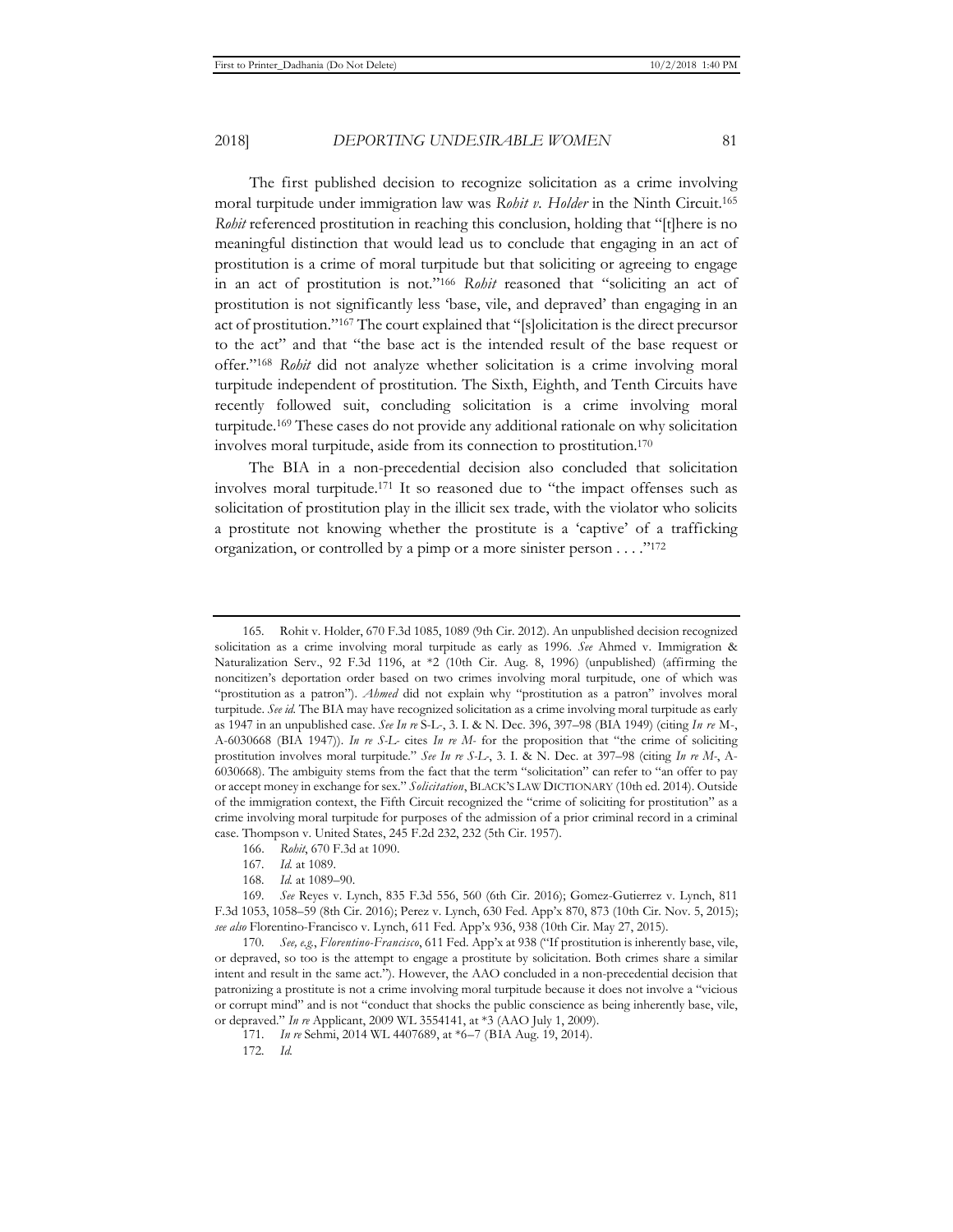Although there is recent case law on solicitation, crimes involving moral turpitude jurisprudence on prostitution, like the prostitution-specific inadmissibility ground, generally has not been critically reevaluated in recent times. One area of immigration law that has seen some change relatively recently, however, is relief and exceptions for noncitizens who are trafficked or forced into prostitution.

#### *C. Relief, Waivers, and Exceptions*

Although immigration law generally treats prostitution harshly, recently-added provisions provide specific relief for some noncitizens involved in prostitution. Noncitizens involved in prostitution may also be able to take advantage of some general waivers and exceptions for low-level crimes. These provisions show some recognition that prostitution can be a form of victimization and that it is not a serious crime.

T and U nonimmigrant statuses are relatively new forms of relief available to certain victims of human trafficking or serious crimes, respectively.173 Sex trafficking victims can qualify for both T and U nonimmigrant statuses.174 Noncitizens who are forced into prostitution but not trafficked and who cooperate with law enforcement may qualify for U nonimmigrant status as well as noncitizens who may have voluntarily engaged in sex work and provide information relating to prostitution activities to law enforcement.175

Waivers for noncitizens convicted of prostitution are available under certain circumstances. These waivers allow a noncitizen to avoid some immigration penalties. A noncitizen may apply for a waiver of most of the grounds of inadmissibility, including prostitution, when seeking U or T nonimmigrant status.176 DHS may also waive prostitution for victims of domestic violence applying for relief under the Violence Against Women Act if it was the result of force, fraud, or coercion in certain circumstances.177

Some noncitizens involved in prostitution may also qualify for discretionary waivers of the prostitution and crime involving moral turpitude inadmissibility

<sup>173.</sup> INA § 101(a)(15)(T), 8 U.S.C. § 1101(a)(15)(T); INA § 101(a)(15)(U), 8 U.S.C. §  $1101(a)(15)(U)$ .

<sup>174.</sup> INA § 101(a)(15)(U)(iii), 8 U.S.C. § 1101(a)(15)(U)(iii); 8 C.F.R. § 214.11(a) (2018).

<sup>175</sup>*. See* INA § 101(a)(15)(U)(iii), 8 U.S.C. § 1101(a)(15)(U)(iii); E-mail from Sabrina Talukder, Staff Attorney, The Legal Aid Soc'y, to author (Aug. 21, 2018) (on file with author).

<sup>176.</sup> INA § 212(d)(13)–(14), 8 U.S.C. § 1182(d)(13)–(14) (providing the waivers of inadmissibility for T and U nonimmigrant status).

<sup>177. 8</sup> C.F.R. § 204. This exception only applies if the noncitizen has not been convicted of prostitution, implying that either law enforcement does not target individuals forced into prostitution for arrest or that a duress defense in criminal court is sufficient protection from a conviction, neither of which is always true. *See id.* § 204.2(c)(1); Francisco Zornosa, *Protecting Human Trafficking Victims from Punishment and Promoting Their Rehabilitation: The Need for an Affirmative Defense*, 22 WASH. & LEE J. C.R. & SOC. JUST. 177, 188–89 (2016) (discussing the shortcomings of a duress defense for survivors of sex trafficking).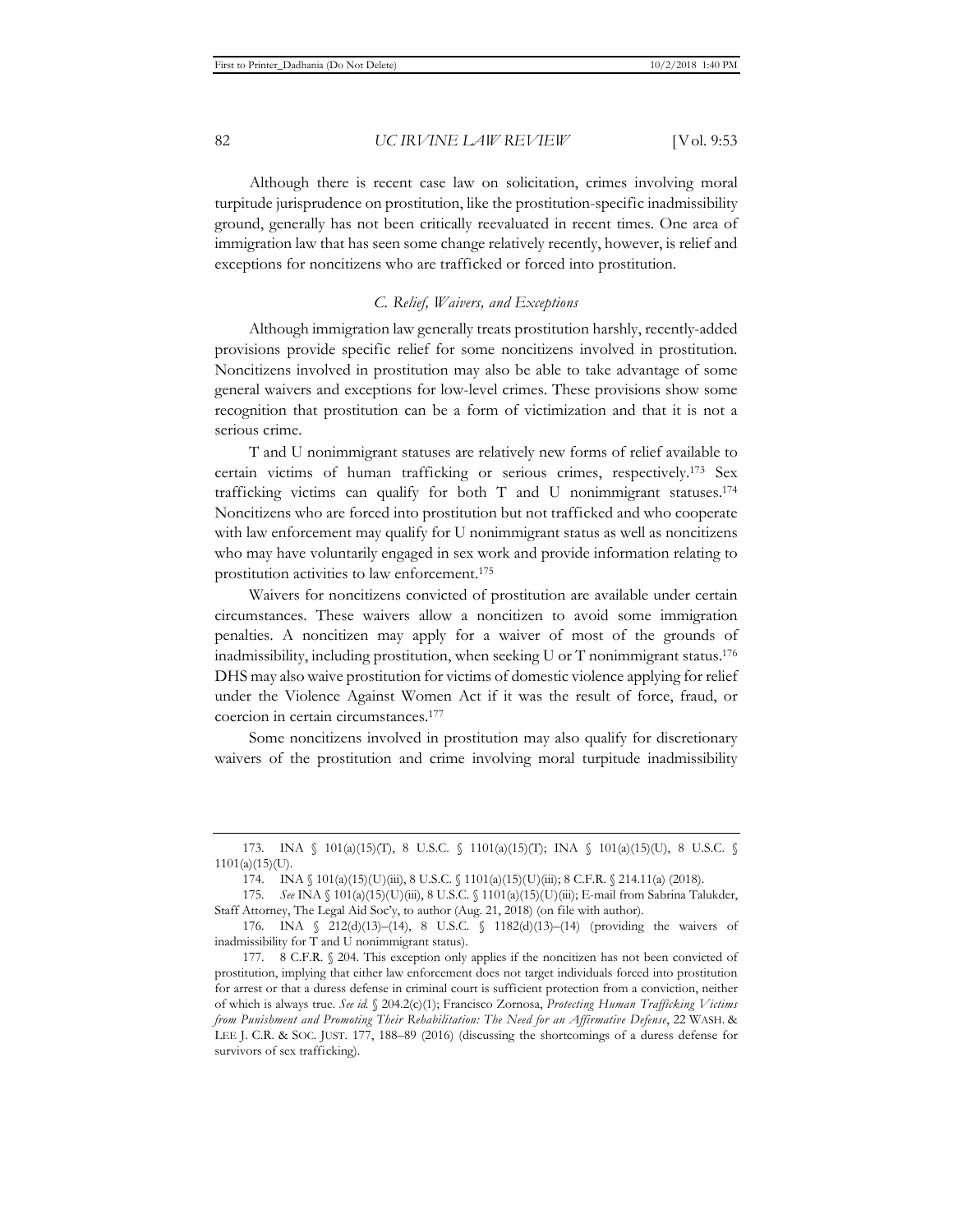grounds.178 Additionally, one prostitution conviction generally is not enough to trigger the crimes involving moral turpitude provisions under the petty offense exception.179 Lastly, immigration law recognizes that prostitution is not a crime that is serious enough to warrant deportation of asylees.180 These laws are in stark contrast to the harsh penalties that prostitution can otherwise trigger.

By providing waivers and relief for prostitution in certain instances, immigration laws now recognize that prostitution is not always a serious crime and that it can involve the victimization of sellers of sex.181 Regardless, current laws continue to focus on sellers of sex as bad actors, a legacy of turn of the twentieth century legislation focused on morality.

#### III. MORALITY OF SELLERS OF SEX

This Part analyzes societal perceptions of the morality of sellers of sex, and how such views have changed since turn of the twentieth century. Sellers of sex were previously viewed as threats to society and family due largely to the perception that nonmarital sex is immoral, and because blame for prostitution was leveled only at women.182 As consensual nonmarital sexual conduct between adults generally has become permissible, both morally and in criminal law, society has moved away from viewing sellers of sex wholesale as "fallen" women.183 Societal views on prostitution remain complex, but with the move away from a moral framing, there is an increased recognition of the economic motivations that often lead individuals to sell sex and of the victimization of individuals forced into prostitution. There is also a recognition of other more culpable parties in the activity. These recognitions are evidence of a growing societal shift to no longer view sellers of sex as immoral.

### *A. Morality of Sexual Conduct: From Marriage to Consent*

Changes in societal perceptions of prostitution and sellers of sex are relevant to prostitution-related immigration laws for two main reasons. First, crimes involving moral turpitude jurisprudence requires consideration of prevailing social attitudes when determining whether a noncitizen's conduct involves moral turpitude.184 Second, the prostitution-related immigration laws developed around the turn of the twentieth century as a result of morality-based justifications—to

<sup>178.</sup> INA § 212(d)(3)(A), 8 U.S.C. § 1182(d)(3)(A) (providing a waiver of most of the grounds of inadmissibility, including prostitution and crimes involving moral turpitude, for noncitizens applying for nonimmigrant visas); INA § 212(h), 8 U.S.C. § 1182(h) (providing a waiver of, inter alia, the prostitution and crime involving moral turpitude inadmissibility grounds for noncitizens applying for immigrant status).

<sup>179.</sup> INA § 212(a)(2)(A), 8 U.S.C. § 1182(a)(2)(A).

<sup>180.</sup> INA § 241(b)(3), 8 U.S.C. § 1231(b)(3).

<sup>181</sup>*. See supra* notes 115–118 and accompanying text (discussing the legislative history of the forms of relief available for trafficking survivors, which recognizes women can be victims needing immigration relief).

<sup>182</sup>*. See infra* notes 217–218 and accompanying text.

<sup>183</sup>*. See infra* notes 198–204 and accompanying text.

<sup>184</sup>*. See supra* note 145.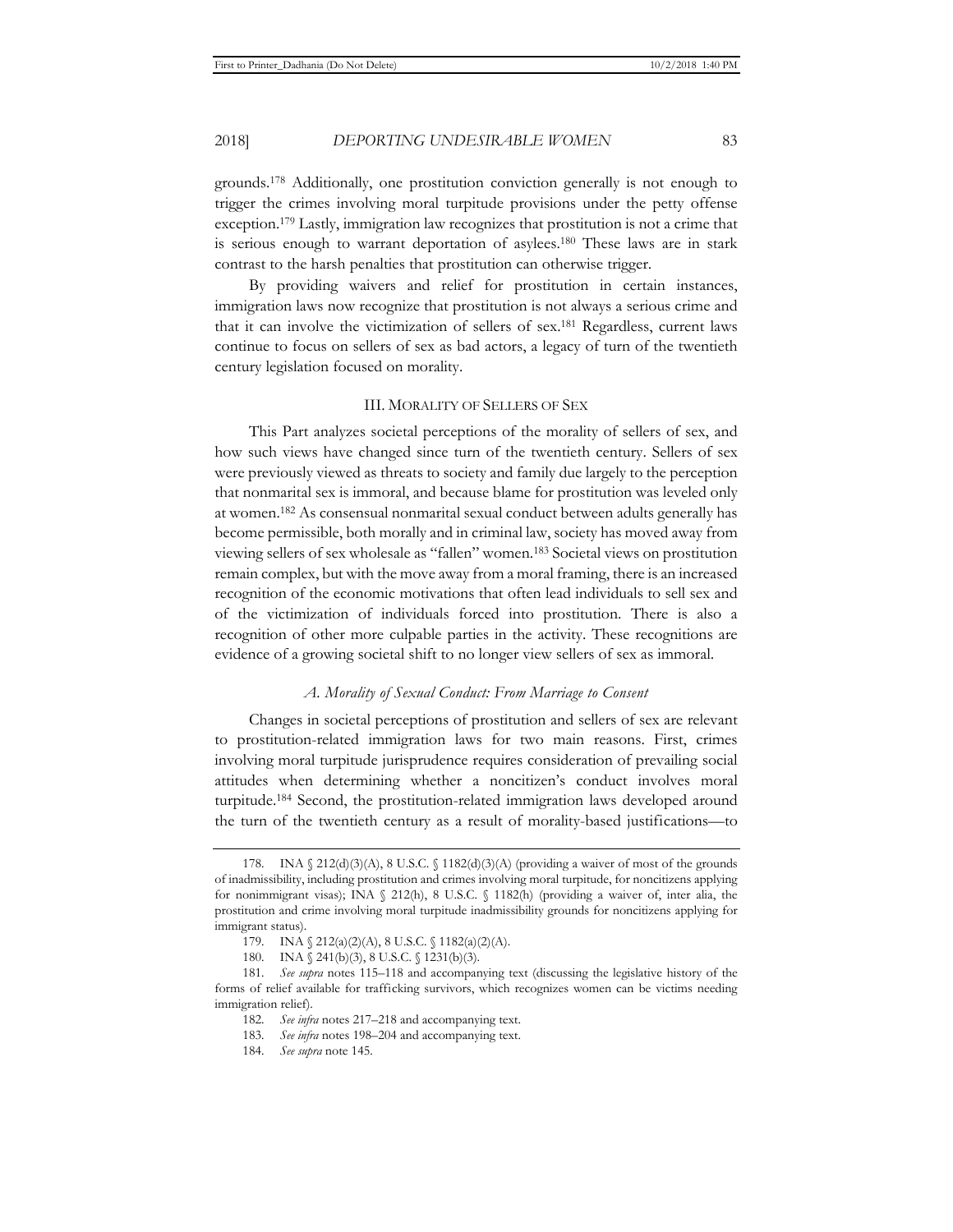keep undesirable noncitizen women out of the United States.185 Because these laws remain on the books in essentially the same form, reviewing societal views on the morality of sellers of sex is necessary to determine whether the underlying justifications of the laws are still valid.

Societal change, however, is notoriously difficult to approximate, with many open questions on how to measure morality.186 Although there are many proxies for changes in societal views, this Part focuses on criminal law. Criminal law can be a useful point of reference for two main reasons. First, it is a useful measure for social change without overstating such change. Criminal law tends to be conservative in the sense that it responds slowly to changes in societal views, both in terms of penal laws themselves and enforcement practices.187 Second, criminal law directly impacts the immigration system, with criminal activity triggering immigration consequences.

In terms of both criminal law and prevailing social views of morality, marriage delineated permissible and impermissible sexual conduct around the turn of the twentieth century188—adultery and sodomy were not only socially unacceptable, but generally also criminalized, whereas marital rape was not.189 Since the 1950s, consent, rather than marriage, has become increasingly important when evaluating whether sexual conduct is permissible.<sup>190</sup> Consensual nonmarital sex is generally no longer viewed as impermissible and immoral.191 Consent has affected the

187. The BIA has used criminal law to approximate social change in crimes involving moral turpitude cases. *See infra* notes 249, 251–252 and accompanying text.

190*. See* Chamallas, *supra* note 188, at 790, 793–94 (describing the increase in prominence in the United States legal system of the "liberal view" of sexual conduct based on consent after World War II, which began to replace marriage as the "crucial determinant of the lawfulness of sexual conduct"). *See generally* COTT, *supra* note 25, at 180–99 (discussing changing gender roles during and after World War II).

<sup>185</sup>*. See supra* Part I. Part III focuses on morality since the late 1800s, since that is when Congress passed the first prostitution-related immigration laws. *See supra* Part I.

<sup>186.</sup> Courts have recognized that it is difficult, if not impossible, for society to agree on issues of morality. *See, e.g.*, Nunez v. Holder, 594 F.3d 1124, 1127–28 (9th Cir. 2010) ("There is simply no overall agreement on many issues of morality in contemporary society.").

<sup>188</sup>*. See* Judith R. Walkowitz, *The Politics of Prostitution*, 6 J. WOMEN CULTURE & SOC'Y 123, 131 (1980); *see also* Martha Chamallas, *Consent, Equality, and the Legal Control of Sexual Conduct*, 61 S. CAL. L. REV. 777, 781 (1988) ("By tying sex to procreation, the traditional view functions to cement the relationship between biological parents and their children and to promote the family as the key social institution."). *See generally* PATRICK DEVLIN, THE ENFORCEMENT OF MORALS 9–13 (1965) ("Marriage is part of the structure of our society and it is also the basis of a moral code which condemns fornication and adultery.").

<sup>189</sup>*. See* Chamallas, *supra* note 188, at 781–82, 784–90 (describing "traditional view" of sexual conduct, where the only acceptable sexual conduct occurs within marriage and ties sex to procreation, as the prevalent legal view from the turn of the twentieth century to World War II); *see also id.* at 784 n.34 and accompanying text (describing laws punishing adultery and sodomy). Fornication (sexual intercourse between unmarried persons), without aggravating factors, was considered "furtive illicit intercourse or . . . immoral indulgence," but was not uniformly criminalized in the United States. *See In re* R-, 6 I. & N. Dec. 444, 452–54 (1954).

<sup>191</sup>*. See* Chamallas, *supra* note 188, at 781–82, 784–90. One exception is extramarital sexual conduct. But when extramarital sexual conduct takes place in the context of prostitution, the person in the relationship and not the seller of sex is generally viewed as the culpable party. This contemporary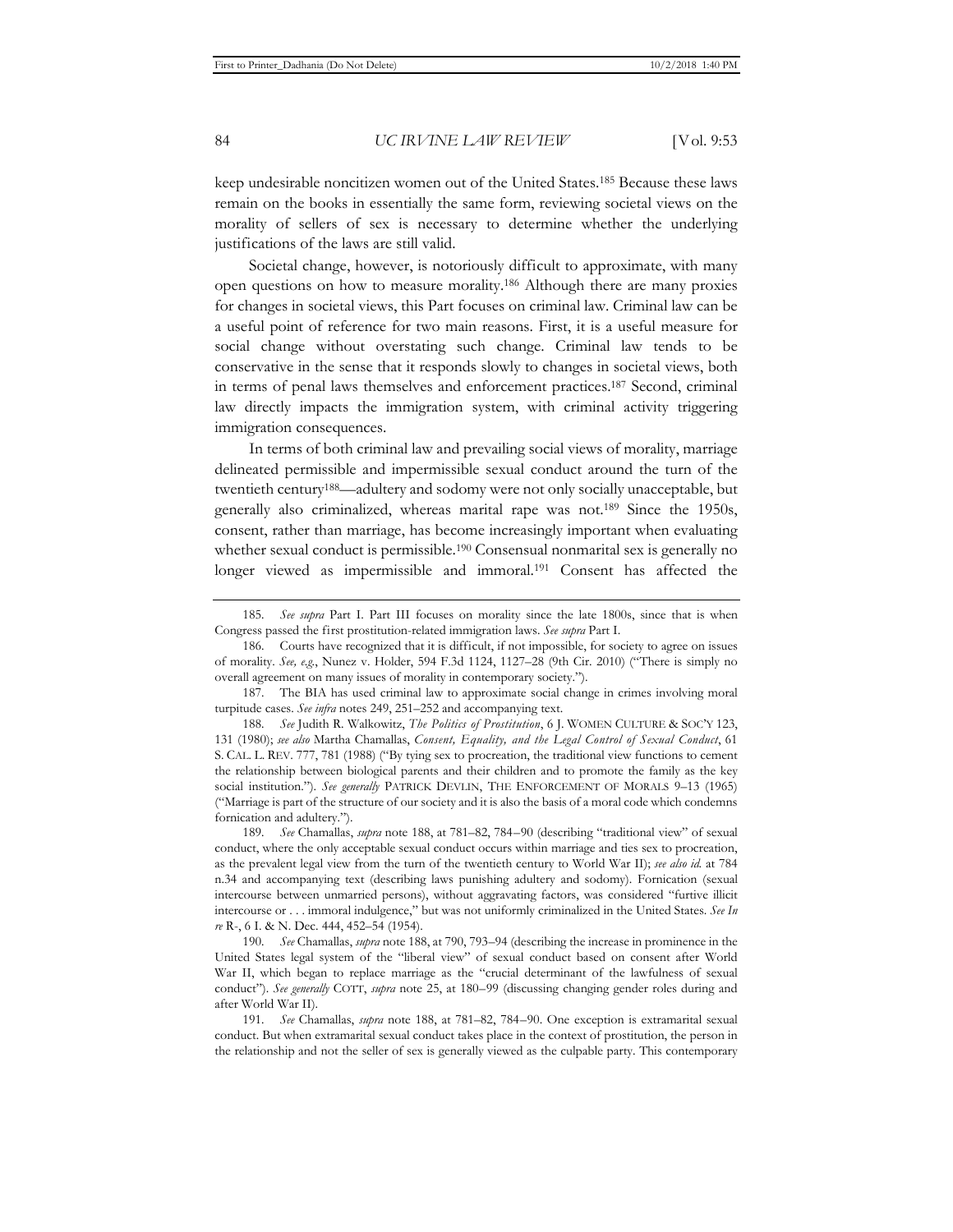development of criminal law, as much consensual sexual conduct previously viewed as immoral is no longer criminalized or if the laws remain on the books, they are no longer enforced.192

The treatment of prostitution by criminal law remains one exception to this consent-based framework.193 However, the concept of consent has started to inform societal views on prostitution. Individuals trafficked or forced to sell sex are now almost universally viewed as victims who need protection, in contrast to views around the turn of the twentieth century when such women were seen as immoral and culpable due to their participation, albeit unwilling, in sexual activity outside of marriage.194

The concept of consent also informs societal views on individuals who engage in prostitution but are not forced or trafficked. Certain segments of society believe for various reasons that no one can truly consent to prostitution and that it is thus a form of violence against women.195 This position is supported by factions of feminists as well as certain conservatives, including some religious conservatives.196 Feminists who hold this view believe that individuals who think they are choosing prostitution are actually being coerced by structural barriers, including extreme poverty and the patriarchal system.197 Conservatives who support this position continue to limit permissible sexual conduct to the confines of heterosexual marriage, and to view prostitution in terms of morality, finding it degrading to women and thus not a true choice.198 Both groups view sellers of sex as victims who

193*. See* Chamallas, *supra* note 188, at 794 ("With respect to prostitution . . . , the liberal ideology did not succeed in changing formal legal doctrine."); *see also* Elizabeth M. Johnson, Note, *Buyers Without Remorse: Ending the Discriminatory Enforcement of Prostitution Laws*, 92 TEX. L. REV. 717, 720–25 (2014) (detailing the history of prostitution-related criminal laws in the United States).

view contrasts with beliefs around the turn of the twentieth century blaming sellers of sex for such transgressions. *See, e.g.*, *supra* notes 30–32 and accompanying text; *infra* notes 212–214 and accompanying text.

<sup>192</sup>*. See* WILLIAM N. ESKRIDGE JR., DISHONORABLE PASSIONS: SODOMY LAWS IN AMERICA 1861–2003, at 121–27, 164–65 (2008); Traci Shallbetter Stratton, *No More Messing Around: Substantive Due Process Challenges to State Laws Prohibiting Fornication*, 73 WASH. L. REV. 767, 769 (1998). Additionally, criminal law created new sexual crimes for lack of consent, namely marital rape. *See generally* Jill Elaine Hasday, *Contest and Consent: A Legal History of Marital Rape*, 88 CALIF. L. REV. 1373 (2000).

<sup>194</sup>*. See supra* text accompanying notes 68–72 (describing the incongruous practice of recognizing women forced into prostitution as victims, but nevertheless penalizing such women under the immigration laws).

<sup>195</sup>*. See* Elizabeth Bernstein, *The Sexual Politics of the "New Abolitionism,"* 18 DIFFERENCES 128, 132–33 (2007); Janie A. Chuang, *Rescuing Trafficking from Ideological Capture: Prostitution Reform and Anti-Trafficking Law and Policy*, 158 U. PA. L. REV. 1655, 1665–66 & nn.26–28 (2010).

<sup>196</sup>*. See* Chuang, *supra* note 195, at 1680–82 & nn.99–105; Sheila Jeffreys, *Beyond 'Agency' and 'Choice' in Theorizing Prostitution*, *in* PROSTITUTION, HARM AND GENDER INEQUALITY: THEORY, RESEARCH AND POLICY, *supra* note 135, at 75–83.

<sup>197</sup>*. See* HOBSON, *supra* note 135, at 5 ("They [some feminist groups] . . . assert[ed] that no woman freely chose prostitution—that extreme coercion, desperate poverty, or mental derangement explained this phenomenon."); Catharine A. MacKinnon, *Trafficking, Prostitution, and Inequality*, 46 HARV. C.R.-C.L. L. REV. 271, 281 (2011).

<sup>198</sup>*. See* Chuang, *supra* note 195, at 1665–66.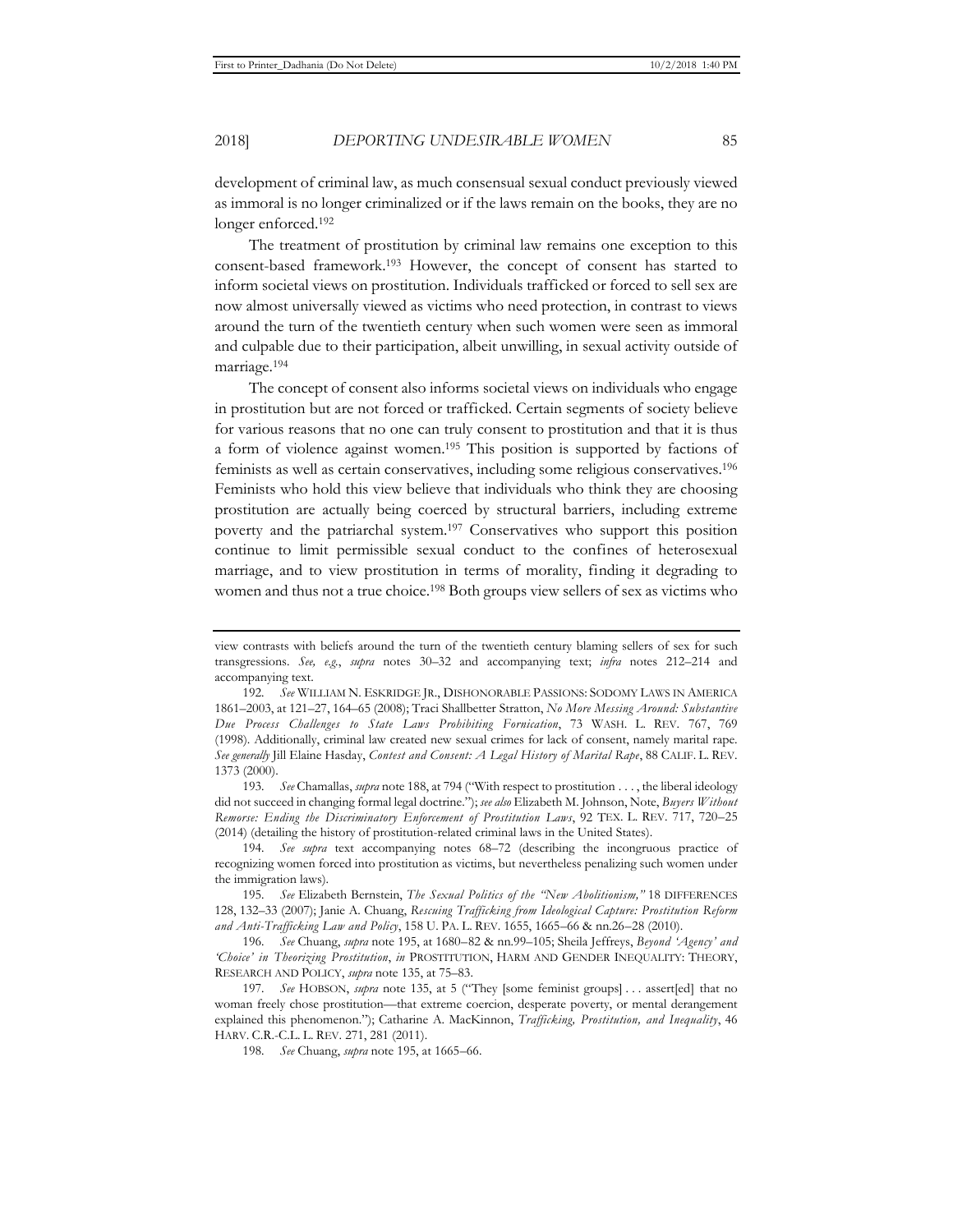should be helped to leave prostitution, but do not advocate for general decriminalization or legalization, believing that criminal law can be used to target others involved in prostitution to further the goal of ultimately abolishing the practice, due to their view that it is harmful to sellers of sex under all circumstances.199

Another segment of the population, including some liberals and feminists, believe that individuals can consent to sex work, and find the victimization narrative, which conflates sex work and trafficking, to be problematic and paternalistic.200 These groups push for decriminalization and legalization of prostitution, and believe that any enforcement efforts should be directed towards trafficking and other forms of forced prostitution.201

Despite these differences in viewpoint, individuals who sell sex are decreasingly viewed as the bad actors by both camps.202 This recognition can be seen through some positive trends in criminal law, discussed below.203 There is also increased recognition among both camps that sellers of sex, even individuals who choose to engage in the practice, can be victimized with impunity because they are often unable or unwilling to seek help due to risk of arrest and stigma.204

# *B. Societal Views on the Morality of Sellers of Sex Through the Lens of the Criminal Justice System*

The criminal laws in various ways reflect this societal shift in attitudes towards sellers of sex, moving away from viewing the seller as a fallen or immoral woman. Criminal laws prohibiting prostitution started to be enforced regularly against sellers of sex in the early twentieth century, when the social purity movement gained

<sup>199</sup>*. See* HOBSON, *supra* note 135, at 5 ("Feminists have sought stricter enforcement of laws against keepers and pimps, and . . . criminal penalties for men who buy prostitutes' services."); Chuang, *supra* note 195, at 1669 ("[W]omen prostitutes should not be penalized themselves but instead should be the target of rescue and rehabilitation efforts.").

<sup>200</sup>*. See* HOBSON, *supra* note 135, at 220–22; Chuang, *supra* note 195, at 1671 (describing this faction's insistence "on a distinction between trafficking and prostitution").

<sup>201</sup>*. See* Chuang, *supra* note 195, at 1670–71 & nn.49–56.

<sup>202.</sup> But some segments of society continue to view sellers of sex as immoral. *See, e.g.*, ROGER SCRUTON, SEXUAL DESIRE: A MORAL PHILOSOPHY OF THE EROTIC 337–47 (1986) (arguing that sex not for the purpose of expressing love is immoral); *Trump Lawyer Rudy Giuliani Has No Respect for Stormy Daniels*, BBC NEWS ( June 7, 2018) ("Someone who sells his or her body for money has no good name. . . . I may be old fashioned" (quoting former New York City mayor Rudy Giuliani).); *see also* THOMAS AQUINAS, SUMMA CONTRA GENTILES, BOOK III, PROVIDENCE, Part II, ch. 122 at 1–5 (arguing under natural law theory that sex outside of marriage and not for purpose of procreation is sin).

<sup>203.</sup> The criminal justice system's treatment of prostitution remains highly problematic in many respects, however. *See infra* note 230.

<sup>204</sup>*. See, e.g.*, Barbara G. Brents & Kathryn Hausbeck, *Violence and Legalized Brothel Prostitution in Nevada*, 20 J.INTERPERSONAL VIOLENCE 270, 287–90 (2005) ("Fear of violence is very much a part of the culture of prostitution."); Roger Matthews, *Female Prostitution and Victimization: A Realist Analysis*, 21 INT'L REV. VICTIMOLOGY 85, 89 (2015).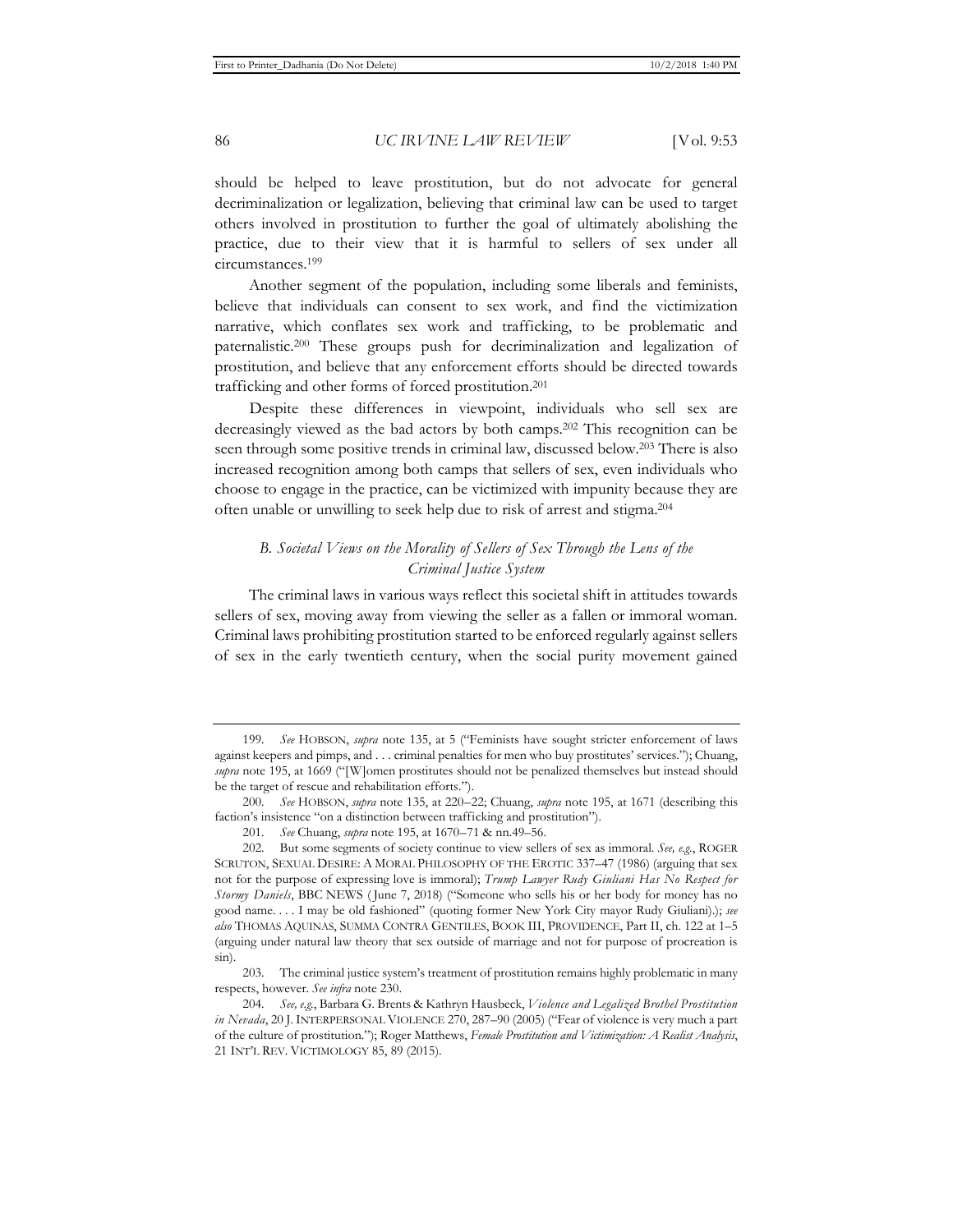momentum.205 This anti-vice movement, supported by feminist and Christian groups, endorsed the view that sex was for the purpose of procreation.206 They advocated for legislation and enforcement against prostitution to protect families and society from the moral threat of women who sold sex.207 By the mid-1920s, every state had criminalized prostitution in some form.208

Even though the sale of sex was generally a misdemeanor like today,<sup>209</sup> case law referred to female sellers of sex as serious criminals, and antithetical to the ideals of morality and womanhood.210 Courts described sellers of sex using language such as "fallen" women211 and "wayward girls."212 Such women were believed to "present a greater single element of economic, social, moral, and hygenic [sic] loss than is the case with any other single criminal class" because of their engagement in a "vicious and degrading vocation," steeped in "sin and shame."213

Female sellers of sex alone were blamed for prostitution, and were singled out by state penal codes as particular dangers to society until relatively recently.214 States

208*. See* MACKEY, *supra* note 207, at 39; Charles H. Whitebread, *Freeing Ourselves from the Prohibition Idea in the Twenty-First Century*, 33 SUFFOLK U. L. REV. 235, 243 (2000).

209*. See, e.g.*, Coker v. City of Ft. Smith, 162 Ark. 567 (1924); State v. Phillips, 26 N.D. 206 (1913) ("Any female who frequents or lives in houses of ill fame, or who commits fornication for hire, shall be deemed a prostitute, and shall be guilty of a misdemeanor."); Cox v. State, 84 Tex. Crim. 49 (1917). For a first offense, present-day laws provide for imprisonment from one day to up to one year, and fines range from \$50 up to \$10,000, with this upper limit being an outlier. *See, e.g.*, COLO. REV. STAT. § 18-7-201 (2017) (up to six months and/or \$50–\$750); D.C. CODE § 22-2701 (2017) (one to ninety days, and \$500); 720 ILL. COMP. STAT. 5/11-14 (2017) (up to one year and/or \$2,500); WIS. STAT. § 944.30 (2017) (up to nine months or \$10,000).

210*. See, e.g.*, Milliken v. City Council of Weatherford, 54 Tex. 388, 394 (1881) (describing sellers of sex as an "unfortunate and degraded class . . . fallen beneath the true mission of women").

214*. See, e.g.*, United States v. Curran, 8 F.2d 355, 355 (2d Cir. 1925) (considering a New York statute that "makes any *woman* a 'vagrant' who 'offers to commit prostitution'" (emphasis added)); *Carey*, 207 P. at 271, 274 (holding "men cannot commit the crime of carrying on the business of prostitution, except as accessories," even where the relevant ordinance was gender-neutral); People v. Brandt, 306 P.2d 1069, 1070 (Cal. App. Dep't Super. Ct. 1956) ("Obviously a male cannot be a prostitute . . . ."); Sumpter v. State, 306 N.E.2d 95, 100–01 (Ind. 1974) ("The Indiana legislature has made a policy decision that prostitution is a significant social problem only among females. Such a decision is clearly

<sup>205.</sup> DECKER, *supra* note 12, at 61, 67–69 (describing the tolerance of prostitution before the early twentieth century and the reasons for subsequently "ending toleration of prostitutes").

<sup>206</sup>*. See* COTT, *supra* note 25, at 123–24 ("Purity reformers intended . . . to stamp out extramarital sexual relations and to make sure that sex stayed linked to monogamous marriage and childbearing, as fundamental Christian morality required."). Feminists supported the social purity movement because it "seemed to be an attack on aggressive male sexuality and the double standard [for sexuality]." Walkowitz, *supra* note 188, at 131.

<sup>207</sup>*. See* COTT, *supra* note 25, at 123–24; DECKER, *supra* note 12, at 67–70 ("At the beginning of the second decade of the twentieth century, a monumental and relatively effective movement was instituted to abrogate the toleration of prostitution which generally existed in America."); THOMAS C. MACKEY, PURSUING JOHNS: CRIMINAL LAW REFORM, DEFENDING CHARACTER, AND NEW YORK CITY'S COMMITTEE OF FOURTEEN, 1920–1930, at 26, 38–39 (2005); Timothy J. Gilfoyle, *Prostitution*, *in* THE READER'S COMPANION TO AMERICAN HISTORY 875–76 (Eric Foner & John A Garraty eds., 1991).

<sup>211.</sup> *In re* Carey, 207 P. 271, 307 (Cal. Dist. Ct. App. 1922); *Milliken*, 54 Tex. at 394.

<sup>212.</sup> People v. Jelke, 135 N.E.2d 213, 216 (N.Y. 1956).

<sup>213</sup>*. Carey*, 207 P. at 305; San Antonio v. Salvation Army, 127 S.W. 860, 863 (Tex. Civ. App. 1910).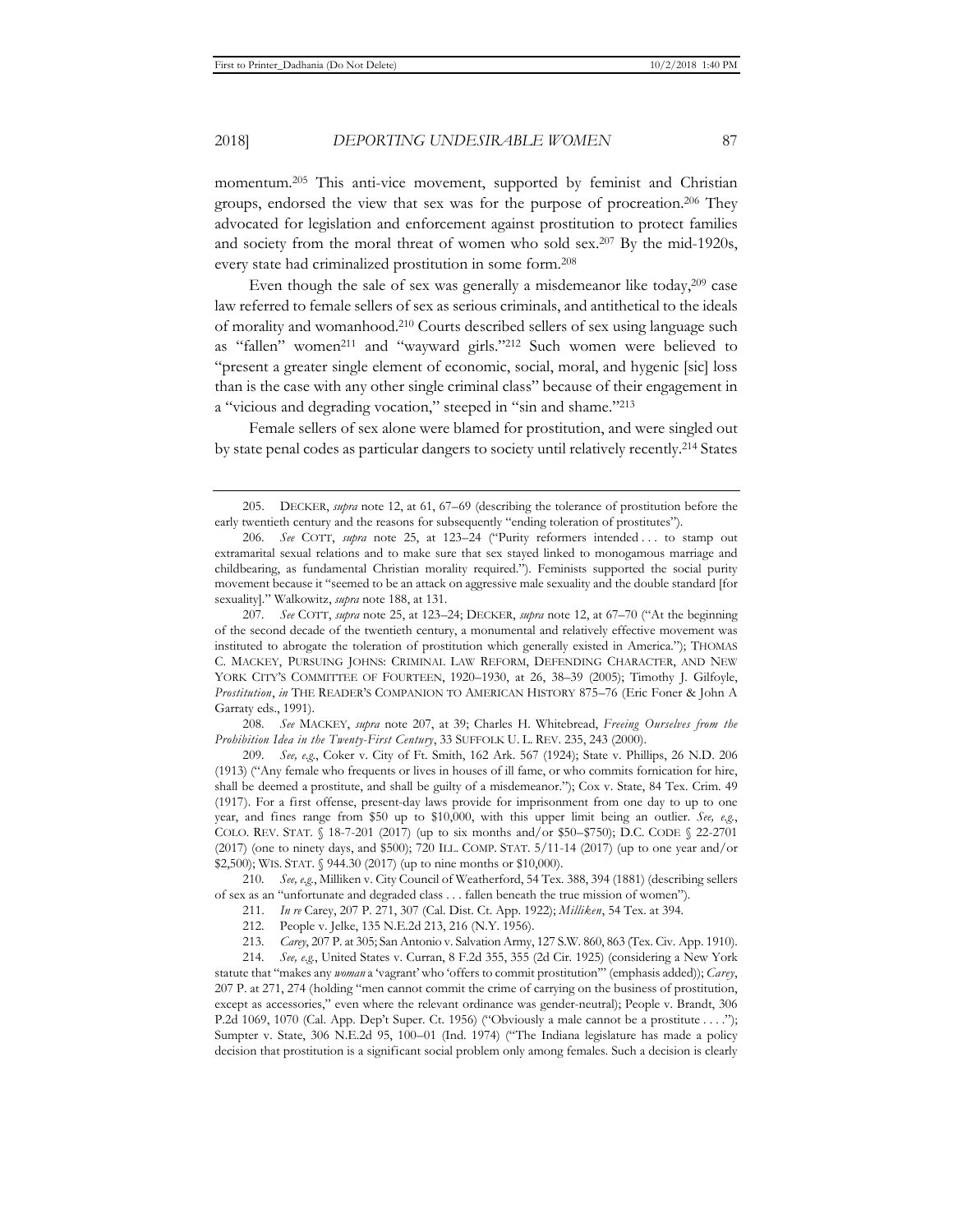subjected sellers of sex to prolonged detention for the ostensible purpose of rehabilitation.215 A California court defended this prolonged detention, explaining that sellers of sex "constitute[d] a menace to the morals and social welfare of mankind" and that "[t]he right to quarantine . . . implies the right to continue the isolation so long as the danger remains . . . for the laudable purpose of reclaiming [the seller of sex] and destroying the probability of a subsequent renewal of the danger."216

One court even treated women who were forced into prostitution as immoral.217 Even when there was recognition that a woman may engage in prostitution "due to social maladjustments or to the abuse of her affections," the relevant criminal law still did not view her as "an innocent person" but rather a person "steeped in crime."218 The stigma and threat to society by women involved in prostitution outweighed all other considerations, including whether a woman was coerced, manipulated, or forced by environmental factors.

Although prostitution remains widely criminalized, the criminal justice system has shed much of its previous morality-laden language to describe sellers of sex, especially as views on nonmarital sex have changed. State penal codes no longer single out women and sellers of sex for punishment for prostitution.<sup>219</sup> States began

215. Misdemeanors at that time were commonly punished by a term of imprisonment not to exceed one year, but statutes allowing commitment to a "reformative" institution permitted significantly longer periods of commitment for women convicted of prostitution. *See* People *ex rel.* Duntz v. Coon, 22 N.Y.S. 865, 866, 870 (Gen. Term 1893) (recognizing that persons convicted of misdemeanors are generally subject to imprisonment for a term not to exceed one year, but that the relevant statute imposes imprisonment for up to five years for women convicted of a prostitutionrelated misdemeanor in a "house of refuge for women"); *see also Carey*, 207 P. at 271–72 (describing a California law subjecting women convicted of prostitution to indeterminate commitment at an institution aimed at the "reformation of delinquent women"). Such disproportionate "rehabilitative" punishment for only women continued until at least the 1960s, when it started to be struck down as violative of the Fourteenth Amendment. *See, e.g.*, United States *ex rel.* Robinson v. York, 281 F. Supp. 8 (D. Conn. 1968).

216*. Carey*, 207 P. at 274.

217*. See id.* ("The fallen woman alone carries on the traffic [prostitution]. If others prey upon her frailty, it is only with her co-operation—willing or unwilling.").

218*. Id.*

219*. See* Johnson, *supra* note 193, at 723–24 & nn.46–47. One court expressly disavowed the language of "fallen women" as "reek[ing] with a condescending attitude that has no place in today's jurisprudence." *See* McNeil v. State, 739 A.2d 80, 94 (Md. 1999); *see also Leffel*, 54 Cal. Ct. App. 3d 569.

reasonable and, therefore, should be sustained."); *see also* Jane H. Aiken, *Differentiating Sex from Sex: The Male Irresistible Impulse*, 12 N.Y.U. REV. L. & SOC. CHANGE 357, 380 (1983) (discussing the Louisiana Supreme Court's upholding of a gender-specific prostitution statute in 1974 and concluding that "women's use of [sexual] power creates a moral problem that justifies legislative action").

Men were rarely arrested or punished for buying sex or engaging in prostitution themselves. *See* BASS, *supra* note 115, at 30; HOBSON, *supra* note 135, at 34; *see also* People v. Edwards, 180 N.Y.S. 631, 635 (Ct. Gen. Sess. 1920) ("[I]t has been the custom . . . to arrest the women and let the men go . . . ."). Where state statutes did punish men, they were not subject to the same harsh penalties as women. *See* Leffel v. Municipal Court, 54 Cal. Ct. App. 3d 569, 574 (1976) ("The act of her partner in vice, while equally as nefarious, is neither commercialized nor continuous. It is proper enough to send him to jail for his offense, but it is doubtful if the scheme of impounding him for purposes of reformation would commend itself to the lawgiver.").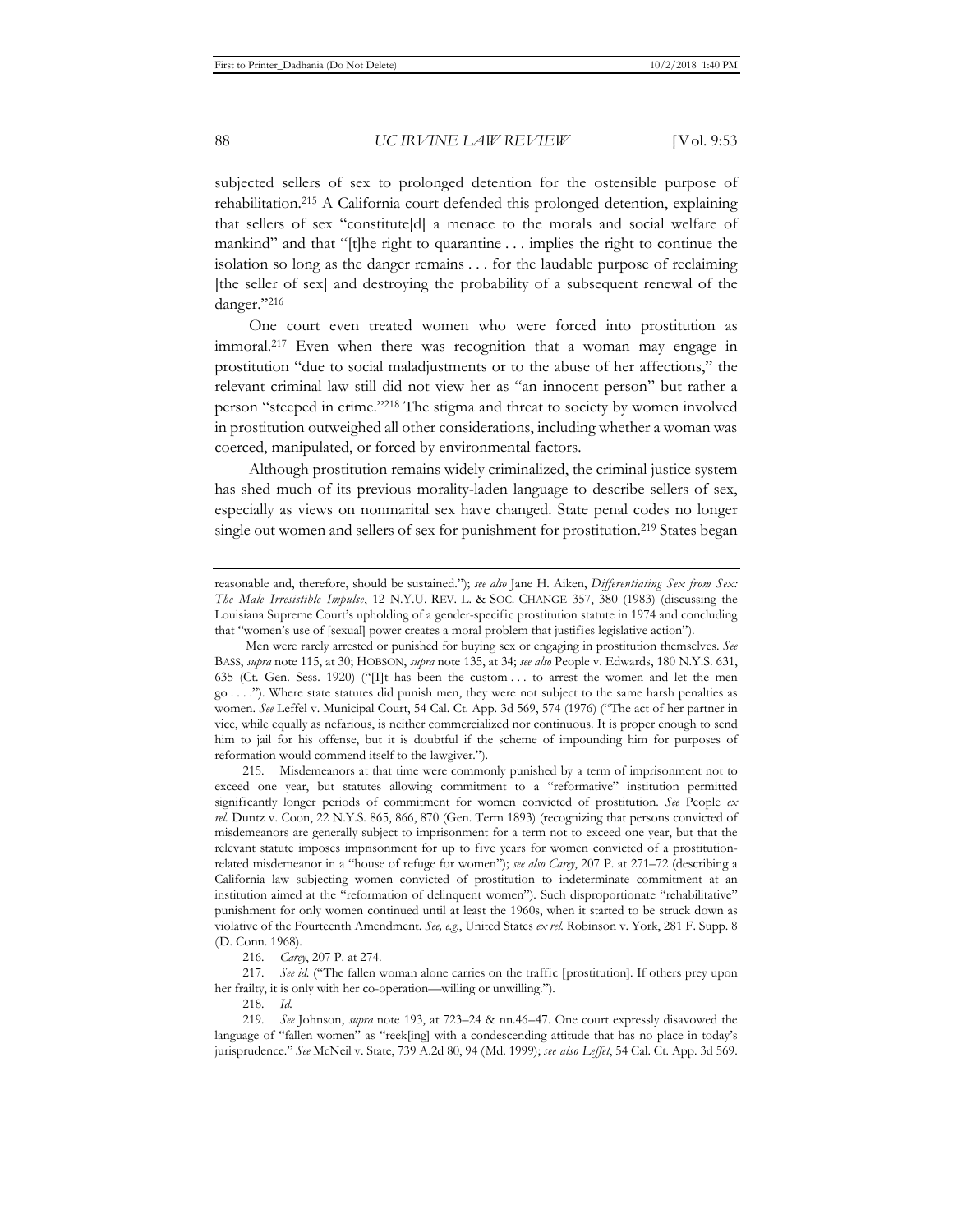to regularly criminalize solicitation in the latter half of the twentieth century, sometimes with parity in punishment with the sale of sex, marking a distinct shift in attitude towards prostitution.220 Sellers of sex also are increasingly viewed as victims in certain scenarios.221 Many states have recognized that forced prostitution should not be subject to criminal sanction by providing affirmative defenses as well as vacatur and expungement of convictions for victims of trafficking or forced prostitution.222 There is also an increased awareness that economic factors lead many individuals to sell sex, evidenced by state rehabilitative diversion programs designed to encourage sellers of sex to leave sex work.223

This view that sellers of sex can be victims has led to a slow shift in enforcement against other parties involved in prostitution. Enforcement priorities in some jurisdictions have shifted towards buyers, pimps, and traffickers, especially as a result of increased concern surrounding sex trafficking.224 Although women

223*. See* BARBARA G. BRENTS ET AL., THE STATE OF SEX 34–41 (2010); Chuang, *supra* note 195, at 1699–1702; Shdaimah et al., *supra* note 2, at 9; *infra* note 224; *see also, e.g.*, SARAH SCHWEIG ET AL., CTR. FOR COURT INNOVATION, PROSTITUTION DIVERSION PROGRAMS 3–5, 9–10 (2012), http://www.courtinnovation.org/sites/default/files/documents/CI\_Prostitution %207.5.12%20PDF.pdf [https://perma.cc/NL6U-XXM9].

224*. See, e.g.*, Sara Jean Green, *'Buyer Beware': Early Success for Initiative Targeting Johns Instead of Prostitutes*, SEATTLE TIMES, May 16, 2015, https://www.seattletimes.com/seattle-news/crime/ buyer-beware-early-success-for-initiative-targeting-johns-instead-of-prostitutes/ (reporting 2014 as the first year when "patronizing charges outpaced prostitution charges" (internal quotation omitted)); *National Law Enforcement Coalition Arrests Record Number of Johns*, COOK COUNTY SHERIFF'S OFF. (Aug. 10, 2016), https://www.cookcountysheriff.org/national-law-enforcement-coalitionarrests-record-number-johns/ [https://perma.cc/W3QP-6LLH] (reporting the National Johns Suppression Initiative arrested over 1,300 buyers of sex across eighteen states); *see also* Zak Koeske, *Dart Says He's Committed to Combatting Sex Trafficking Despite Challenges*, CHI. TRIB., Jan. 20, 2017, http://www.chicagotribune.com/suburbs/daily-southtown/news/ct-sta-dart-back-page-adds-st-0122- 20170120-story.html (quoting Cook County Sheriff Tom Dart as saying the police "respond to areas where we know there's prostitution going on[,] ... see what we come across, talk to the women about getting out of the business, and . . . try to get the ones we talk to to cooperate with us to find out if there are bigger players involved here"). *But see id.* (reporting that since 2012, the Cook County sheriff's

<sup>220</sup>*. See* Pantea Javidan, *Invisible Targets: Juvenile Prostitution, Crackdown Legislation, and the Example of California*, 9 CARDOZO WOMEN'S L.J. 237, 250 (2003) (describing how California criminalized buying sex in 1986); Julie Lefler, Note, *Shining the Spotlight on Johns: Moving Toward Equal Treatment of Male Customers and Female Prostitutes*, 10 HASTINGS WOMEN'S L.J. 11, 16–17 & n.45 (1999); *see also supra* note 164 (discussing early state laws criminalizing visiting houses of prostitution).

<sup>221</sup>*. See, e.g.*, State v. Washington-Davis, 867 N.W.2d 222, 240–41 (Minn. Ct. App. 2015), *aff'd*, 881 N.W.2d 531 (Minn. 2016) (discussing the pimp's "control" over prostitutes and describing the prostitutes as "victims").

<sup>222</sup>*. See, e.g.*, ALA. CODE § 13A-6-159 (2015); ARK. CODE ANN. §§ 5-70-102(c) to 103(c) (West 2015); FLA. STAT. § 943.045(16) (2017); MD. CODE ANN., CRIM. PROC. § 8-302(b)(2) (LexisNexis 2017); N.Y. CRIM. PROC. LAW § 440.10(1)(i) (McKinney 2017); N.Y. PENAL LAW § 230.01 (McKinney 2017) ("[I]t is an affirmative defense that the defendant's participation in the offense was a result of having been a victim of compelling prostitution . . . [or] a victim of sex trafficking . . . ."). *See generally* Zornosa, *supra* note 177, at 184–85 (discussing state vacatur statutes and affirmative defenses for trafficking victims). Despite some progress in the criminal laws to protect against forced prostitution, there is still criticism that the criminal laws continue to target individuals who are forced to sell sex. *See, e.g.*, Amanda Peters, *Modern Prostitution Legal Reform & the Return of Volitional Consent*, 3 VA. J. CRIM. L. 1, 3–5, 20, 29–39 (2015); Amanda Shapiro, Note, *Buyer Beware: Why Johns Should Be Charged with Statutory Rape for Buying Sex from a Child*, 23 J.L. & POL'Y 449, 461–62, 467–74 (2014).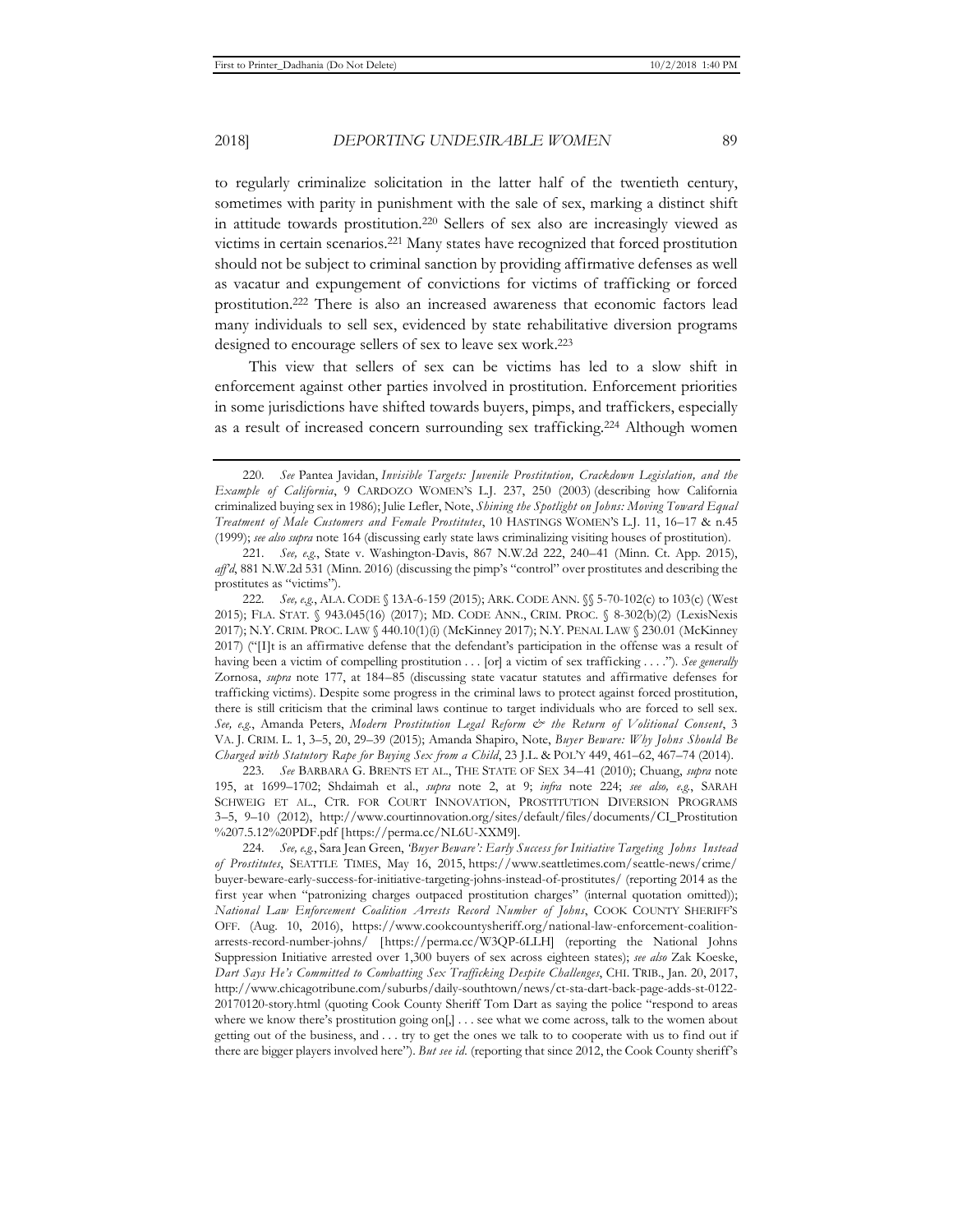engaged in street prostitution continue to be targeted for arrest at significantly higher rates than male buyers of sex,<sup>225</sup> an increasing number of jurisdictions are engaging in enforcement efforts directed at buyers.226 Additionally, enforcement of prostitution laws generally has decreased dramatically—national arrest statistics for prostitution and commercialized vice decreased 55 percent between 1990 and 2010.227

Although blame has been moving away from sellers of sex, they still remain active targets of criminal laws in most jurisdictions, complicating the question of contemporary societal views on prostitution. However, the purpose of these laws generally has shifted from punishing a crime against morality to protecting the public order as the sale of sex is increasingly viewed as a victimless crime.228 Rather than aiming to protect society from women who sell sex, many criminal laws now

226. As of 2012, 826 United States cities and counties had tried enforcement efforts directed at individuals who purchase sex. *See* MICHAEL SHIVELY ET AL., ABT ASSOCIATES, A NATIONAL OVERVIEW OF PROSTITUTION AND SEX TRAFFICKING DEMAND REDUCTION EFFORTS: FINAL REPORT iii (2012), https://www.ncjrs.gov/pdffiles1/nij/grants/238796.pdf [https://perma.cc/ F89Z-2SQP]. In some states, there is parity between arrests for men and women. *See* Johnson, *supra* note 193, at 726 n.61 (providing Wisconsin arrest statistics); *supra* note 224.

227. SNYDER, *supra* note 225, at 4 (providing arrest statistics). *But see* MEREDITH DANK ET AL., URBAN INST., CONSEQUENCES OF POLICING PROSTITUTION: AN ANALYSIS OF INDIVIDUALS ARRESTED AND PROSECUTED FOR COMMERCIAL SEX IN NEW YORK CITY (2017), https://www.urban.org/sites/default/files/publication/89451/consequences-of-policingprostitution.pdf [https://perma.cc/AE83-TFFW].

228*. See In re* Sehmi, 2014 WL 4407689, at \*7 (BIA Aug. 19, 2014) ("In the intervening period, views regarding prostitution have indeed undergone a transformation in our society, and simple prostitution in some states has become a regulatory offense and is a quality of life crime to prevent public disorder."); *see also, e.g.*, CAL. PENAL CODE § 647 (West 2017) (disorderly conduct misdemeanor); HAW. REV. STAT. §§ 706-640, 706-663 (2017) (petty misdemeanor). However, some states, like Wisconsin, retain prostitution as a morality-based crime. Prostitution appears under a section in the Wisconsin penal code entitled "Crimes Against Sexual Morality," which also still criminalizes adultery as a felony. WISC. STAT. § 944 (2017).

office has arrested over 3,000 sellers of sex and johns, but only 37 individuals for human trafficking and promoting prostitution).

Early laws, especially during the hysteria of the White Slave Panic, *see supra* note 57, also criminalized prostitution-related crimes—such as accepting the earnings of a prostitute, pandering, and keeping a house of prostitution—as felonies. *See, e.g.*, People v. Bain, 116 N.E. 615 (Ill. 1917) (considering an appeal from a conviction for being a keeper of a house of prostitution); Steven v. State, 150 S.W. 944 (Tex. Ct. Crim. App. 1912) (considering an appeal from a conviction for pandering); State v. Poole, 84 P. 727 (Wash. 1906) (addressing an appeal from a conviction for accepting the earnings of a prostitute). *But see* Javidan, *supra* note 220, at 250 (describing California's failure to comprehensively outlaw pimping until 1998).

<sup>225</sup>*. See* Shay-Ann M. Heiser Singh, Comment, *The Predator Accountability Act: Empowering Women in Prostitution to Pursue Their Own Justice*, 56 DEPAUL L. REV. 1035, 1062 (2007) (describing the enforcement bias against women); *see also* HOWARD N. SNYDER, U.S. DEP'T OF JUSTICE, ARREST IN THE UNITED STATES, 1990-2010, at 2, 4 (2012) (showing that the number of females arrested in the United States in 2010 for prostitution and commercialized vice was well over double the number of males). Women engaged in street prostitution are easy and visible targets, and police often use arrests of such women to bolster their arrest statistics. *See* BASS, *supra* note 115, at 30–31.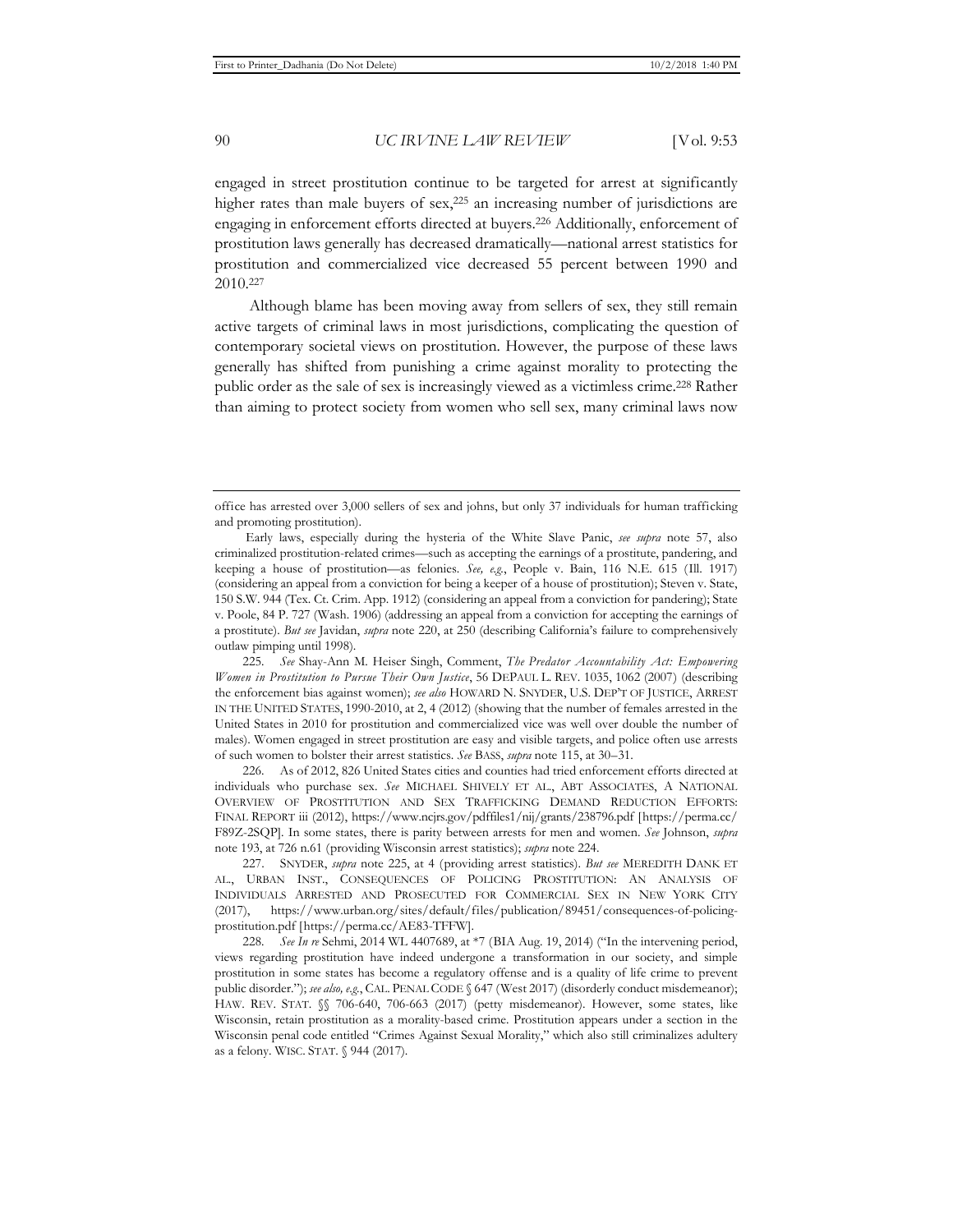aim to prevent attendant harms that may be associated with prostitution such as drug use, violence, and disease.229

As illustrated by the criminal justice system, sellers of sex are generally no longer viewed as immoral actors, as concerns over women's sexual agency threatening societal morality have diminished since the turn of the twentieth century. This move away from a singular focus on the corrupting influence of women's sexuality has allowed for increased awareness of the economic motivations and structural factors that lead individuals to sell sex, as well as a recognition that individuals can be forced to sell sex. Although selling sex remains criminalized and the criminal justice system's approach to prostitution is far from perfect,<sup>230</sup> criminal law nevertheless reflects fundamental changes in societal views towards the sale of sex.

#### IV. RECOMMENDATIONS FOR REFORM

In light of changing societal views that generally no longer view sellers of sex as immoral actors, this Part recommends statutory and jurisprudential reforms to prostitution-related immigration laws, which continue to target sellers of sex. The development of immigration laws on prostitution has stagnated since the turn of the twentieth century, and does not reflect changed understandings of the complexities of prostitution. Although there have been a few recent reforms focusing on trafficking and forced prostitution, these reforms do not go far enough.231 Reforms should be expanded to remove penalties for prostitution, including the voluntary sale of sex, both in the prostitution inadmissibility ground and in crimes involving moral turpitude jurisprudence.

<sup>229</sup>*. See* Brents & Hausbeck, *supra* note 204, at 274; Ronald John Weitzer, *The Politics of Prostitution in America*, *in* SEX FOR SALE 159–80 (2000); *see also* State v. Schultz, 582 N.W.2d 113, 117 (Wis. Ct. App. 1998) (upholding a prostitution statute where the "clear secular purpose [was] to protect public health and welfare, to prevent other forms of prostitution, and to prevent criminal activity associated with prostitution"); *cf.* NEV. ADMIN. CODE §§ 441A010-A325, 441A775-A815 (2016) (requiring the regular screening of sex workers in licensed brothels to prevent the spread of sexually transmitted infections).

<sup>230.</sup> One major problem is the continued disproportionate targeting of minority women for arrest. *See* SNYDER, *supra* note 225, at 2, 4 (providing arrest statistics); *see also* DANK ET AL., *supra* note 227, at 3 (describing how "broken windows policing" led to increased targeting of minority women for prostitution arrests); Johnson, *supra* note 193, at 726 & nn.63–67 (collecting cases where defendants on trial for prostitution cited statistics showing enforcement targeting women). Another major problem is police practices that lead to the potential for police abuse and increased victimization of sellers of sex, such as those that allow officers to engage in sexual contact with suspected sellers of sex prior to making an arrest. *See* Jenavieve Hatch, *Sex Workers in Alaska Say Cops Are Abusing Their Power to Solicit Sex Acts*, HUFFPOST (Aug. 17, 2017, 12:50 PM), http://www.huffingtonpost.com/entry/sexworkers-in-alaska-say-cops-are-abusing-their-power-to-solicit-sex\_us\_596e1d26e4b010d77673e488 [https://perma.cc/ZP9L-CSCX].

<sup>231</sup>*. See supra* text accompanying notes 114–118, 173–180.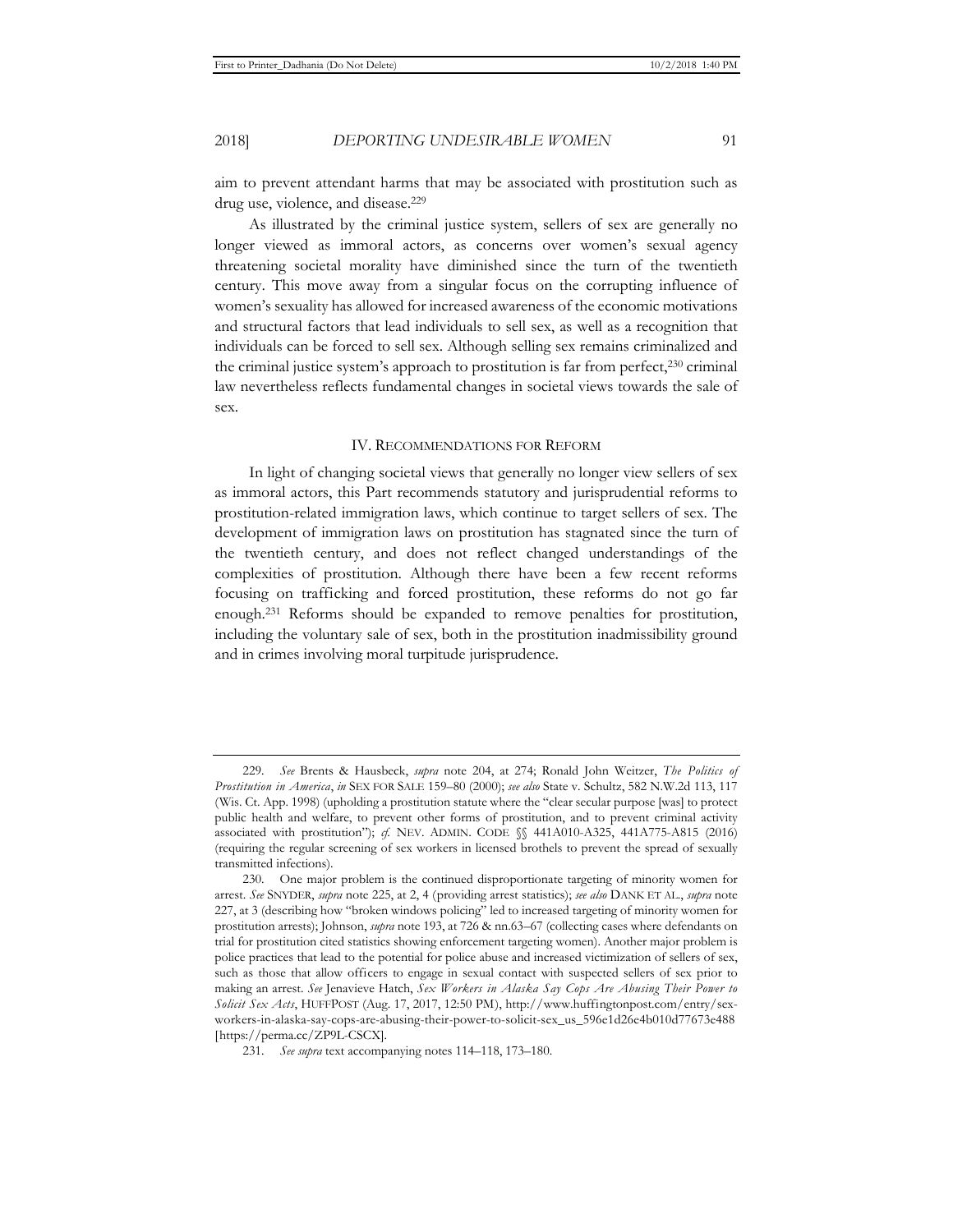#### *A. Prostitution-Related Inadmissibility Ground*

Prostitution should no longer be an explicit inadmissibility ground under section  $212(a)(2)(D)$  of the INA. This provision should also include a carve out for the sale of sex in the provision encompassing unlawful commercialized vice. Such reforms are necessary because first, this provision, grounded in morality, has not been reconsidered since its inception over a century ago, despite changing societal views on sellers of sex. Second, prostitution should not be a ground of inadmissibility when solicitation is not.232 Finally, this ground should not target sellers of sex because its application can be inconsistent and biased, as it does not require a conviction.

First, Congress should remove prostitution from the inadmissibility grounds in light of changed views on prostitution and consensual sexual activity generally. This ground was developed around the turn of the twentieth century to protect United States citizens from the perceived immorality of sellers of sex.233 It has not been critically reexamined, and remains a relic of anachronistic morality-based immigration legislation, potentially subjecting all sellers of sex, even those who may have been forced or coerced, to penalties.<sup>234</sup> By contrast, the evolution of criminal laws shows that sellers of sex generally are no longer considered serious threats to morality and are no longer viewed as seeking to corrupt society and families.235 Indeed, prostitution is legal in a handful of local jurisdictions in the United States.236 But even though prostitution laws continue to be enforced in most United States jurisdictions, there is a growing recognition that individuals selling sex are not as culpable as they were once thought to be, even when they choose sex work, and that they can be victims.237 Additionally, criminal laws have started to recognize exceptions for individuals forced into prostitution, unlike this inadmissibility ground.238 Subjecting noncitizens who engage in prostitution to the harsh penalties triggered by this inadmissibility ground thus runs counter to contemporary perspectives on the culpability and dangerousness of sellers of sex.

<sup>232</sup>*.* This Article is not proposing, however, that solicitation be added as a ground of inadmissibility to conform its treatment to that of prostitution under the immigration laws. Although there is disagreement on the culpability of buyers of sex, *see supra* notes 220, 224–227 and accompanying text, changes in societal views on consensual sexual activity generally, *see supra* Part III.A, counsel against creating additional immigration restrictions related to sexual morality. Moreover, this Article not only advocates for comparable treatment for sellers and buyers of sex, but also for removal of immigration penalties for sellers of sex. *See infra* notes 233–276 and accompanying text.

<sup>233</sup>*. See supra* Part I.

<sup>234</sup>*. But see supra* notes 130–131 and accompanying text (discussing a limited duress exception). Other terms in the INA are also relics of the past, including "habitual drunkard" and "crimes involving moral turpitude." *See* INA § 101(f)(1); 8 U.S.C. § 1101(f)(1) (2012); *see also* Holper, *supra* note 144, at 653–57 (detailing the history of the term "crime involving moral turpitude"). *See generally* Jayesh M. Rathod, *Distilling Americans: The Legacy of Prohibition on U.S. Immigration Law*, 51 HOUS. L. REV. 781 (2013) (discussing the history of alcohol-related provisions in immigration law).

<sup>235</sup>*. See supra* Part III.B.

<sup>236</sup>*. See* NEV. REV. STAT. §§ 201.354, 244.345 (2017).

<sup>237</sup>*. See supra* Part III.

<sup>238</sup>*. See supra* note 222 and accompanying text.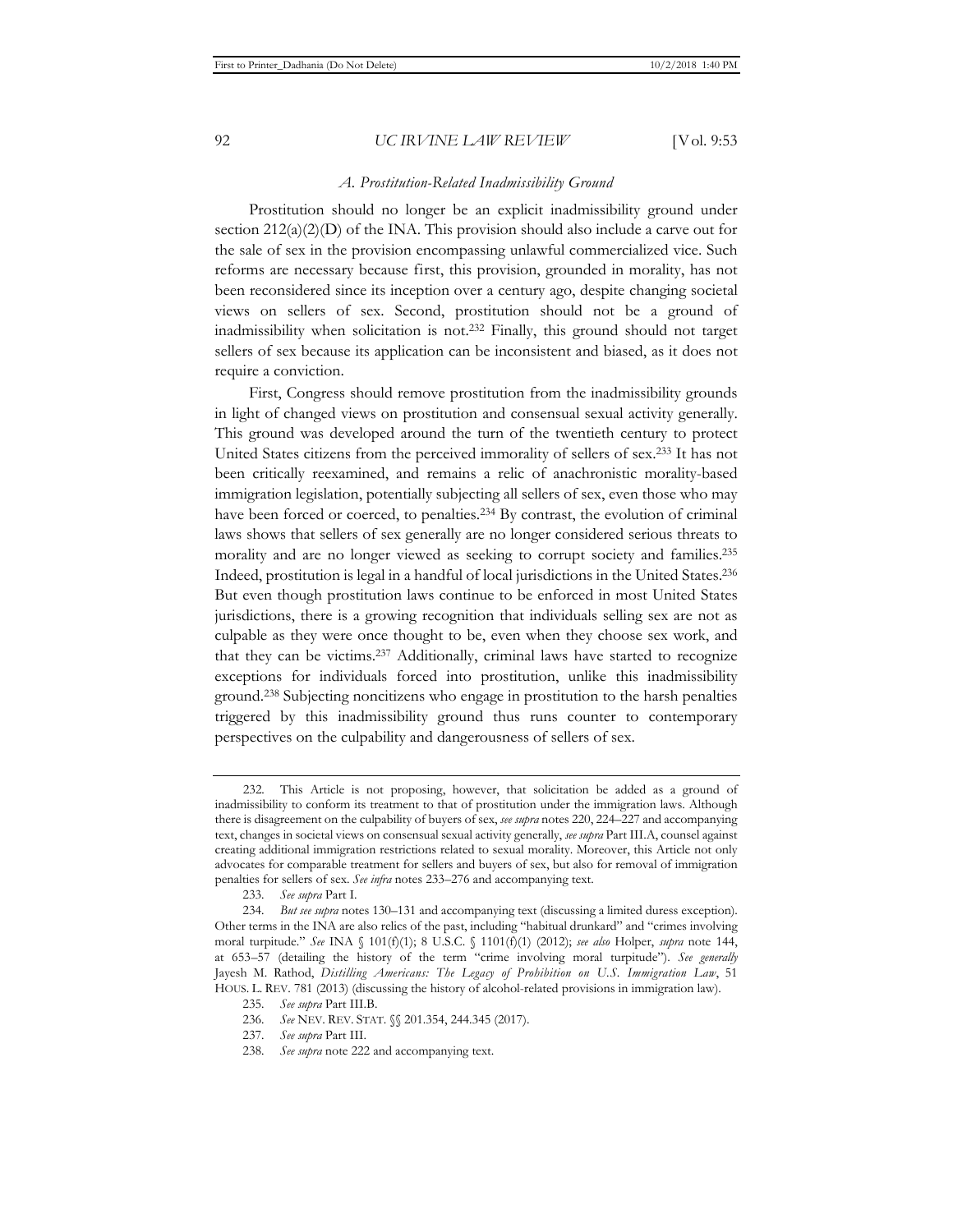Congress has in the past eliminated immigration penalties for some consensual sexual conduct, recognizing that these laws no longer reflected societal views on the activity. For example, Congress removed the homosexuality inadmissibility ground even before the Supreme Court ruled that consensual homosexual conduct is constitutionally protected.239 The Immigration Act of 1917 first excluded homosexuals from the United States under a provision that prohibited the admission of "persons of constitutional psychopathic inferiority" certified by a physician to be "mentally . . . defective."240 Homosexuality continued to be subject to immigration penalties until 1990 under "psychopathic personality" and "sexual deviation" grounds.241 Prior to the enactment of the 1990 legislation, a Congressional Report explained that "changing attitudes in American society and within the medical community toward . . . sexual orientation require a modification of the statute in order to prevent the perpetuation of unfair stigmas, and to ensure that fundamental notions of human dignity are respected."242 The Report recommended the repeal of the "sexual deviation" ground "to make it clear that the United States does not view personal decision about sexual orientation as a danger to other people in our society."243 Similar to how homosexuality is no longer considered a danger to society, sellers of sex are generally no longer viewed by society as dangerous and immoral.

Second, prostitution should no longer be an inadmissibility ground because solicitation, the "direct precursor" to prostitution, is not explicitly such a ground.244 There is no meaningful reason why prostitution should be an inadmissibility ground when solicitation is not. Moreover, contemporary understanding is that buyers are just as, if not more, culpable than sellers of sex.245 Nevertheless, if buyers of sex do

<sup>239</sup>*. See* Immigration Act of 1990 (IMMACT 90), Pub. L. No. 101-649, 104 Stat. 4978; *see also* Lawrence v. Texas, 539 U.S. 558 (2003). Although the legislative history reflects concerns over how the American public would view the removal of this ground, Congress nevertheless eliminated it. *See, e.g.*, STAFF OF H. & S. COMMS. ON THE JUDICIARY, 97TH CONG., U.S. IMMIGRATION POLICY AND THE NATIONAL INTEREST 349 (Comm. Print 1981) (stating the concern of some members of the Select Commission on Immigration and Refugee Policy that the "media would focus on such proposed changes as eliminating the bar against homosexuals" and recognizing "the controversial nature of some of the proposed recommendations on grounds of exclusion").

<sup>240.</sup> Immigration Act of 1917, ch. 29, § 3, 39 Stat. 874 (1917) (repealed 1952).

<sup>241</sup>*. See* 104 Stat. 4978; Act of Oct. 3, 1965, 79 Stat. 911; 8 U.S.C. § 1182(a)(4) (1976 and Supp. V 1981); Boutilier v. Immigration & Naturalization Serv., 387 U.S. 118, 120 (1967) ("The legislative history of the Act indicates beyond a shadow of a doubt that the Congress intended the phrase 'psychopathic personality' to include homosexuals . . . ."); H.R. REP. NO. 955 (1990) (Conf. Rep.). *See generally* Robert Foss, *The Demise of the Homosexual Exclusion: New Possibilities for Gay and Lesbian Immigration*, 29 HARV. C.R.-C.L. L. REV. 439 (1994) (discussing the history of the exclusion of homosexuals).

<sup>242.</sup> H.R. REP. NO. 100-882, at 19 (1988) (Conf. Rep.). Unlike prostitution, which is a criminal exclusion, the "psychopathic personality" ground was considered to be a health-related exclusion. *See id.* at 19–20 ("Not only is this provision out of step with current notions of privacy and personal dignity, it is also inconsistent with contemporary phychiatric [sic] theories.").

<sup>243</sup>*. Id.* at 20.

<sup>244</sup>*. See* Rohit v. Holder, 670 F.3d 1085, 1089–90 (9th Cir. 2012).

<sup>245</sup>*. See supra* notes 220, 224–226 and accompanying text.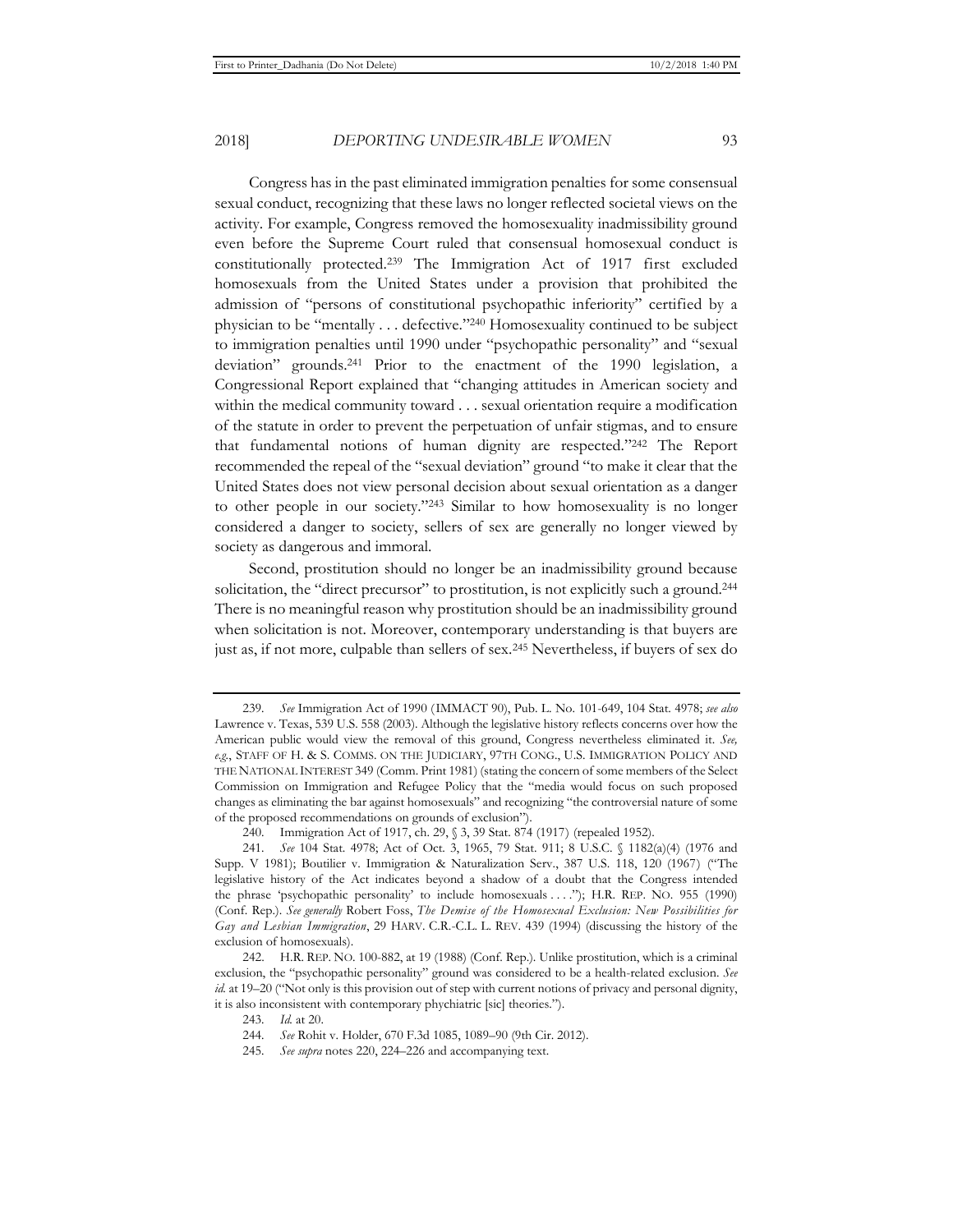not warrant a specific inadmissibility ground in the immigration laws, neither should sellers.

Third, Congress should eliminate prostitution as an inadmissibility ground because it presents administrability problems that create inconsistent and biased enforcement. The prostitution inadmissibility ground captures conduct that may be legal in other jurisdictions, both abroad and in parts of the United States.246 Accordingly, individuals engaging in lawful conduct may be subject to immigration penalties. Additionally, there is no bright-line test to determine whether a noncitizen's conduct falls under this ground—a conviction is not necessary.247 If a noncitizen has no convictions, a government official must determine in some other way whether he or she has sold sex in the past, or even more challenging, whether he or she will sell sex in the future. Like criminal laws that permit police to arrest individuals for intent to commit prostitution, which are criticized for allowing police to arrest individuals who "look like prostitutes," this indeterminate standard too can lead to abuses and stereotyping by officials trying to determine whether this ground applies.248 In light of the above reasons, Congress should eliminate prostitution as an inadmissibility ground.

#### *B. Crimes Involving Moral Turpitude*

Not only should Congress remove prostitution from the inadmissibility grounds, adjudicators should also conclude prostitution is no longer a crime involving moral turpitude. The very definition of crimes involving moral turpitude not only allows for, but requires, the reexamination of whether conduct involves

248*. See* Karen Struening, *Walking While Wearing a Dress: Prostitution Loitering Ordinances and the Policing of Christopher Street*, 3 STAN. J. CRIM. L. & POL'Y 16, 18–19, 46 (2016); *Sex Workers at Risk: Condoms as Evidence of Prostitution in Four US Cities*, HUM. RTS. WATCH ( July 19, 2012), http://www.hrw.org/node/108771/section/2 [https://perma.cc/NN3K-RVVK] ("Police stops . . . are often a result of profiling, a practice of targeting individuals as suspected offenders for who they are, what they are wearing and where they are standing, rather than on the basis of any observed illegal activity."); *see also* SEN. REP. NO. 61-196, at 19 (1909) (describing how immigration officials must judge women at ports of entry "mainly by their appearance and the stories they tell"); GARDNER, *supra* note 35, at 52–57 ("[I]mmigration officials attempted to discern immoral from moral [Chinese] women through careful observation of women's appearance and their behavior and repeated interrogation of their testimony."); Abrams, *supra* note 13, at 682–83 (discussing the stereotyping of Chinese women when determining their involvement in prostitution).

<sup>246</sup>*. See* 22 C.F.R. § 40.7(a)(12)(iii) (1990) ("A person who comes under one or more of the categories of persons described in INA  $212(a)(12)$  is ineligible to receive a visa under that section even if the acts engaged in are not prohibited under the laws of the foreign country where the acts occurred."); Visas; Regulations and Documentation Pertaining to Both Nonimmigrants and Immigrants Under the Immigration and Nationality Act, 52 Fed. Reg. 42,590-01, 42,594 (Nov. 5, 1987) (same); *supra* text accompanying notes 126–131 (discussing the text of the prostitution inadmissibility ground).

<sup>247</sup>*. See supra* note 128 and accompanying text. But even if a conviction was required, the enforcement of prostitution-related criminal laws has a racial and gender bias. *See supra* note 230. The exclusion grounds that captured homosexuality were criticized for similar reasons related to inconsistent application. *See, e.g.*, STAFF OF H. & S. COMMS. ON THE JUDICIARY, 97TH CONG., U.S. IMMIGRATION POLICY AND THE NATIONAL INTEREST 238 (Comm. Print 1981) ("Others [members of the Select Commission on Immigration and Refugee Policy] believe that such language as "mental defect" or "sexual deviation" is too vague for consistent, equitable interpretation . . . .").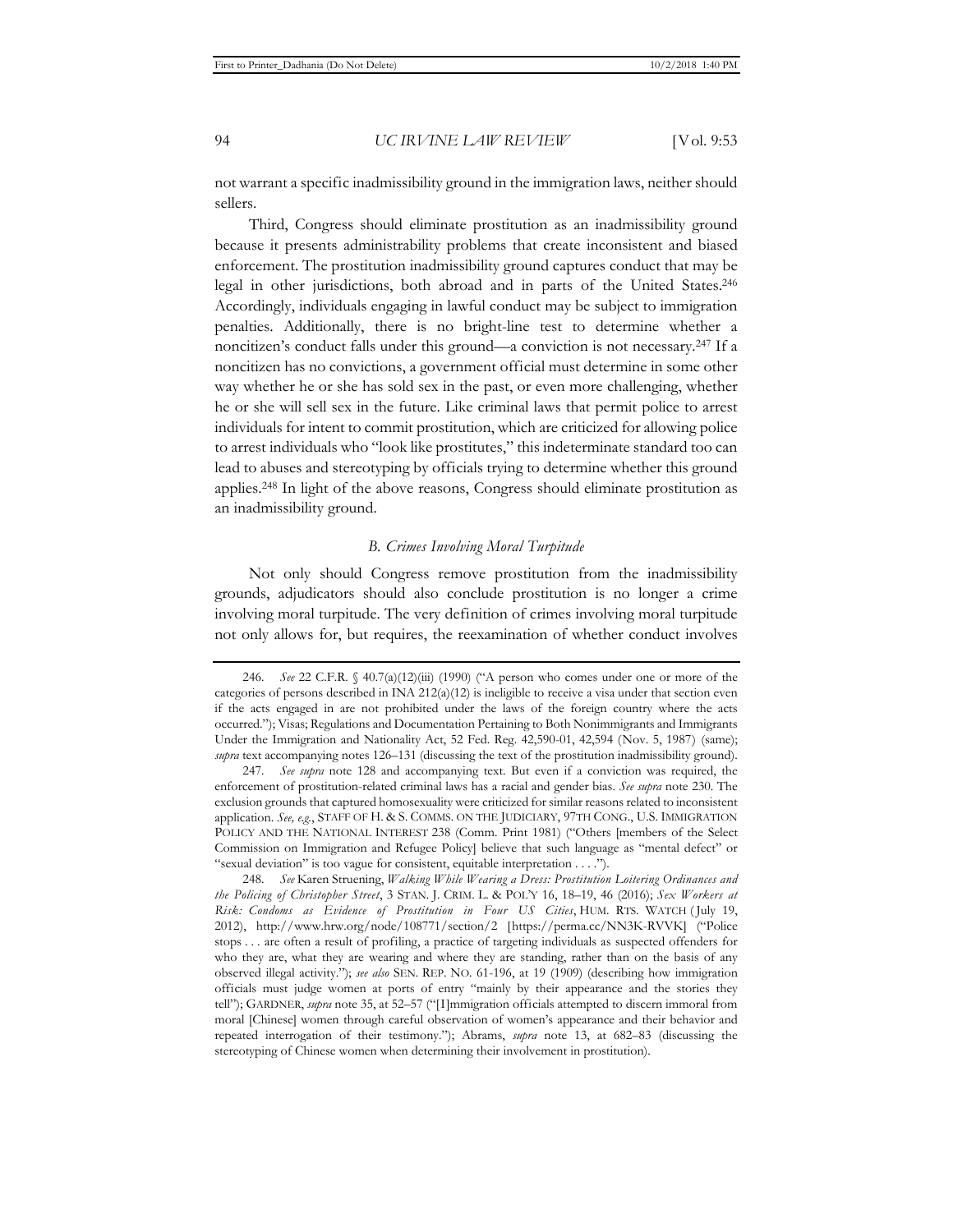moral turpitude in light of society's changed moral views.249 Upon such a reexamination of the sale of sex, adjudicators should conclude that it does not categorically involve moral turpitude in light of contemporary understandings of the victimization of sellers of sex as well as their motivations, which show that their conduct is generally no longer considered base, vile, or depraved.

Case law has recognized this need to review whether prostitution is still a crime involving moral turpitude. Acknowledging that it had been "many years" since it had addressed this question "in a precedent decision," the BIA noted a recent "transformation" of views on prostitution.250 Using the criminal justice system as a proxy for societal views, it noted that "simple prostitution in some states [is becoming] a regulatory offense and . . . a quality of life crime to prevent public disorder."251 The Sixth Circuit also recognized society's changing attitudes towards prostitution.252 It went so far as to conclude that "there is now increased attention to the question of whether and to what extent prostitution should be criminalized."253 Both, however, declined the opportunity to reconsider whether prostitution involves moral turpitude in light of contemporary perspectives.254

Rather than shirk the thorny question whether prostitution involves moral turpitude in contemporary times, adjudicators should confront this issue head on, and conclude that the sale of sex is no longer a crime involving moral turpitude.

Prostitution does not categorically involve moral turpitude because state criminal laws capture conduct that does not involve moral turpitude, namely the sale of sex by individuals who are trafficked or otherwise forced to sell sex. If not all conduct that may be realistically prosecuted under the criminal statute involves

<sup>249.</sup> The BIA has explained that "the nature of a crime is measured against *contemporary* moral standards and may be susceptible to change based on the prevailing views of society." *In re* Torres-Varela, 23 I. & N. Dec. 78, 83 (BIA 2001) (emphasis added); *see also In re* Ortega-Lopez, 26 I. & N. Dec. 99, 100 n.2 (BIA 2013), *rev'd*, 834 F.3d 1015 (9th Cir. 2016), *remanded to* 27 I. & N. Dec. 382 (BIA 2018) (holding courts must consider "the evolving nature of what conduct society considers to be contrary to accepted rules of morality . . . ."). In 2013 and again on remand in 2018, the BIA addressed the question whether sponsoring or exhibiting an animal in animal fighting constituted a crime involving moral turpitude and used contemporary social norms to ultimately conclude that it does. *In re Ortega-Lopez*, 27 I. & N. Dec. at 390; *In re Ortega-Lopez*, 26 I. & N. Dec. at 100 n.2. The BIA reasoned that it involves "reprehensible conduct," namely the "intentional infliction of harm or pain on sentient beings that are compelled to fight." *In re Ortega-Lopez*, 26 I. & N. Dec. at 101–03. As support, it cited the "increasing national consensus against this activity" reflected by recent laws prohibiting animal fighting. *Id.*

<sup>250</sup>*. In re* Sehmi*,* 2014 WL 4407689, at \*7 (BIA Aug. 19, 2014) (citing *Ortega-Lopez*, 26 I. & N. Dec. at 100 n.2). *But see supra* notes 153, 155–157 and accompanying text (describing a 2018 BIA decision that states in dicta that prostitution is "unquestionably" a crime involving moral turpitude).

<sup>251</sup>*. In re Sehmi*, 2014 WL 4407689, at \*7.

<sup>252.</sup> Reyes v. Lynch, 835 F.3d 556, 561 (6th Cir. 2016) ("[O]ur society's—and the BIA's—views regarding prostitution and solicitation of prostitution may continue to transform.").

<sup>253</sup>*. Id.* (citing Emily Bazelon, *Should Prostitution Be a Crime?*, N.Y. TIMES, May 5, 2016, http://www.nytimes.com/2016/05/08/magazine/should-prostitution-be-a-crime.html).

<sup>254</sup>*. See Reyes*, 835 F.3d at 561 (deferring under *Chevron* to the BIA's precedential opinions on prostitution as a crime involving moral turpitude, concluding that they were not unreasonable); *In re Sehmi*, 2014 WL 4407689, at \*7.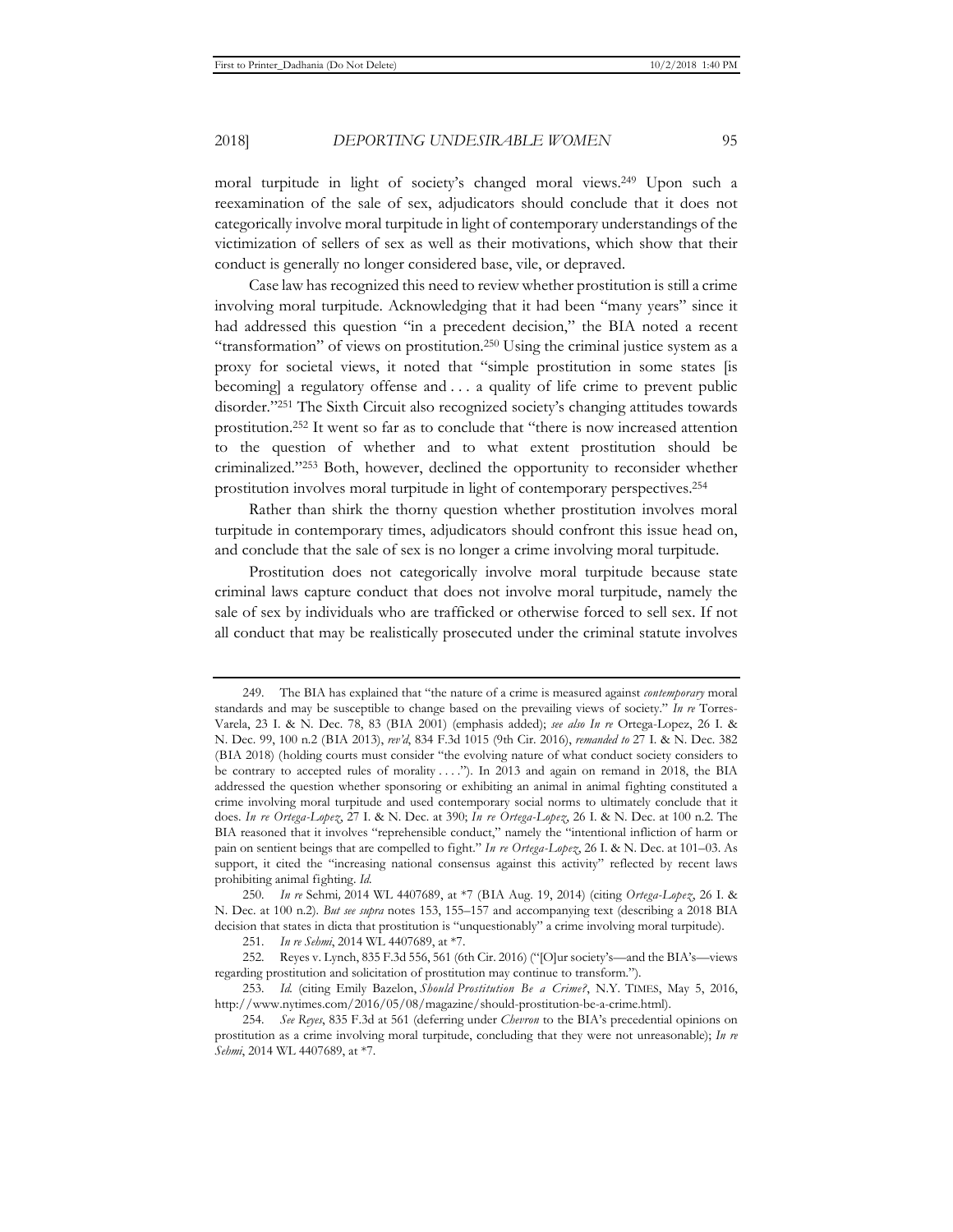moral turpitude, then a conviction under that statute cannot categorically involve moral turpitude.255 Individuals who are trafficked or otherwise forced into prostitution are routinely prosecuted under state laws criminalizing prostitution.256 Such individuals do not act with the requisite culpable mental state, nor can their conduct be base, vile or depraved since their actions are not voluntary.257 Because individuals who are trafficked and forced into prostitution are prosecuted under state criminal laws, prostitution cannot categorically involve moral turpitude.

Additionally, prostitution is increasingly viewed as a form of employment, with many individuals being forced to sell sex because of their economic circumstances.258 Although prostitution remains criminalized, this cannot be the end of the moral turpitude inquiry since "[n]ot every offense contrary to good morals involves moral turpitude."259 Something else is needed for a crime to involve moral turpitude—a "vicious motive or a corrupt mind."260 The sale of sex as a form of employment does not reflect a vicious motive or a corrupt mind.261 Although society at the turn of the twentieth century wholesale labeled sellers of sex as immoral, contemporary understandings of prostitution show that sellers of sex do not engage in prostitution to fulfill lustful desires or corrupt society.262 Because not

257. *See supra* notes 143–146 (describing the categorical approach). Indeed, recent legislation shows a recognition that prostitution can be a form of victimization through its creation of forms of immigration relief for noncitizens forced into prostitution. *See supra* text accompanying notes 114–118.

<sup>255.</sup> *See supra* notes 147–148 and accompanying text (describing the categorical approach).

<sup>256.</sup> *See* DANK ET AL., *supra* note 227, at 1–5, 10–11, 15–22 (describing arrests and prosecutions of trafficking victims for prostitution); *supra* note 222 (describing the criticism that state criminal laws capture individuals who are forced to sell sex). Additionally, in recognition of the fact that their criminal laws are capturing individuals trafficked and forced into prostitution, some states have provided for vacatur and expungement of prostitution convictions for such victims. *See supra* note 222.

<sup>258.</sup> *See supra* notes 200, 223 (describing sex work as a form of employment).

<sup>259.</sup> *In re* D-, 1 I. & N. Dec. 190, 194–95 (BIA 1942). The Ninth Circuit went so far as to conclude that in the present, "consensual sexual conduct among adults may not be deemed 'base, vile, and depraved' as a matter of law simply because a majority of people happen to disapprove of a particular practice," and that "[m]ore is required for moral turpitude." Nunez v. Holder, 594 F.3d 1124, 1132–33 (9th Cir. 2010).

<sup>260</sup>*. In re D-*, 1 I. & N. Dec. at 194.

<sup>261.</sup> *See supra* notes 219–223 (describing contemporary understandings of the motivations of sellers of sex).

<sup>262.</sup> The treatment of indecent exposure in crimes involving moral turpitude jurisprudence bolsters this conclusion. When analyzing whether indecent exposure involves moral turpitude, the BIA focused on intent, holding that it does not involve moral turpitude when there is "no indication whether the exposure was to arouse the sexual desires of the parties concerned or with a lewd or lascivious intent . . . ." *In re* Cortes Medina, 26 I. & N. Dec. 79, 82–83 (BIA 2013) (quoting *In re* P-, 2 I. & N. Dec. 117, 121 (BIA 1944)). This lewd intent "is what makes it 'base, vile, or depraved, and contrary to the accepted rules of morality.'" *In re Cortes Medina*, 26 I. & N. Dec. at 82–83 (quoting *In re* Ajami, 22 I. & N. Dec. 949, 950 (BIA 1999)). *But see In re* Lambert, 11 I. & N. Dec. 340 (BIA 1965) (holding that renting a room with knowledge that it would be used for prostitution or lewdness was a crime involving moral turpitude).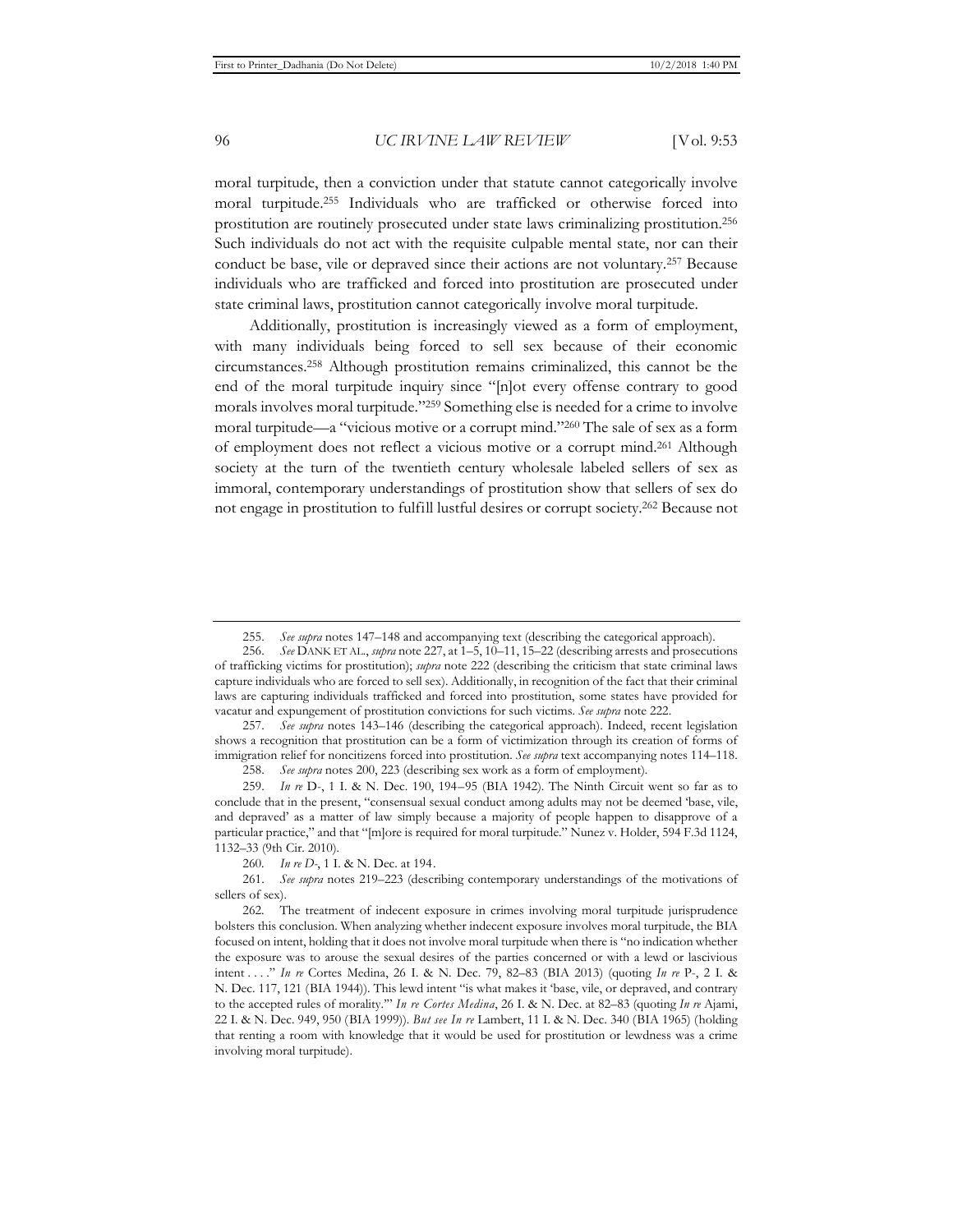all instances of prostitution involve base, vile, or depraved conduct, prostitution cannot categorically be a crime involving moral turpitude.<sup>263</sup>

Moreover, prostitution does not involve moral turpitude because it is conduct that is *malum prohibitum*, as compared with an act that is *malum in se*. 264 The Ninth Circuit, when concluding that statutory rape was not a crime involving moral turpitude, reasoned that the relevant criminal statute "proscribe[d] some conduct that is *malum prohibitum*."265 The Ninth Circuit so reasoned for several reasons. First, it concluded the conduct was *malum prohibitum* because the sexual activity at issue would have been legal if the adult and minor were married, as provided in another section of the penal code.<sup>266</sup> Second, the Ninth Circuit cited the fact that some of the conduct encompassed by the criminal statute is legal in other states.267 Third, the purpose of California's statutory rape law "was not moral, so much as pragmatic—they were attempting to reduce teenage pregnancies."268 For reasons similar to those cited by the Ninth Circuit, prostitution laws proscribe conduct that is *malum prohibitum*. Prostitution is now a public order or regulatory offense in many jurisdictions, aimed to maintain order and promote public health.269 Prostitution also is not universally criminalized—it is legal in parts of Nevada and in other countries.270 Because prostitution laws encompass conduct that is *malum prohibitum*, prostitution should not categorically be a crime involving moral turpitude.

Finally, prostitution cannot be a crime involving moral turpitude simply because the sexual activity involves a commercial transaction.271 Such a rationale necessarily would encompass other activities like exotic or nude dancing that can involve sexual contact, which, like prostitution, involve payment for a sexual activity, albeit of a different nature. However, nude dancing, even where it is in violation of local law, has not been considered a crime involving moral turpitude.272

The Ninth Circuit's decision in *Rohit v. Holder* is illustrative of the problems of concluding prostitution categorically involves moral turpitude and should not be

<sup>263</sup>*. See* Quintero-Salazar v. Keisler, 506 F.3d 688 (9th Cir. 2007) (holding that statutory rape is not categorically a crime involving moral turpitude for several reasons, including the fact that not all conduct captured by the criminal statute involves moral turpitude).

<sup>264</sup>*. See supra* note 146 and accompanying text (describing the distinction between *malum in se* and *malum prohibitium* and its use in moral turpitude analysis).

<sup>265</sup>*. Quintero-Salazar*, 506 F.3d at 693.

<sup>266</sup>*. Id.*

<sup>267</sup>*. Id.* 

<sup>268</sup>*. Id.* 

<sup>269</sup>*. See supra* note 228 and accompanying text.

<sup>270</sup>*. See* NEV. REV. STAT. § 201.354 (2017); Brief of Amicus, American Immigration Lawyers Ass'n at 19–21, *In re* R-S-S- (BIA 2012) (describing decriminalization and/or legalization of prostitution in other countries).

<sup>271</sup>*. See In re* Ortega-Lopez, 27 I. & N. Dec. 382, 386 (BIA 2018) (stating in dicta that prostitution involves moral turpitude because "of the socially degrading nature of commercialized sexual services . . . .").

<sup>272.</sup> Nunez v. Holder, 594 F.3d 1124, 1138 (9th Cir. 2010); *In re* Cortes Medina, 26 I. & N. Dec. 79, 85–86 (BIA 2013).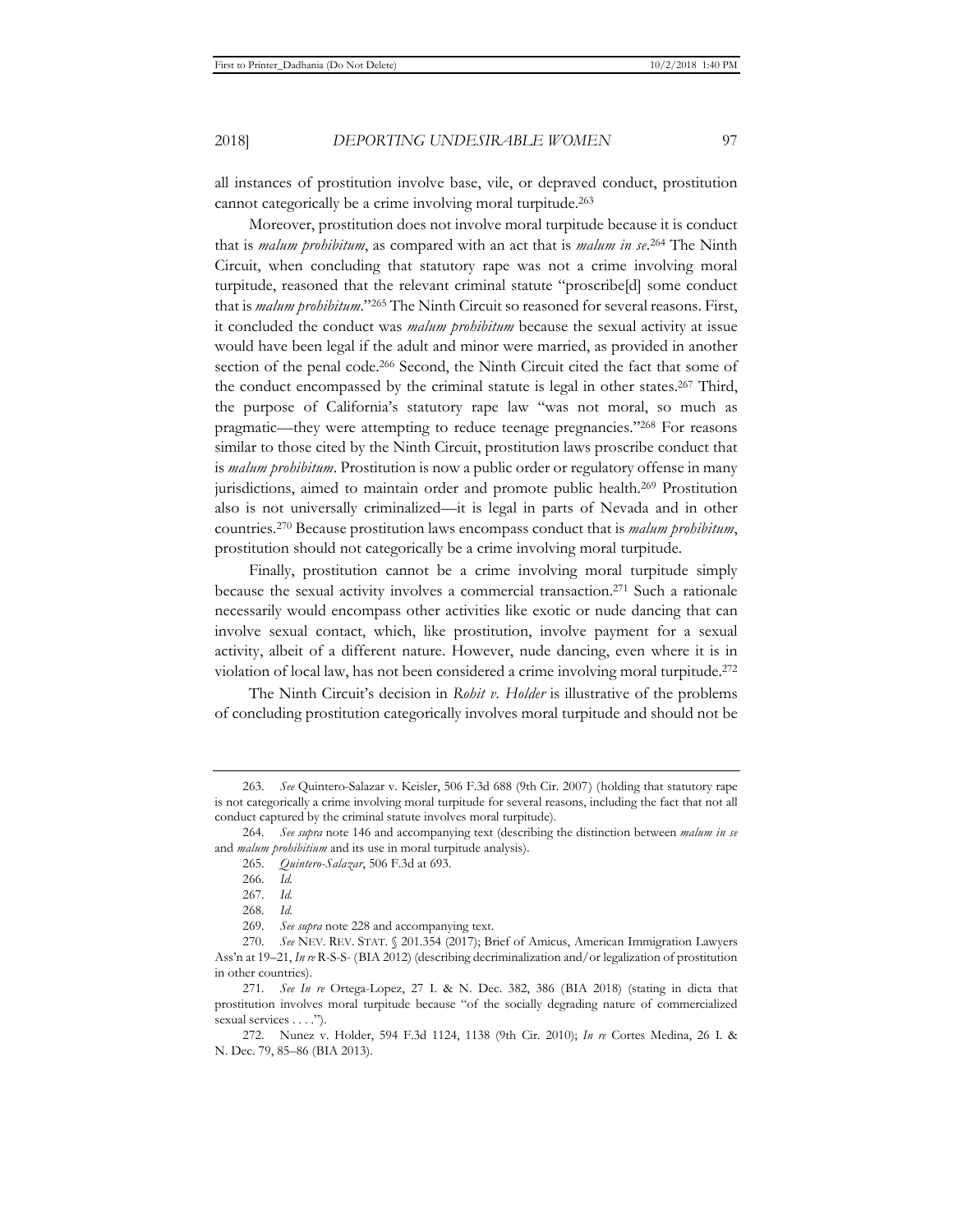followed.273 *Rohit* explains that prostitution involves moral turpitude because it "always involves sexual exploitation."274 The panel's conclusion seems to have stemmed from the assumption that either all instances of prostitution are forced, or that prostitution can never be a voluntary choice and thus is always exploitative.275 If the panel believed that all instances of prostitution are forced, this belief is factually incorrect. Although prostitution certainly can involve sexual exploitation, it is not the case that *every* instance of prostitution involves forced sex.276 Additionally, this reading results in the punishment of the party that is being sexually exploited by triggering immigration consequences for noncitizens who sell sex. In other words, by triggering penalties for a noncitizen who sold sex, the court's reasoning suggests that the noncitizen who is being exploited and forced to sell sex is the bad actor. Even if the panel acted under the assumption that prostitution can never be a voluntary choice, the same problem of punishing the victim arises.

Because sellers of sex are generally no longer considered a serious threat to morality, and may be victims in certain cases, it is becoming increasingly difficult to justify harsh immigration penalties for prostitution, especially in light of the pragmatic and doctrinal problems identified above. Congress and the courts should therefore take this opportunity to remove these outdated morality-based provisions from immigration law.

#### **CONCLUSION**

Prostitution-related immigration laws are some of the last remaining vestiges of morality-based immigration legislation enacted at the turn of the twentieth century. These laws are outdated and fail to take into account contemporary understandings, reflected in the criminal justice system, that prostitution is not a serious crime against morality, but rather that many individuals involved in prostitution are victims or sell sex for economic reasons. Additionally, prostitutionrelated immigration laws continue to unfairly impact noncitizen women, making them more vulnerable to serious exploitation and abuse. These laws sow a distrust of the government, as women involved in prostitution are reluctant to report crimes to law enforcement for fear of penalties. Therefore, both to cleanse the law of the gendered and outdated notions of morality that continue to underpin these laws, and also to better protect this vulnerable population, immigration laws should dispose of penalties for the sale of sex.

It is especially important to protect this vulnerable population today in light of the Trump administration's scapegoating of noncitizens. Vociferous rhetoric

<sup>273</sup>*. See Rohit*, 670 F.3d 1085. Although *Rohit* ultimately addressed the issue whether solicitation involves moral turpitude, it referenced prostitution in concluding that it does. *See id.*

<sup>274</sup>*. Id.* at 1090. *Rohit* was attempting to distinguish prostitution from statutory rape, which the Ninth Circuit has held does not involve moral turpitude. *See id.*

<sup>275</sup>*. See supra* notes 195–199 and accompanying text (describing the belief of some feminists and evangelical Christians that prostitution cannot be a voluntary choice).

<sup>276</sup>*. See, e.g.*, Valerie Jenness, *From Sex as Sin to Sex as Work: COYOTE and the Reorganization of Prostitution as a Social Problem*, 37 SOC. PROBS. 403, 405–06 (1990).